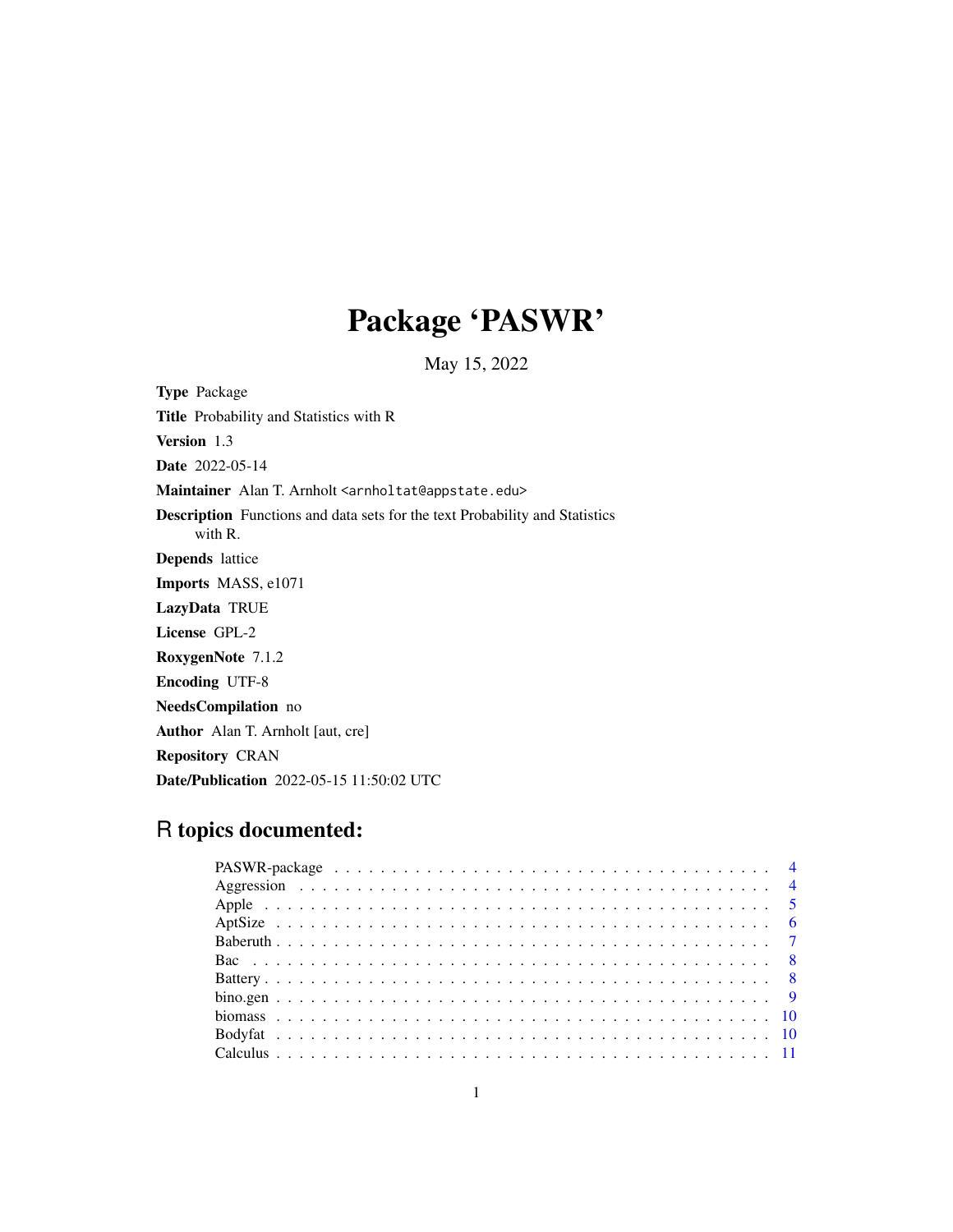|                                                                                                                       | <sup>12</sup> |
|-----------------------------------------------------------------------------------------------------------------------|---------------|
|                                                                                                                       | 12            |
| Chips                                                                                                                 | 13            |
|                                                                                                                       | 14            |
|                                                                                                                       | 15            |
|                                                                                                                       | 16            |
|                                                                                                                       | 17            |
| Cows                                                                                                                  | 18            |
|                                                                                                                       | 18            |
|                                                                                                                       | 19            |
|                                                                                                                       | 20            |
|                                                                                                                       | 21            |
|                                                                                                                       | 21            |
|                                                                                                                       |               |
|                                                                                                                       | 22            |
|                                                                                                                       | 23            |
|                                                                                                                       | 24            |
|                                                                                                                       | 24            |
|                                                                                                                       | 25            |
|                                                                                                                       | 26            |
|                                                                                                                       | 26            |
|                                                                                                                       | 27            |
|                                                                                                                       | 28            |
|                                                                                                                       | 28            |
|                                                                                                                       | 29            |
|                                                                                                                       | 30            |
|                                                                                                                       | 30            |
|                                                                                                                       | 31            |
|                                                                                                                       | 32            |
|                                                                                                                       | 33            |
| $interval.plot \dots \dots \dots \dots \dots \dots \dots \dots \dots \dots \dots \dots \dots \dots \dots \dots \dots$ | 33            |
|                                                                                                                       | 34            |
|                                                                                                                       | 35            |
|                                                                                                                       | 35            |
|                                                                                                                       | 36            |
|                                                                                                                       | 37            |
| LastR                                                                                                                 | 37            |
|                                                                                                                       | 38            |
|                                                                                                                       |               |
| normarea                                                                                                              | 38            |
| $nsize \dots$<br>$\mathbf{r}$<br>$\sim$                                                                               | 39            |
|                                                                                                                       | 40            |
| oneway.plots                                                                                                          | 41            |
|                                                                                                                       | 42            |
|                                                                                                                       | 43            |
|                                                                                                                       | 43            |
| Ratbp                                                                                                                 | 44            |
|                                                                                                                       | 45            |
|                                                                                                                       | 45            |
|                                                                                                                       | 46            |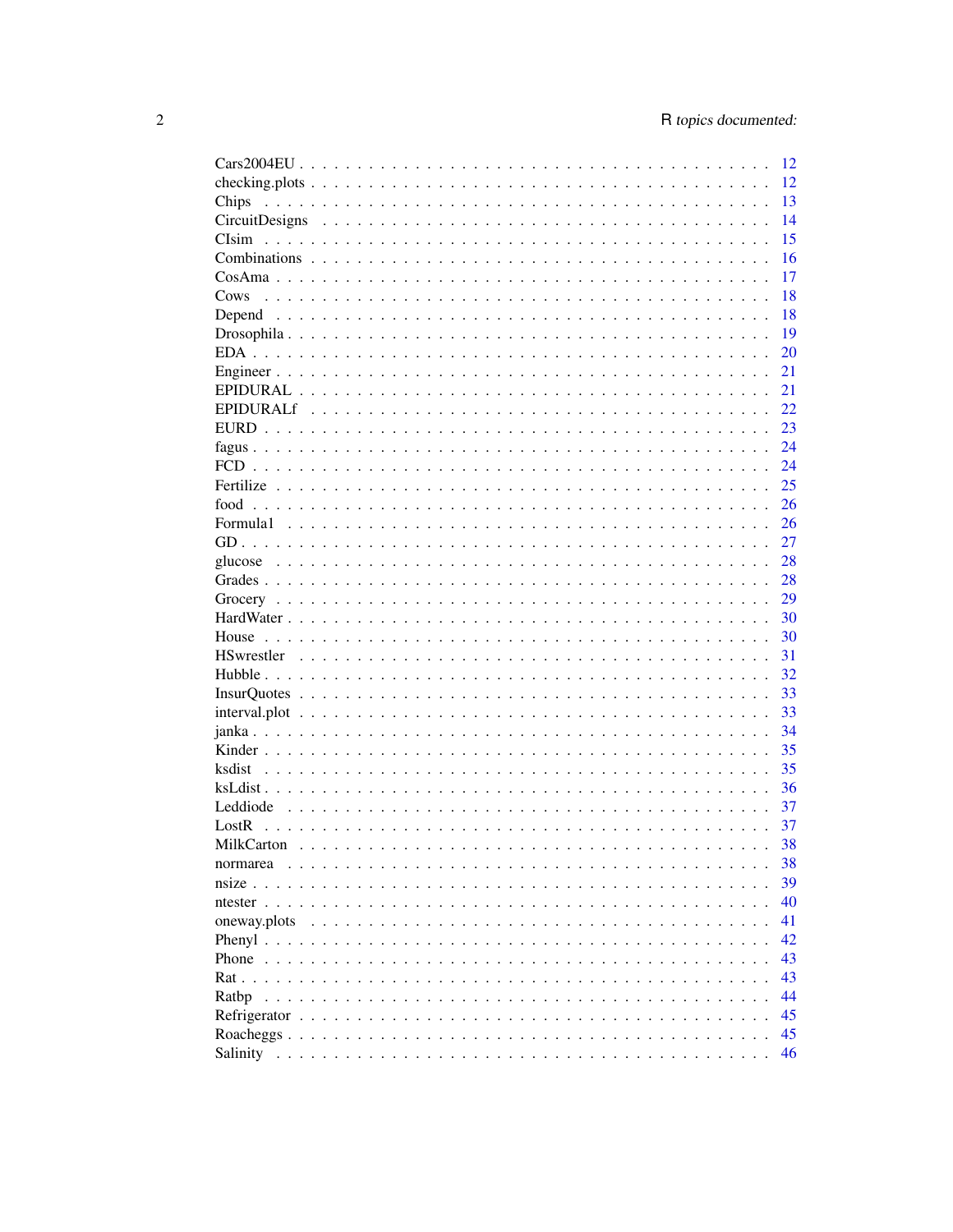|             | 47 |
|-------------|----|
| <b>SBIQ</b> | 48 |
|             | 49 |
| Score       | 49 |
| SDS4        | 50 |
|             | 51 |
|             | 53 |
|             | 54 |
|             | 54 |
|             | 55 |
|             | 56 |
|             | 57 |
|             | 57 |
|             | 58 |
|             | 59 |
|             | 59 |
|             | 60 |
|             | 61 |
| Tire        | 61 |
|             | 62 |
|             | 63 |
|             | 64 |
|             | 64 |
|             | 65 |
|             | 68 |
|             | 69 |
|             | 69 |
|             | 70 |
| Washer      | 71 |
| Water       | 72 |
|             | 72 |
|             |    |
|             | 74 |
|             | 74 |
|             | 75 |
|             | 77 |
|             | 78 |
|             | 81 |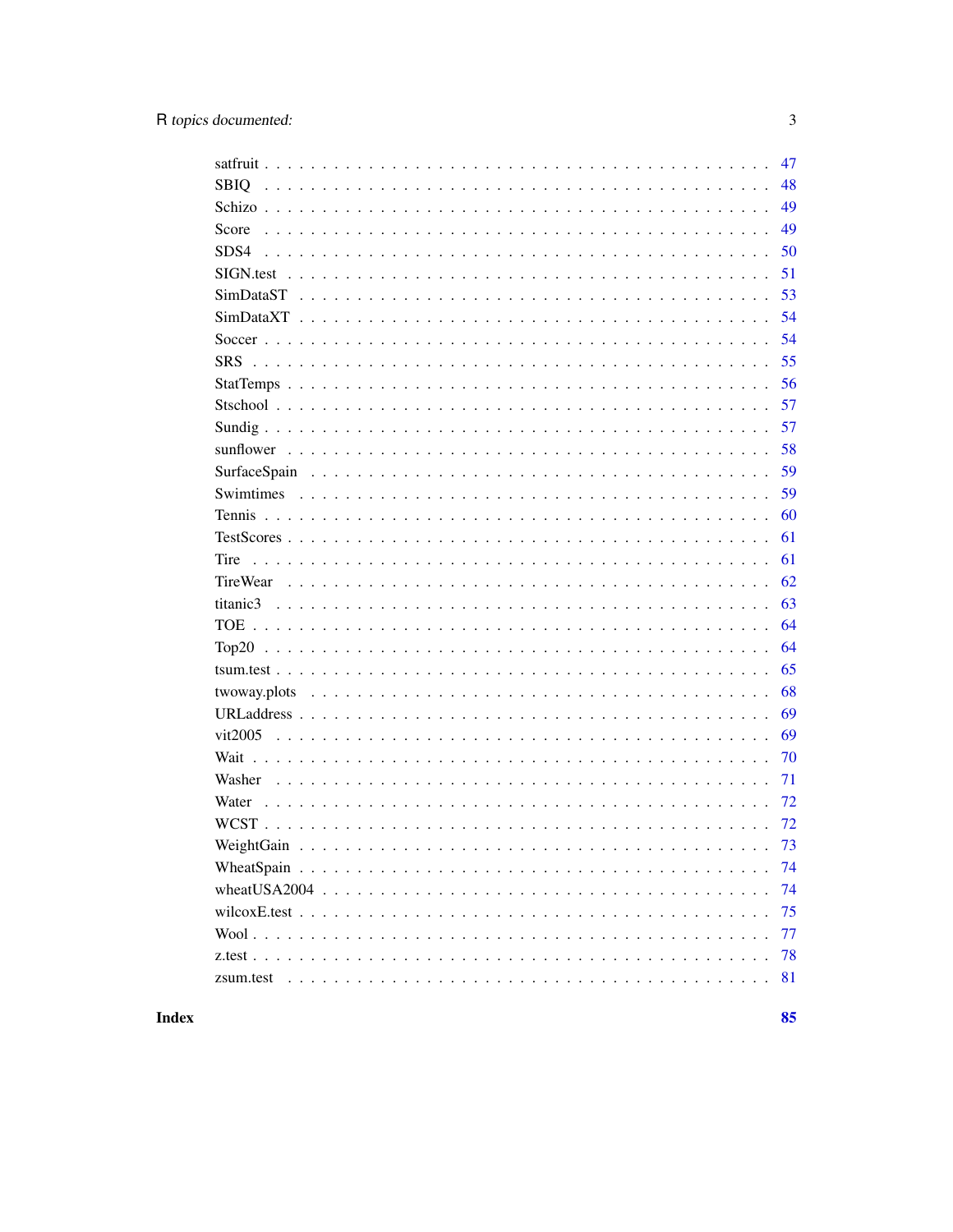<span id="page-3-0"></span>

Data and functions for the book *Probability and Statistics with R*

# **Details**

| Package: | <b>PASWR</b> |
|----------|--------------|
| Type:    | Package      |
| Version: | 1.2.         |
| Date:    | 2016-02-24   |
| License: | $GPL (=2)$   |
|          |              |

Comprehensive and engineering-oriented, *Probability and Statistics with R* provides a thorough treatment of probability and statistics, clear and accessible real-world examples, and fully detailed proofs. The text provides step-by-step explanations for numerous examples in R and S-PLUS for nearly every topic covered, including both traditional and nonparametric techniques. With a wide range of graphs to illustrate complex material as well as a solutions manual, the book also offers an accompanying website that features supporting information, including datasets, functions, and other downloadable material. It is ideal for undergraduate students and for engineers and scientists who must perform statistical analyses.

#### Author(s)

Alan T. Arnholt

Maintainer: <arnholtat@appstate.edu>

# References

Ugarte, M. D., Militino, A. F., and Arnholt, A. T. (2008) *Probability and Statistics with R*. Chapman & Hall/CRC.

Aggression *TV and Behavior*

#### Description

Data regarding aggressive behavior in relation to exposure to violent television programs used in Example 10.5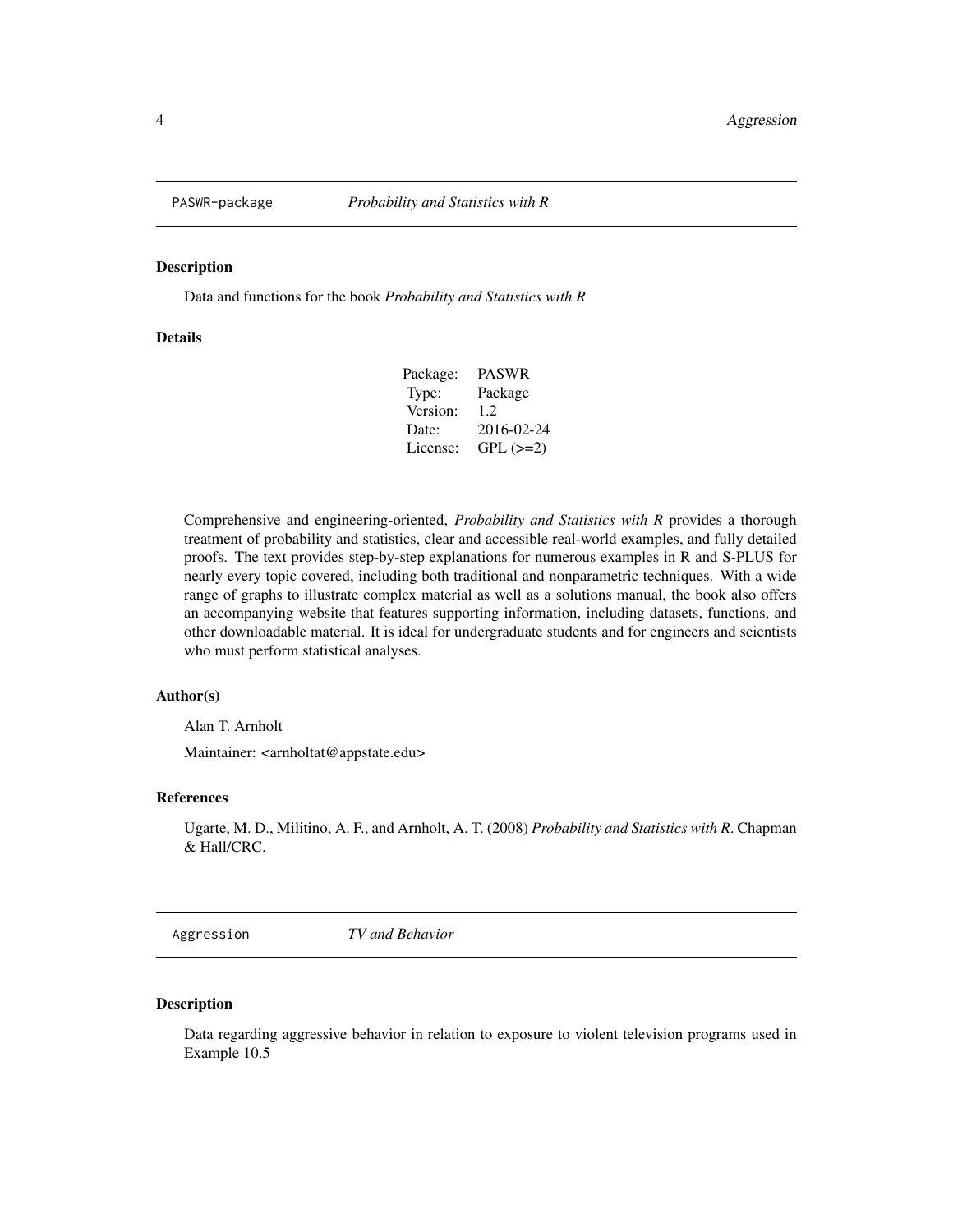#### <span id="page-4-0"></span>Apple 5

#### Format

A data frame with 16 observations on the following 2 variables:

- violence (an integer vector)
- noviolence (an integer vector)

#### Details

This is data regarding aggressive behavior in relation to exposure to violent television programs from Gibbons (1997) with the following exposition:

. . . a group of children are matched as well as possible as regards home environment, genetic factors, intelligence, parental attitudes, and so forth, in an effort to minimize factors other than TV that might influence a tendency for aggressive behavior. In each of the resulting 16 pairs, one child is randomly selected to view the most violent shows on TV, while the other watches cartoons, situation comedies, and the like. The children are then subjected to a series of tests designed to produce an ordinal measure of their aggression factors. (pages 143-144)

# Source

Gibbons, J. D. (1997) *Nonparametric Methods for Quantitative Analysis*. American Sciences Press.

#### References

Ugarte, M. D., Militino, A. F., and Arnholt, A. T. (2008) *Probability and Statistics with R*. Chapman & Hall/CRC.

#### Examples

with(data = Aggression, wilcox.test(violence, noviolence, paired = TRUE, alternative = "greater"))

Apple *Apple Hardness*

#### Description

An experiment was undertaken where seventeen recently picked (Fresh) apples were randomly selected and measured for hardness. Seventeen apples were also randomly selected from a warehouse (Warehouse) where the apples had been stored for one week. Data are used in Example 8.10.

#### Format

A data frame with 17 observations on the following 2 variables: #'

- Fresh (hardness rating measured in kg/meter<sup>2</sup>)
- Warehouse (hardness rating measured in kg/meter<sup>2</sup>)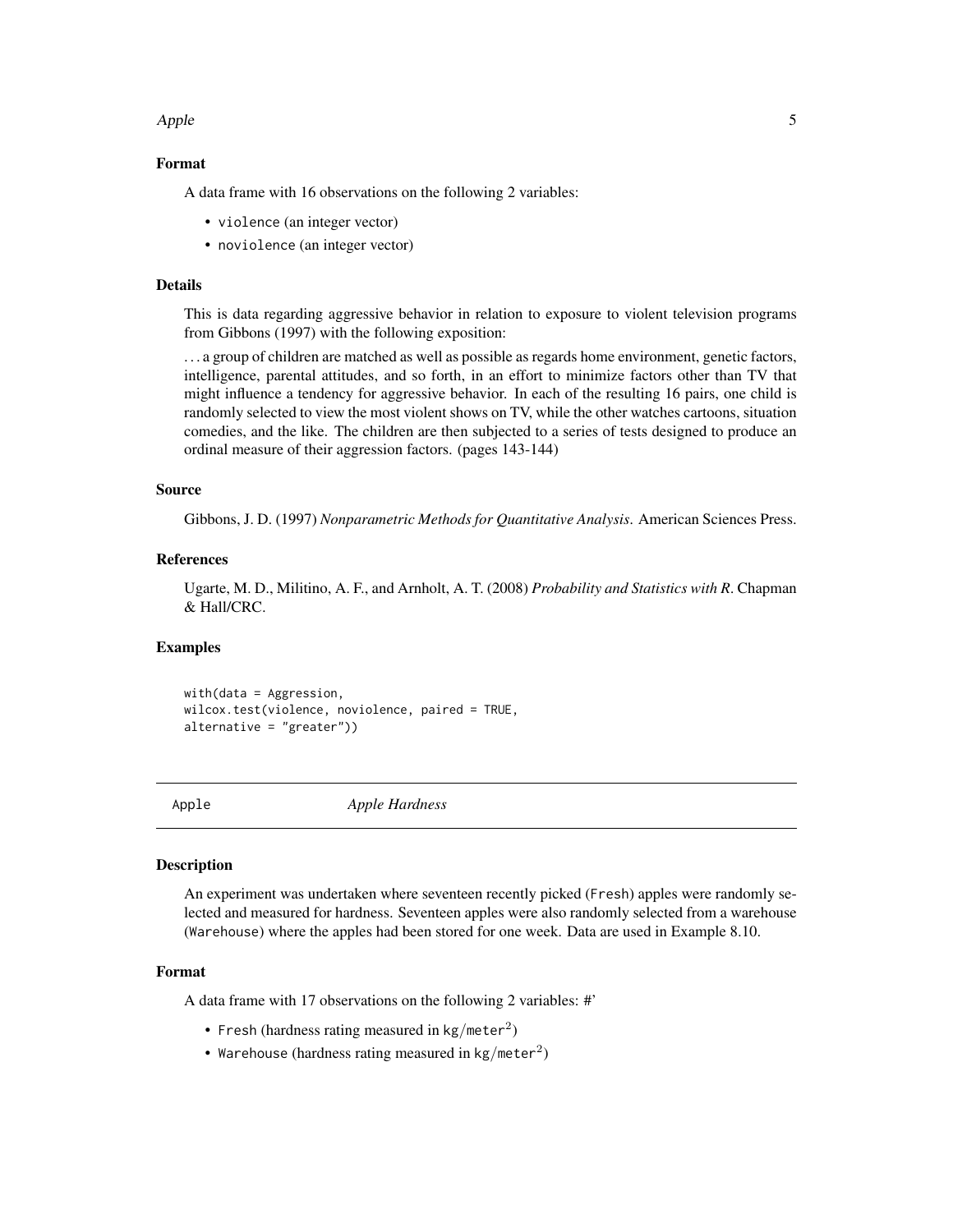#### <span id="page-5-0"></span>Source

Ugarte, M. D., Militino, A. F., and Arnholt, A. T. (2008) *Probability and Statistics with R*. Chapman & Hall/CRC.

# Examples

```
# Figure 8.5
attach(Apple)
par(pty = "s")Altblue <- "#A9E2FF"
Adkblue <- "#0080FF"
fresh <- qqnorm(Fresh)
old <- qqnorm(Warehouse)
plot(fresh, type = "n",ylab = "Sample Quantiles", xlab = "Theoretical Quantiles")
qqline(Fresh, col = Altblue)
qqline(Warehouse, col = Adkblue)
points(fresh, col = Altblue, pch = 16, cex = 1.2)
points(old, col = Adkblue, pch = 17)
legend(-1.75, 9.45, c("Fresh", "Warehouse"), col = c(Altblue, Adkblue),
text.col = c("black", "black"), pch = c(16, 17), lty = c(1, 1), bg = "gray95", cex = 0.75)
title("Q-Q Normal Plots")
detach(Apple)
# Trellis approach
qqmath(~c(Fresh, Warehouse), type = c("p", "r"), pch = c(16, 17),
cex = 1.2, col=c("#A9E2FF", "#0080FF"),
groups=rep(c("Fresh", "Warehouse"), c(length(Fresh), length(Warehouse))),
data = Apple, ylab = "Sample Quantiles", xlab = "Theoretical Quantiles")
```
AptSize *Apartment Size*

#### Description

Size of apartments in Mendebaldea, Spain and San Jorge, Spain

#### Format

A data frame with 8 observations on the following 2 variables:

Mendebaldea Mendebaldea apartment size in square meters

SanJorge San Jorge apartment size in square meters

#### Source

Ugarte, M. D., Militino, A. F., and Arnholt, A. T. (2008) *Probability and Statistics with R*. Chapman & Hall/CRC.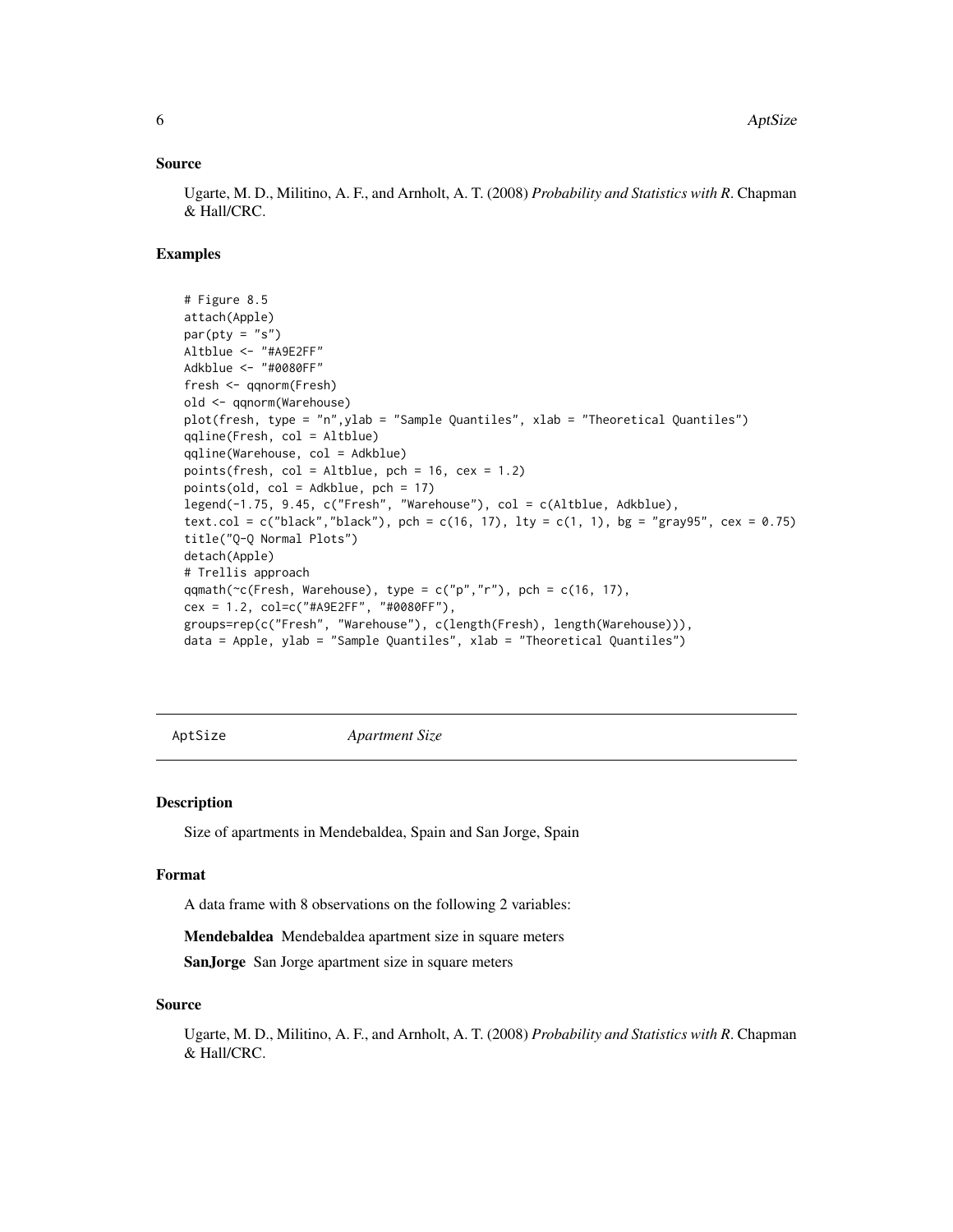#### <span id="page-6-0"></span>Baberuth 7 and 2008 and 2008 and 2008 and 2008 and 2008 and 2008 and 2008 and 2008 and 2008 and 2008 and 2008 and 2008 and 2008 and 2008 and 2008 and 2008 and 2008 and 2008 and 2008 and 2008 and 2008 and 2008 and 2008 and

# Examples

with(data = AptSize, boxplot(Mendebaldea, SanJorge) )

Baberuth *George Herman Ruth*

# Description

Baseball statistics for George Herman Ruth (The Bambino or The Sultan Of Swat)

# Format

A data frame with 22 observations on the following 14 variables.

Year year in which the season occurred Team team he played for Bos-A, Bos-N, or NY-A G games played AB at bats R runs scored H hits X2B doubles X3B triples HR home runs RBI runs batted in SB stolen bases BB base on balls or walks BA batting average H/AB SLG slugging percentage (total bases/at bats)

#### Source

[https://www.baseball-reference.com/about/bat\\_glossary.shtml](https://www.baseball-reference.com/about/bat_glossary.shtml)

#### References

Ugarte, M. D., Militino, A. F., and Arnholt, A. T. (2008) *Probability and Statistics with R*. Chapman & Hall/CRC.

# Examples

with(data = Baberuth, hist(RBI))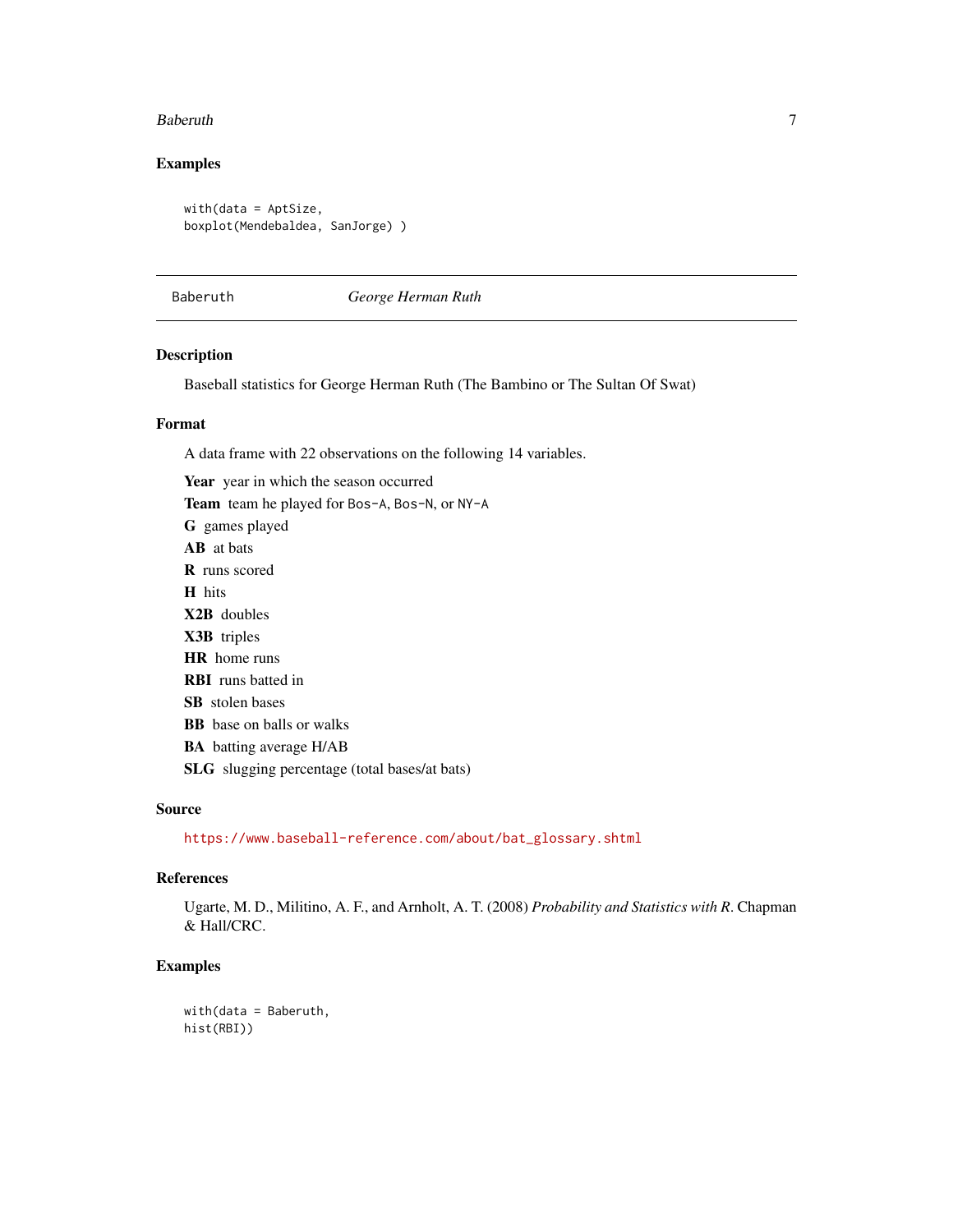<span id="page-7-0"></span>Two volunteers each consumed a twelve ounce beer every fifteen minutes for one hour. One hour after the fourth beer was consumed, each volunteer's blood alcohol was measured with a different breathalyzer from the same company. The numbers recorded in data frame Bac are the sorted blood alcohol content values reported with breathalyzers from company X and company Y. Data are used in Example 9.15.

# Format

A data frame with 10 observations on the following 2 variables:

- X blood alcohol content measured in g/L
- Y blood alcohol content measured in g/L

#### Source

Ugarte, M. D., Militino, A. F., and Arnholt, A. T. (2008) *Probability and Statistics with R*. Chapman & Hall/CRC.

# Examples

 $with(data = Bac,$ var.test(X, Y, alternative = "less"))

Battery *Lithium Batteries*

#### Description

A manufacturer of lithium batteries has two production facilities, A and B. Fifty randomly selected batteries with an advertised life of 180 hours are selected, and tested. The lifetimes are stored in (facilityA). Fifty ramdomly selected batteries with an advertised life of 200 hours are selected, and tested. The lifetimes are stored in (facilityB).

# Format

A data frame with 50 observations on the following 2 variables:

facilityA life time measured in hours

facility B life time measured in hours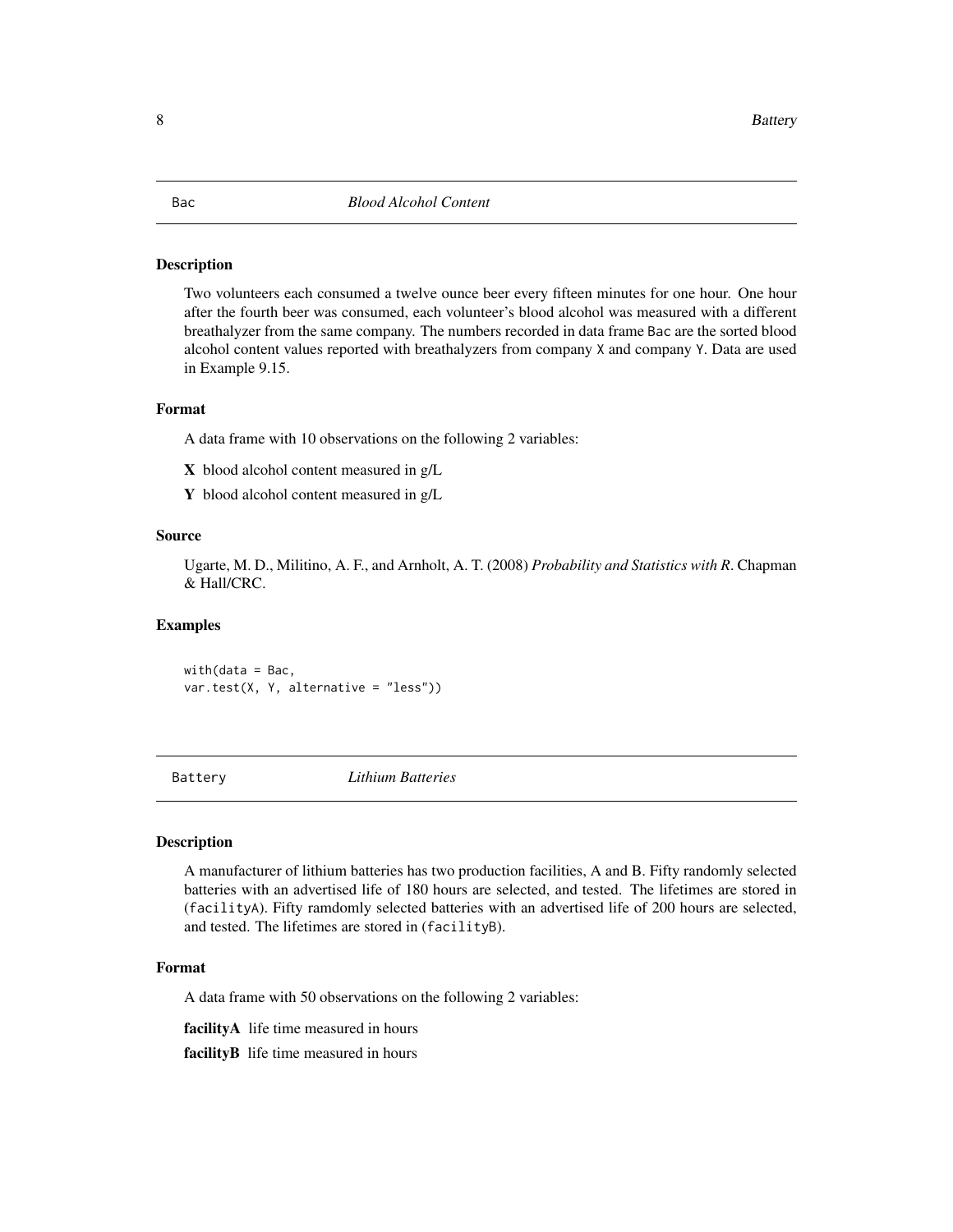#### <span id="page-8-0"></span>bino.gen 9

# Source

Ugarte, M. D., Militino, A. F., and Arnholt, A. T. (2008) *Probability and Statistics with R*. Chapman & Hall/CRC.

# Examples

```
with(data = Battery,
qqnorm(facilityA))
with(data = Battery,
qqline(facilityA))
```
bino.gen *Simulating Binomial Distribution*

# Description

Function that generates and displays *m* repeated samples of *n* Bernoulli trials with a given probability of success.

# Usage

bino.gen(samples, n, pi)

# Arguments

| samples | number of repeated samples to generate     |
|---------|--------------------------------------------|
| - n     | number of Bernoulli trials                 |
| рi      | probability of success for Bernoulli trial |

# Value

simulated.distribution Simulated binomial distribution theoretical.distribution Theoretical binomial distribution

# Author(s)

Alan T. Arnholt

# Examples

bino.gen(1000, 20, 0.75)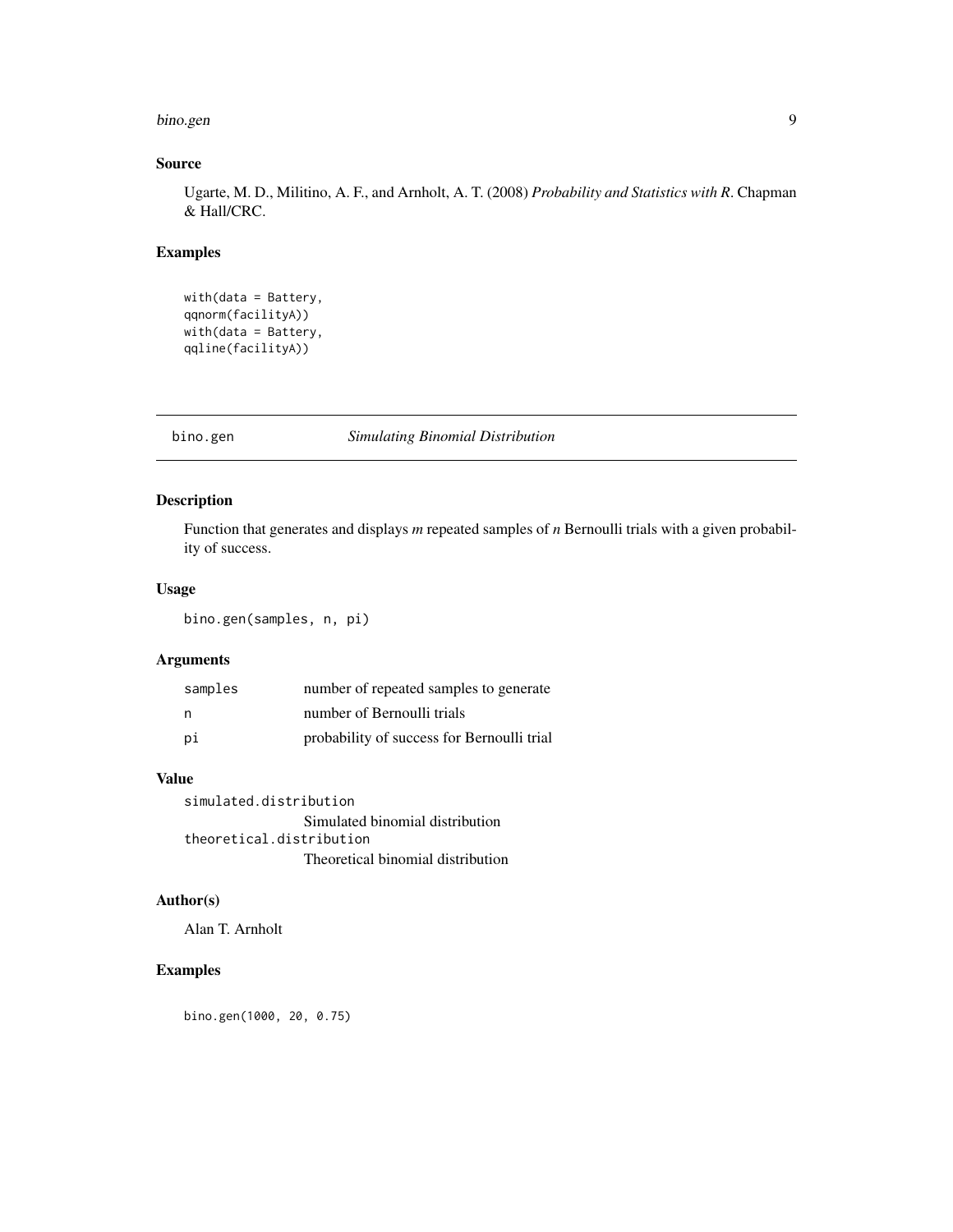<span id="page-9-0"></span>

Several measurements of 42 beech trees (*Fagus Sylvatica*) taken from a forest in Navarra (Spain).

#### Format

A data frame with 42 observations on the following 4 variables:

Dn diameter of the stem in centimeters

H height of the tree in meters

**PST** weight of the stem in kilograms

PSA aboveground weight in kilograms

## Source

*Gobierno de Navarra* and *Gestion Ambiental Viveros y Repoblaciones de Navarra*, 2006. The data were obtained within the European Project FORSEE.

# References

Ugarte, M. D., Militino, A. F., and Arnholt, A. T. (2008) *Probability and Statistics with R*. Chapman & Hall/CRC.

# Examples

plot(log(PSA) ~ log(Dn), data = biomass)

Bodyfat *Body Fat Composition*

# Description

Values from a study reported in the *American Journal of Clinical Nutrition* that investigated a new method for measuring body composition

# Format

A data frame with 18 observations on the following 3 variables:

age age in years

fat body fat composition

sex a factor with levels F for female and M for male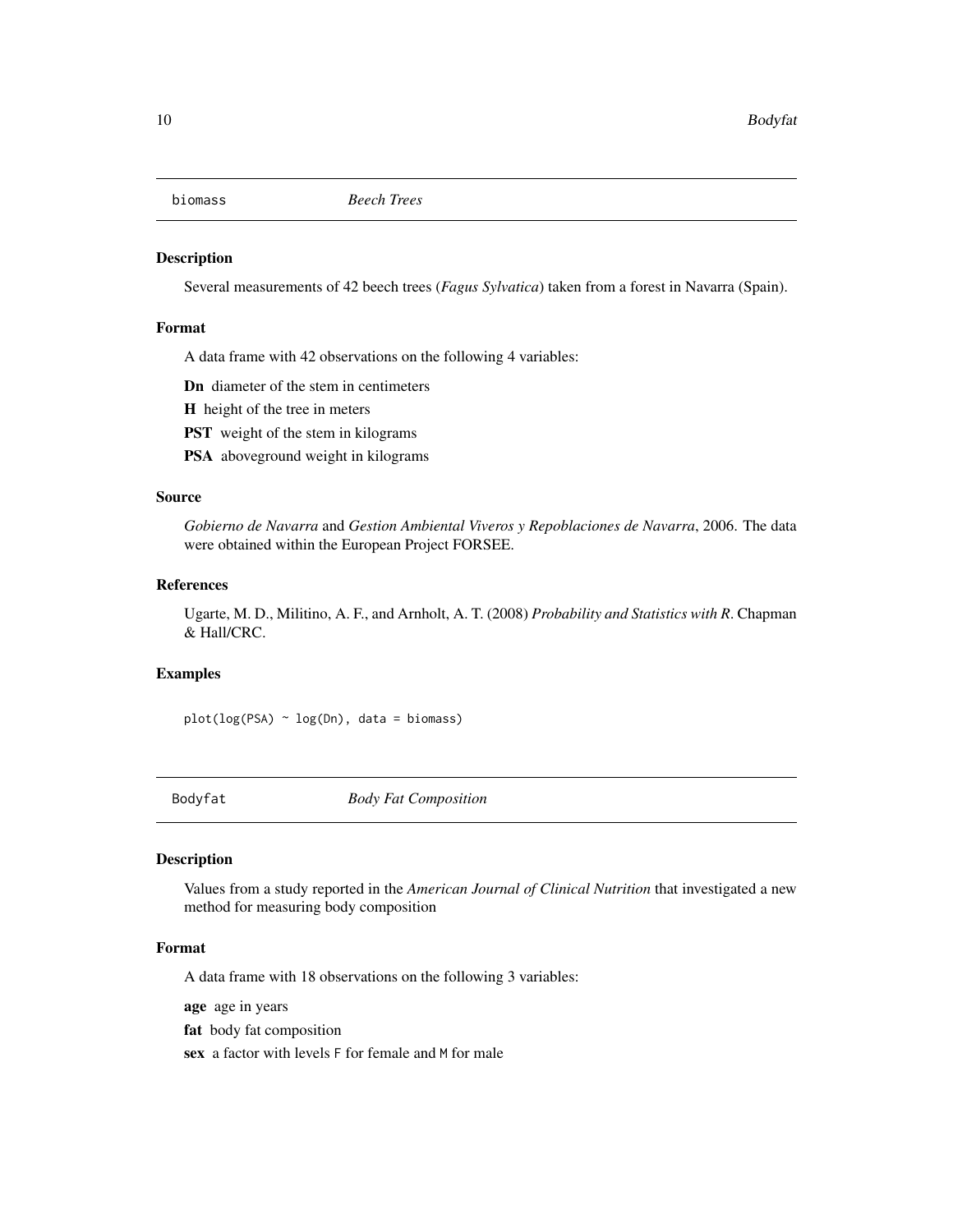#### <span id="page-10-0"></span>Calculus 2008 2012 2022 2023 2024 2022 2022 2023 2024 2022 2023 2024 2022 2023 2024 2022 2023 2024 2022 2023 20

#### Source

Mazess, R. B., Peppler, W. W., and Gibbons, M. (1984) *Total Body Composition by Dual-Photon (153 Gd) Absorptiometry*. American Journal of Clinical Nutrition, 40, 4: 834-839.

#### References

Ugarte, M. D., Militino, A. F., and Arnholt, A. T. (2008) *Probability and Statistics with R*. Chapman & Hall/CRC.

# Examples

boxplot(fat  $\sim$  sex, data = Bodyfat)

Calculus *Calculus Assessment Scores*

# Description

Mathematical assessment scores for 36 students enrolled in a biostatistics course according to whether or not the students had successfully completed a calculus course prior to enrolling in the biostatistics course

#### Format

A data frame with 18 observations on the following 2 variables:

No.Calculus assessment score for students with no prior calculus

Yes. Calculus assessment score for students with prior calculus

#### Source

Ugarte, M. D., Militino, A. F., and Arnholt, A. T. (2008) *Probability and Statistics with R*. Chapman & Hall/CRC.

# Examples

```
with(data = Calculus,
z.test(x = Yes.Calculus, y = No.Calculus, sigma.x = 5, sigma.y = 12)$conf
)
```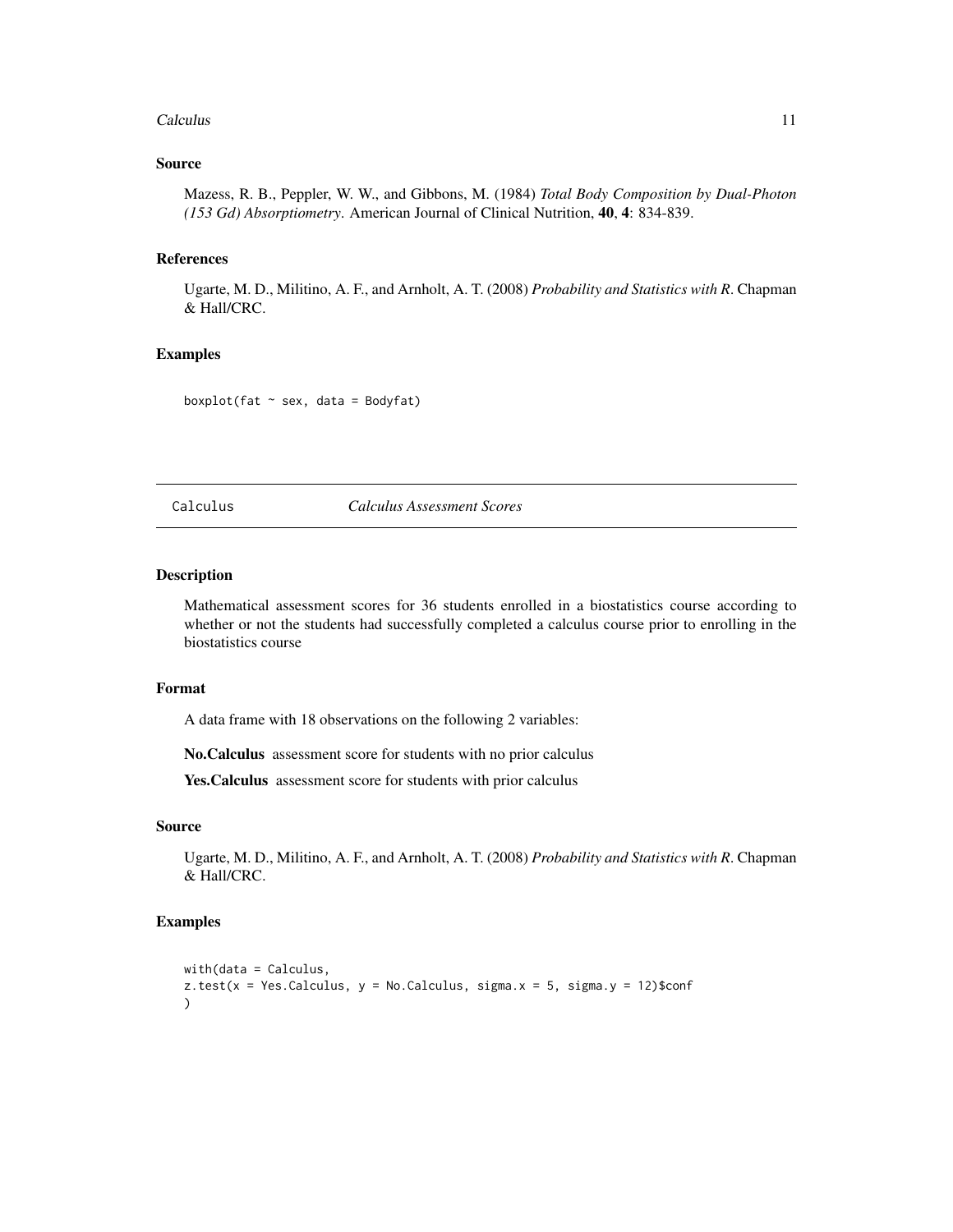<span id="page-11-0"></span>

The numbers of cars per 1000 inhabitants (cars), the total number of known mortal accidents (deaths), and the country population/1000 (population) for the 25 member countries of the European Union for the year 2004

# Format

A data frame with 25 observations on the following 4 variables:

country a factor with levels Austria, Belgium, Cyprus, Czech Republic, Denmark, Estonia, Finland, France, Germany, Greece, Hungary, Ireland, Italy, Latvia, Lithuania, Luxembourg, Malta, Netherlands, Poland, Portugal, Slovakia, Slovenia, Spain, Sweden, and United Kingdom

cars numbers of cars per 1000 inhabitants

deaths total number of known mortal accidents

population country population/1000

# Source

Ugarte, M. D., Militino, A. F., and Arnholt, A. T. (2008) *Probability and Statistics with R*. Chapman & Hall/CRC.

#### Examples

plot(deaths ~ cars, data = Cars2004EU)

checking.plots *Checking Plots*

#### Description

Function that creates four graphs that can be used to help assess independence, normality, and constant variance

#### Usage

```
checking.plots(model, n.id = 3, COL = c("#0080FF", "#A9E2FF"))
```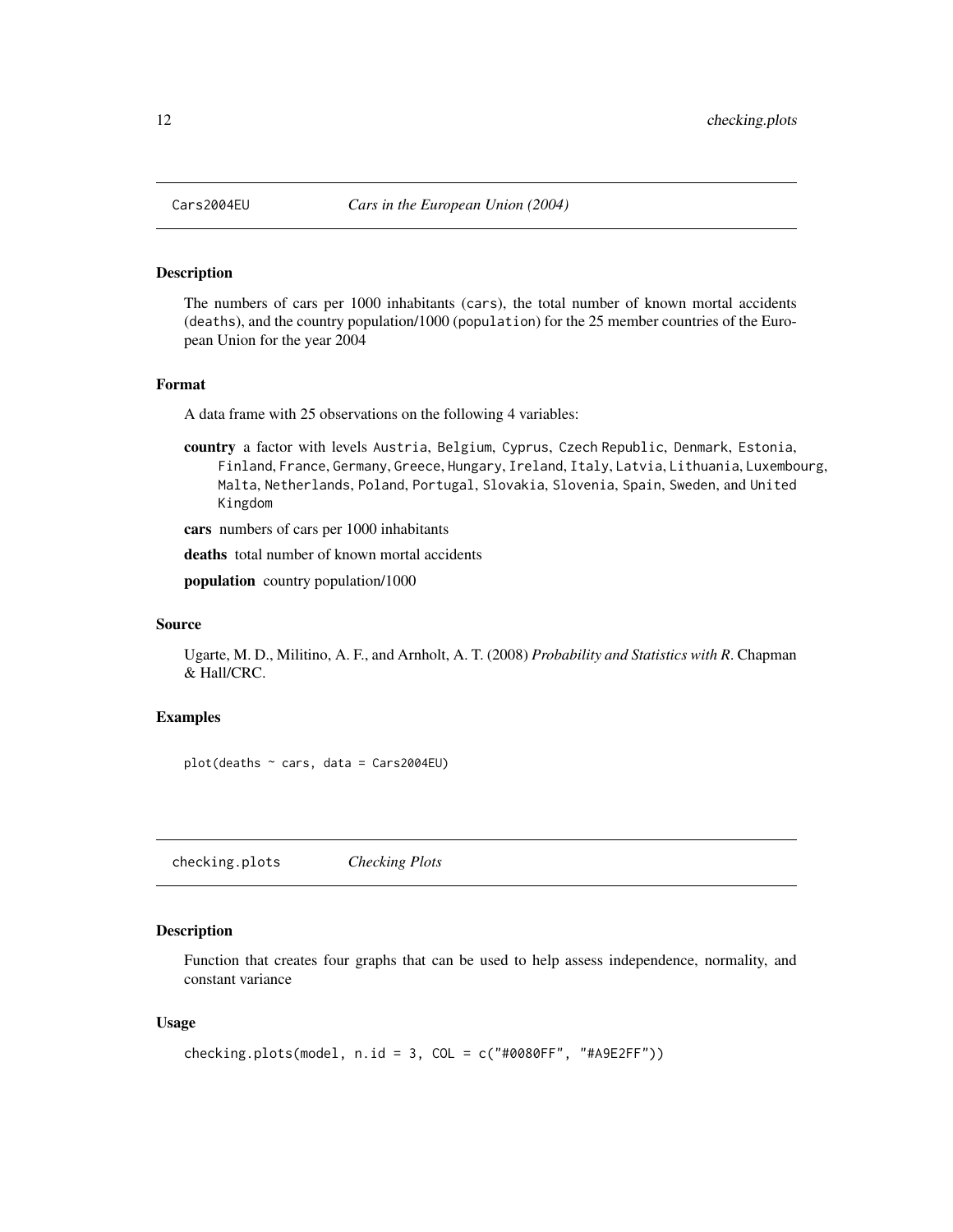#### <span id="page-12-0"></span> $Chips$  13

# Arguments

| model | an aoy or lm object              |
|-------|----------------------------------|
| n.id  | the number of points to identify |
| COL.  | vector of two colors             |

# Author(s)

Alan T. Arnholt <arnholtat@appstate.edu>

# See Also

[twoway.plots](#page-67-1), [oneway.plots](#page-40-1)

# Examples

```
mod.aov <- aov(StopDist ~ tire, data = Tire)
checking.plots(mod.aov)
rm(mod.aov)
```
Chips *Silicon Chips*

# Description

Two techniques of splitting chips are randomly assigned to 28 sheets so that each technique is applied to 14 sheets. The values recorded in Chips are the number of usable chips from each silicon sheet.

# Format

A data frame with 14 observations on the following 2 variables:

techniqueI number of usable chips

techniqueII number of usable chips

# Source

Ugarte, M. D., Militino, A. F., and Arnholt, A. T. (2008) *Probability and Statistics with R*. Chapman & Hall/CRC.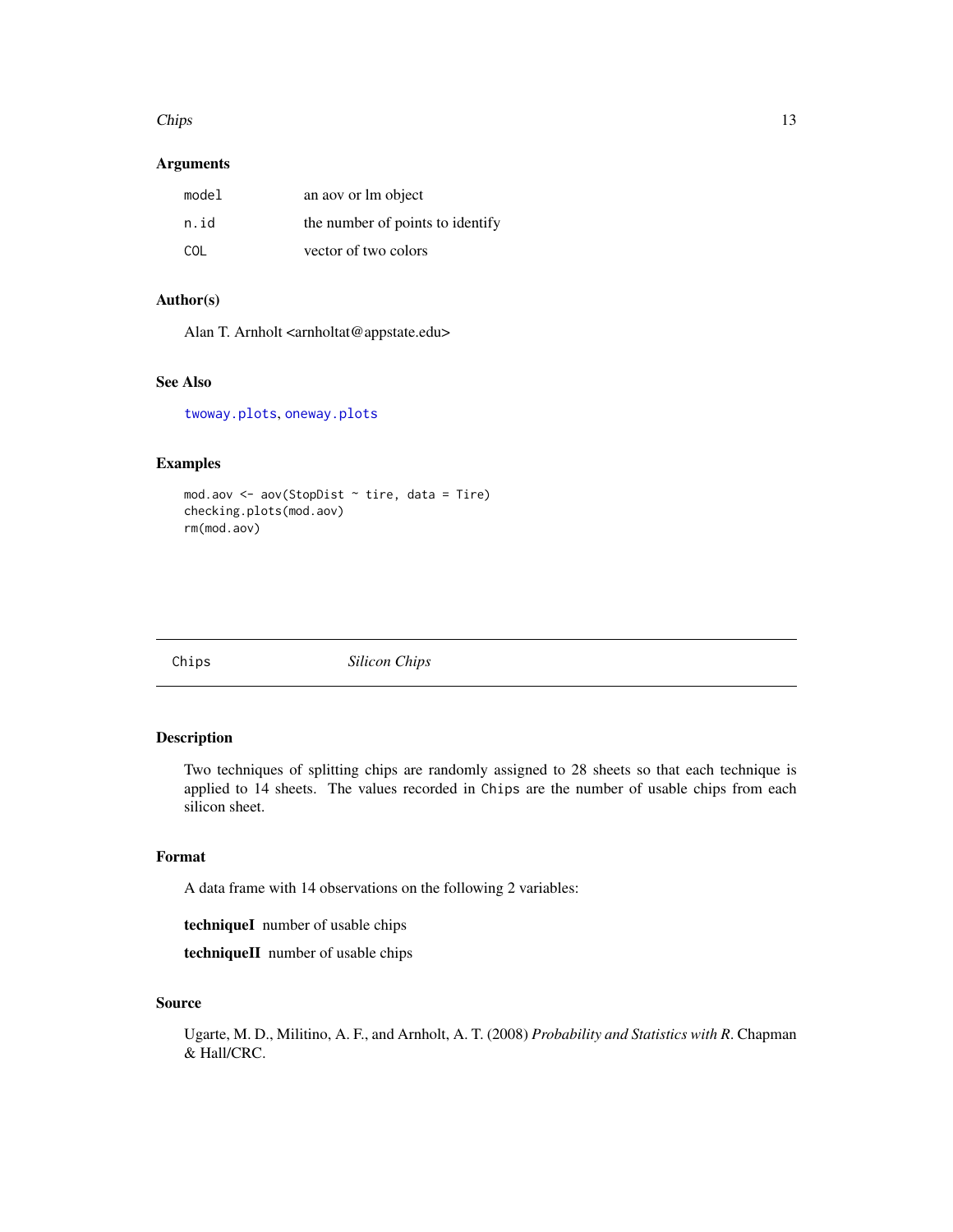#### Examples

```
par(mfrow = c(1, 2))with(data = Chips, qqnorm(techniqueI))
with(data = Chips, qqline(techniqueI))
with(data = Chips, qqnorm(techniqueII))
with(data = Chips, qqline(techniqueII))
par(mfrow=c(1, 1))
# Trellis Approach
graph1 <- qqmath(~techniqueI, data = Chips, type=c("p", "r"))
graph2 <- qqmath(~techniqueII, data = Chips, type=c("p", "r"))
print(graph1, split=c(1, 1, 2, 1), more = TRUE)print(graph2, split=c(2, 1, 2, 1), more = FALSE)rm(graph1, graph2)
```
CircuitDesigns *Circuit Design Lifetime*

#### Description

CircuitDesigns contains the results from an accelerated life test used to estimate the lifetime of four different circuit designs (lifetimes in thousands of hours).

#### Format

A data frame with 26 observations on the following 2 variables:

lifetime lifetimes in thousands of hours

design a factor with levels Design1, Design2, Design3, and Design4

#### Source

Ugarte, M. D., Militino, A. F., and Arnholt, A. T. (2008) *Probability and Statistics with R*. Chapman & Hall/CRC.

#### Examples

bwplot(design ~ lifetime, data = CircuitDesigns)

<span id="page-13-0"></span>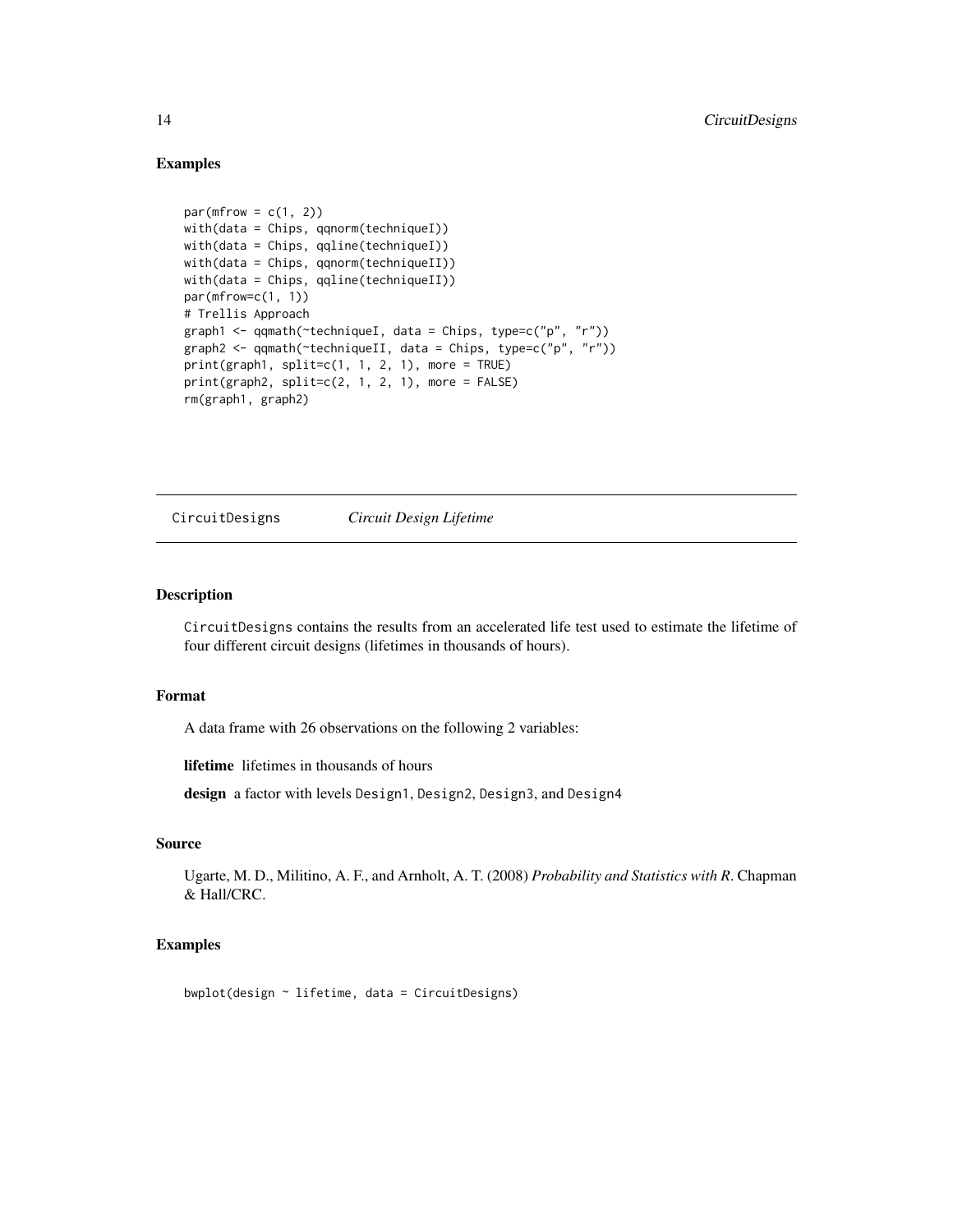<span id="page-14-0"></span>

This program simulates random samples from which it constructs confidence intervals for either the population mean, the population variance, or the population proportion of successes.

#### Usage

```
CIsim(
  samples = 100,
  n = 30,
 parameter = 0.5,
  sigma = 1,
  conf.level = 0.95,
  type = c("Mean", "Var", "Pi")
)
```
# Arguments

| samples    | the number of samples desired.                                                                                                                                                                                                                                                                                                                                                                               |
|------------|--------------------------------------------------------------------------------------------------------------------------------------------------------------------------------------------------------------------------------------------------------------------------------------------------------------------------------------------------------------------------------------------------------------|
| n          | the size of each sample                                                                                                                                                                                                                                                                                                                                                                                      |
| parameter  | If constructing confidence intervals for the population mean or the population<br>variance, parameter is the population mean (i.e., type is one of either "Mean"<br>or "Var"). If constructing confidence intervals for the population proportion of<br>successes, the value entered for parameter represents the population proportion<br>of successes (Pi), and as such, must be a number between 0 and 1. |
| sigma      | is the population standard deviation. sigma is not required if confidence inter-<br>vals are of type "Pi".                                                                                                                                                                                                                                                                                                   |
| conf.level | confidence level for the graphed confidence intervals, restricted to lie between<br>zero and one                                                                                                                                                                                                                                                                                                             |
| type       | character string, one of "Mean", "Var", or "Pi", or just the initial letter of each,<br>indicating the type of confidence interval simulation to perform                                                                                                                                                                                                                                                     |

#### Details

Default is to construct confidence intervals for the population mean. Simulated confidence intervals for the population variance or population proportion of successes are possible by selecting the appropriate value in the type argument.

#### Value

Performs specified simulation and draws the resulting confidence intervals on a graphical device.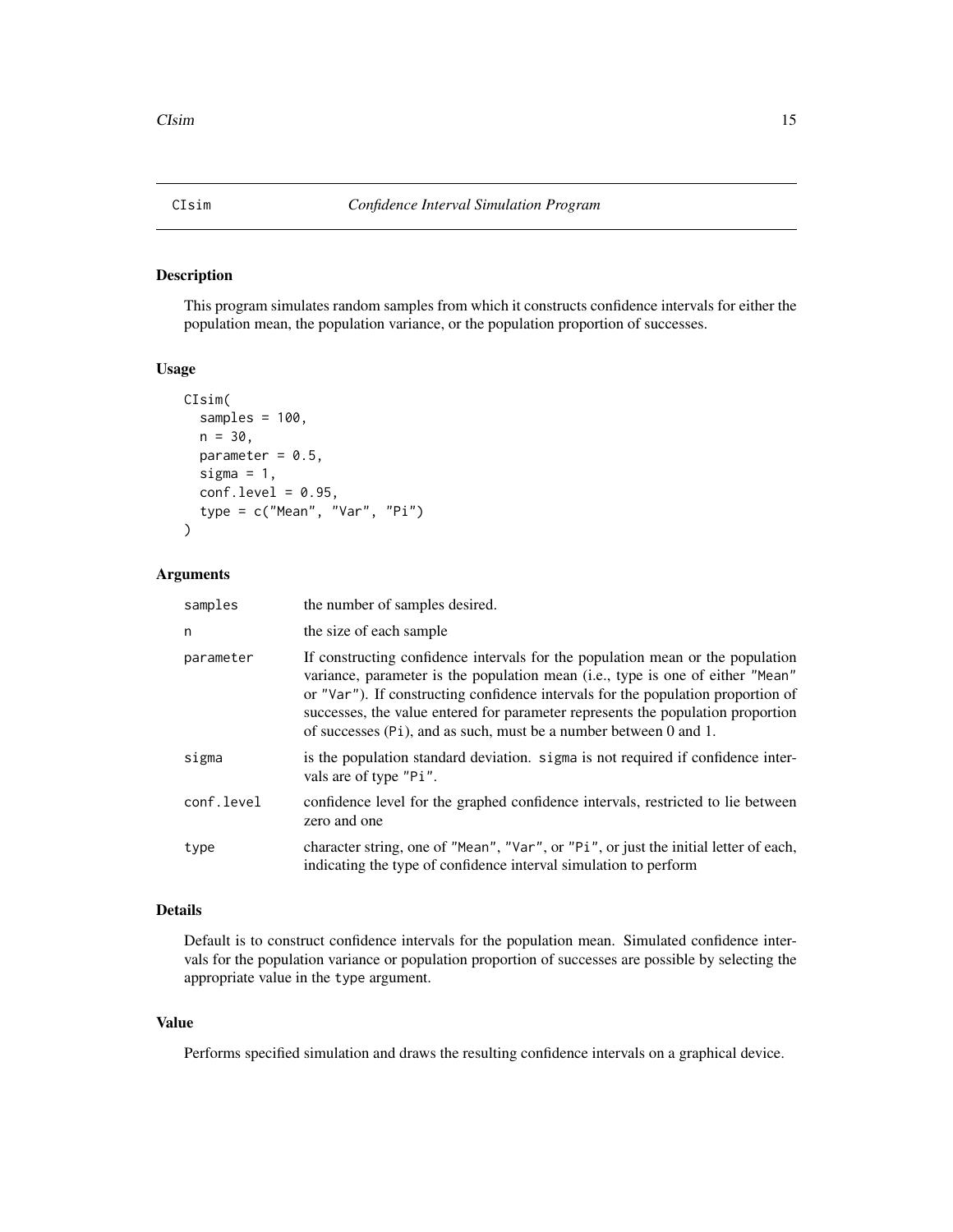#### <span id="page-15-0"></span>Author(s)

Alan T. Arnholt <arnholtat@appstate.edu>

#### Examples

```
CIsim(samples = 100, n = 30, parameter = 100, sigma = 10, conf. level = 0.90)# Simulates 100 samples of size 30 from a normal distribution with mean 100
# and a standard deviation of 10. From the 100 simulated samples, 90% confidence
# intervals for the Mean are constructed and depicted in the graph.
CIsim(100, 30, 100, 10, type = "Var")
# Simulates 100 sample of size 30 from a normal distribution with mean 100
# and a standard deviation of 10. From the 100 simulated samples, 95% confidence
# intervals for the variance are constructed and depicted in the graph.
CIsim(100, 50, 0.5, type = "Pi", conf.level = 0.92)
# Simulates 100 samples of size 50 from a binomial distribution where the
# population proportion of successes is 0.5. From the 100 simulated samples,
# 92% confidence intervals for Pi are constructed and depicted in the graph.
```
Combinations *Combinations*

#### Description

Computes all possible combinations of n objects taken k at a time.

#### Usage

Combinations(n, k)

#### Arguments

| - n | a number                         |
|-----|----------------------------------|
|     | a number less than or equal to n |

# Value

Returns a matrix containing the possible combinations of n objects taken k at a time.

#### See Also

[SRS](#page-54-1)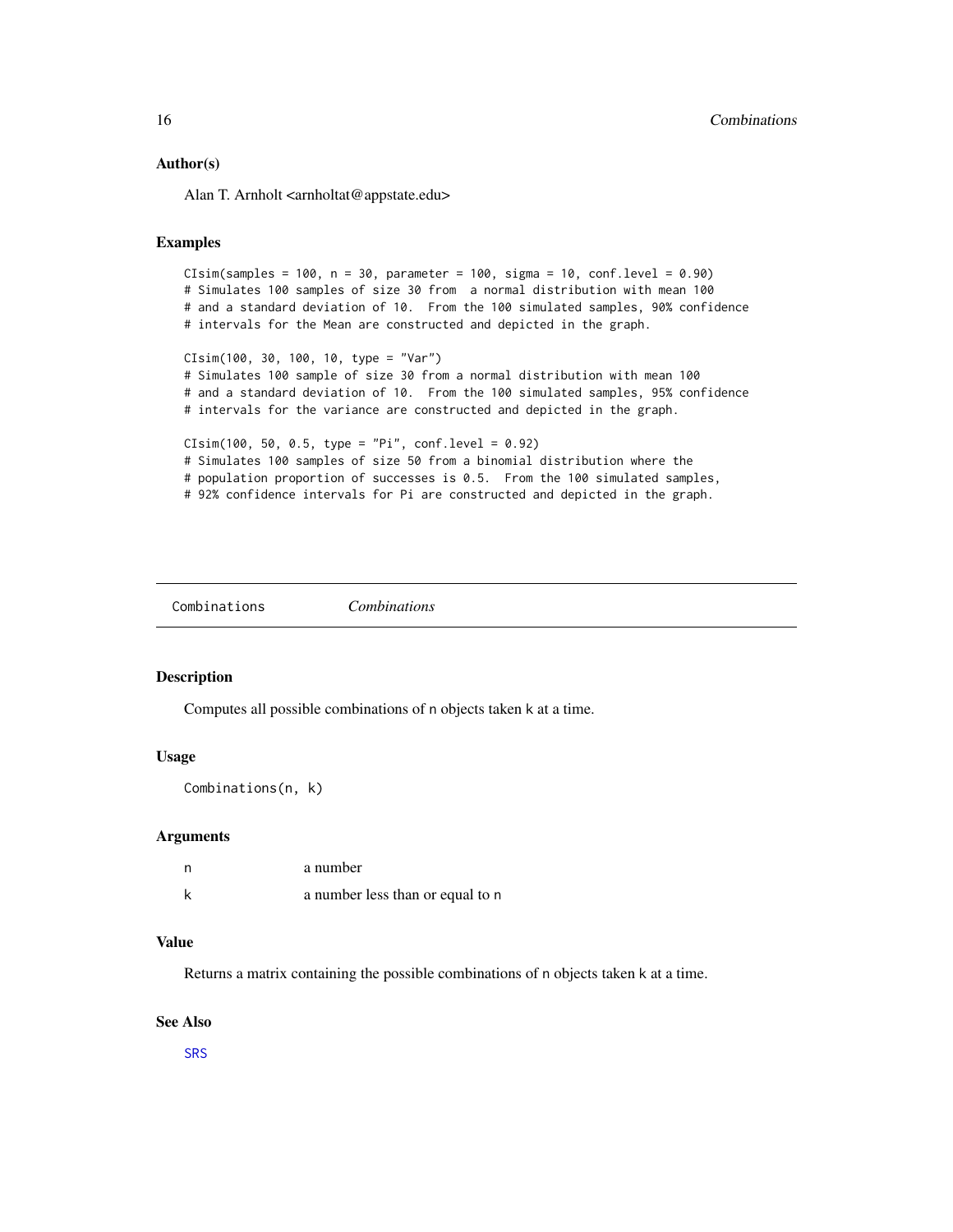#### <span id="page-16-0"></span>CosAma 17

# Examples

```
Combinations(5,2)
    # The columns in the matrix list the values of the 10 possible
    # combinations of 5 things taken 2 at a time.
```
CosAma *Cosmed Versus Amatek*

# Description

The Cosmed is a portable metabolic system. A study at Appalachian State University compared the metabolic values obtained from the Cosmed to those of a reference unit (Amatek) over a range of workloads from easy to maximal to test the validity and reliability of the Cosmed. A small portion of the results for VO2 (ml/kg/min) measurements taken at a 150 watt workload are stored in CosAma.

#### Format

A data frame with 14 observations on the following 3 variables:

subject subject number

Cosmed measured VO2 with Cosmed

Amatek measured VO2 with Amatek

#### Source

Ugarte, M. D., Militino, A. F., and Arnholt, A. T. (2008) *Probability and Statistics with R*. Chapman & Hall/CRC.

# Examples

bwplot(~(Cosmed - Amatek), data = CosAma)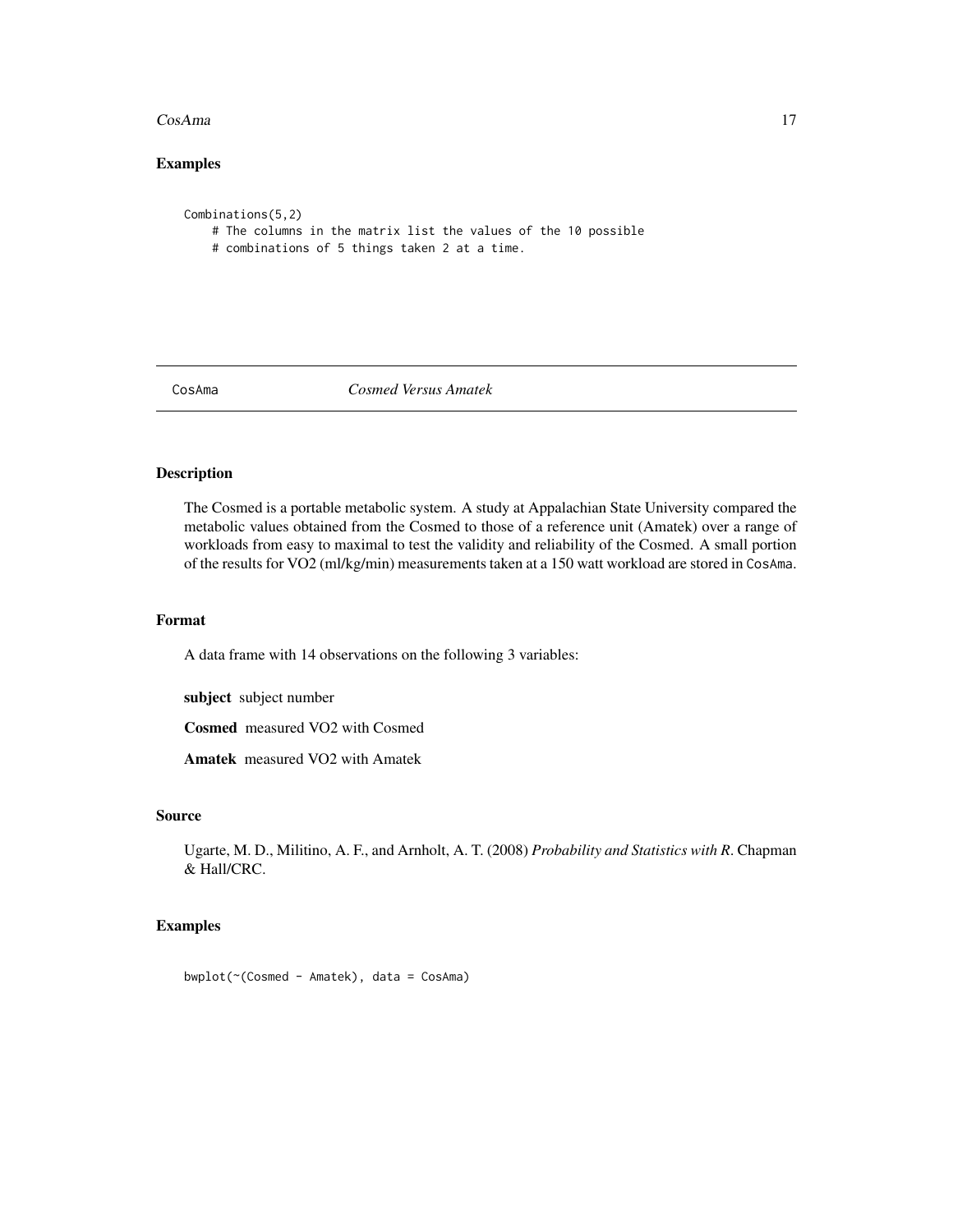<span id="page-17-0"></span>Random samples of ten mature (five-year-old and older) and ten two-year-old cows were taken from each of five breeds. The average butterfat percentage of these 100 cows is stored in the variable butterfat with the type of cow stored in the variable breed and the age of the cow stored in the variable age.

#### Format

A data frame with 100 observations on the following 3 variables:

butterfat average butterfat percentage

age a factor with levels 2 years old and Mature

breed a factor with levels Ayrshire, Canadian, Guernsey, Holstein-Friesian, and Jersey

# Source

Canadian record book of purebreed diary cattle.

# References

Sokal, R. R. and Rohlf, F. J. (1994) *Biometry*. W. H. Freeman, New York, third edition.

#### Examples

summary(aov(butterfat  $\sim$  breed + age, data = Cows))

Depend *Number of Dependent Children for 50 Families*

# Description

Number of dependent children for 50 families.

# Format

A data frame with 50 observations on the following 4 variables.

C1 a numeric vector

number a numeric vector

Count a numeric vector

Percent a numeric vector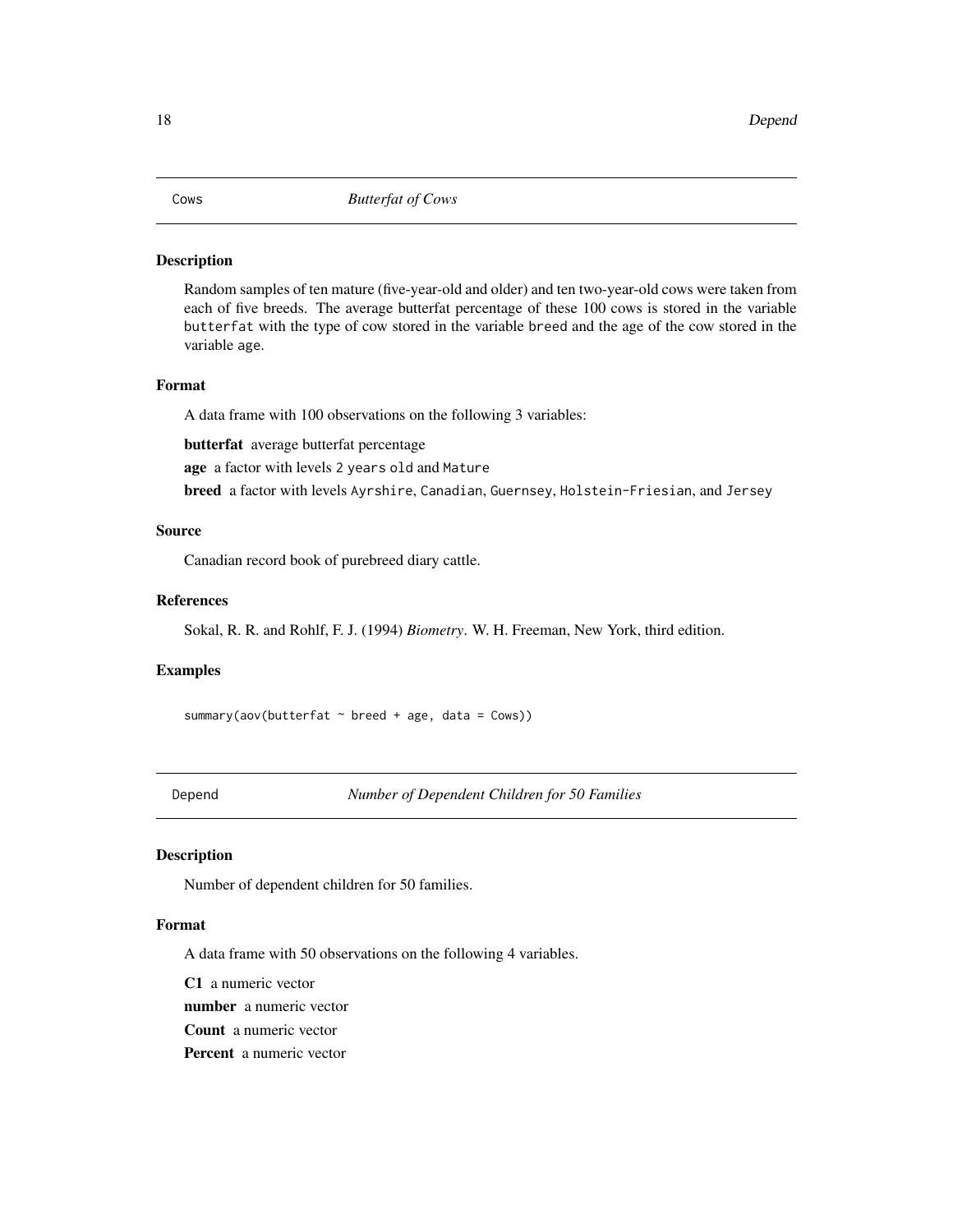# <span id="page-18-0"></span>Drosophila 19

# Source

Kitchens, L. J. (2003) *Basic Statistics and Data Analysis*. Duxbury

#### Examples

```
with(data = Depend, table(C1))
```
Drosophila *Drosophila Melanogaster*

# Description

Drosophila contains per diem fecundity (number of eggs laid per female per day for the first 14 days of life) for 25 females from each of three lines of *Drosophila melanogaster*. The three lines are Nonselected (control), Resistant, and Susceptible. Data are used in Example 11.5.

#### Format

A data frame with 75 observations on the following 2 variables:

Fecundity number of eggs laid per female per day for the first 14 days of life

Line a factor with levels Nonselected, Resistant, and Susceptible

# Source

The original measurements are from an experiment conducted by R. R. Sokal (Sokal and Rohlf, 1994, p. 237).

### References

Sokal, R. R. and Rohlf, F. J. (1994) *Biometry*. W. H. Freeman, New York, third edition.

#### Examples

summary(aov(Fecundity ~ Line, data = Drosophila))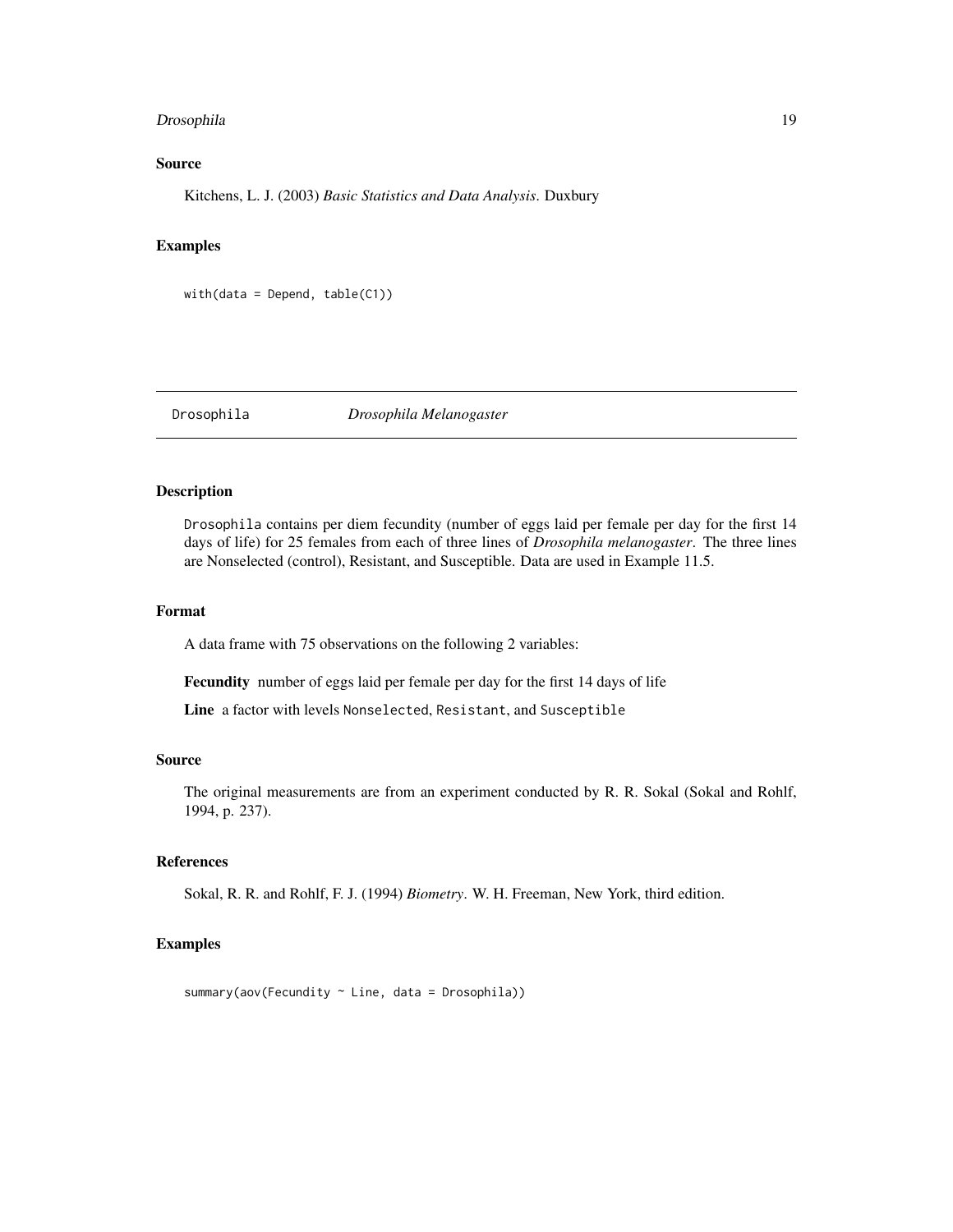Function that produces a histogram, density plot, boxplot, and Q-Q plot

# Usage

 $EDA(x, trim = 0.05, dec = 3)$ 

#### Arguments

| X    | is a numeric vector where NAs and Infs are allowed but will be removed.                                                                                                |
|------|------------------------------------------------------------------------------------------------------------------------------------------------------------------------|
| trim | is a fraction (between 0 and 0.5, inclusive) of values to be trimmed from each<br>end of the ordered data such that if $\text{trim} = 0.5$ , the result is the median. |
| dec  | is a number specifying the number of decimals                                                                                                                          |

# Details

The function EDA() will not return console window information on data sets containing more than 5000 observations. It will, however, still produce graphical output for data sets containing more than 5000 observations.

# Value

Function returns various measures of center and location. The values returned for the quartiles are based on the default R definitions for quartiles. For more information on the definition of the quartiles, type ?quantile and read about the algorithm used by type = 7.

# Author(s)

Alan T. Arnholt <arnholtat@appstate.edu>

# Examples

```
EDA(x = rnorm(100))# Produces four graphs for the 100 randomly
# generated standard normal variates.
```
<span id="page-19-0"></span>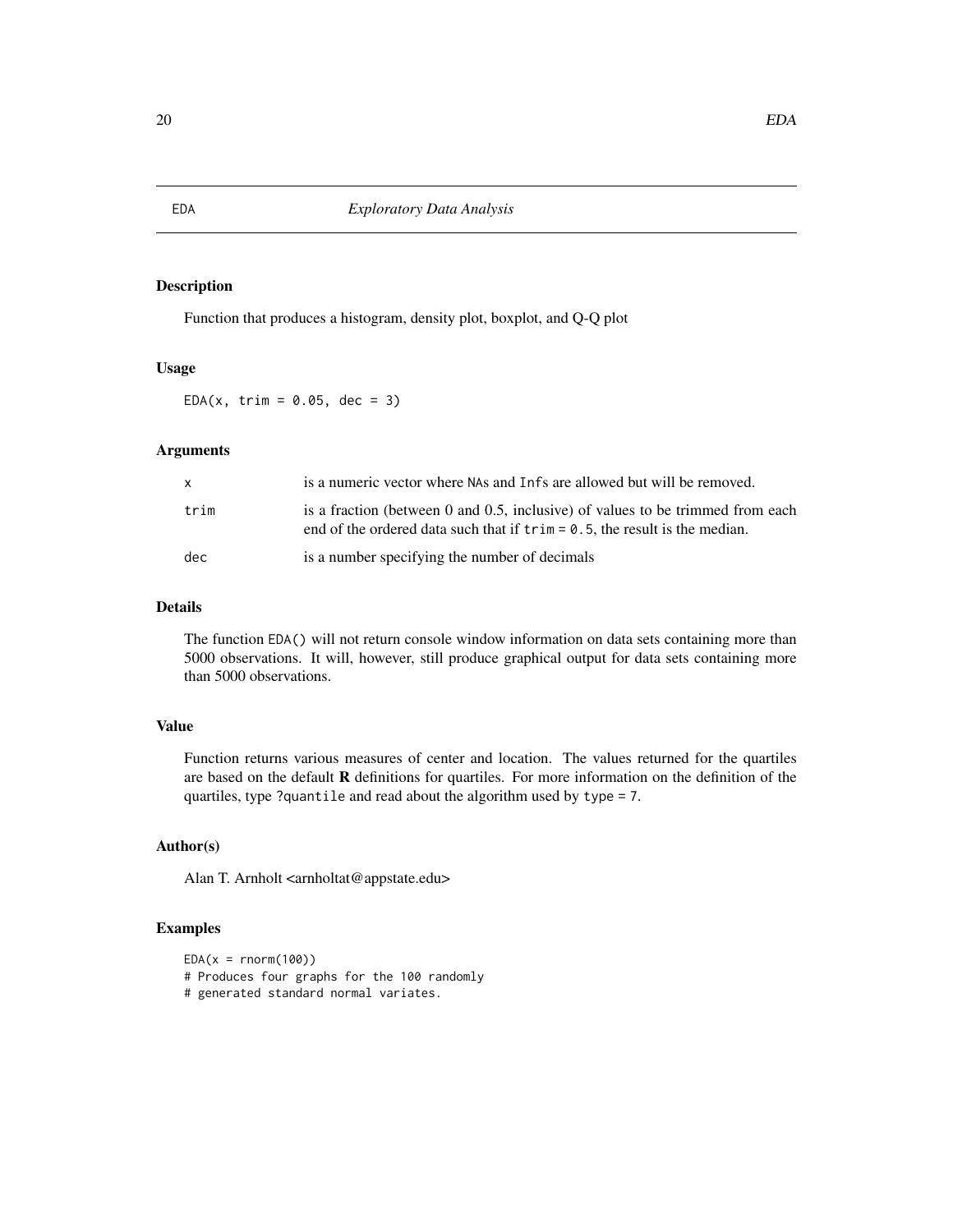<span id="page-20-0"></span>

Salaries for engineering graduates 10 years after graduation

#### Format

A data frame with 51 observations on the following 2 variables:

salary salary 10 years after graduation in thousands of dollars

university one of three different engineering universities

#### Source

Ugarte, M. D., Militino, A. F., and Arnholt, A. T. (2008) *Probability and Statistics with R*. Chapman & Hall/CRC.

# Examples

```
boxplot(salary ~ university, data = Engineering, horizontal = TRUE)# Trellis Approach
bwplot(university \sim salary, data = Engineer)
```
EPIDURAL *Traditional Sitting Position Versus Hamstring Stretch Position*

#### Description

Initial results from a study to determine whether the traditional sitting position or the hamstring stretch position is superior for administering epidural anesthesia to pregnant women in labor as measured by the number of obstructive (needle to bone) contacts (OC)

#### Format

A data frame with 85 observations on the following 7 variables:

Doctor a factor with levels Dr. A, Dr. B, Dr. C, and Dr. D

kg weight in kg of patient

cm height in cm of pateint

Ease a factor with levels Difficult, Easy, and Impossible indicating the physician's assessment of how well bone landmarks can be felt in the patient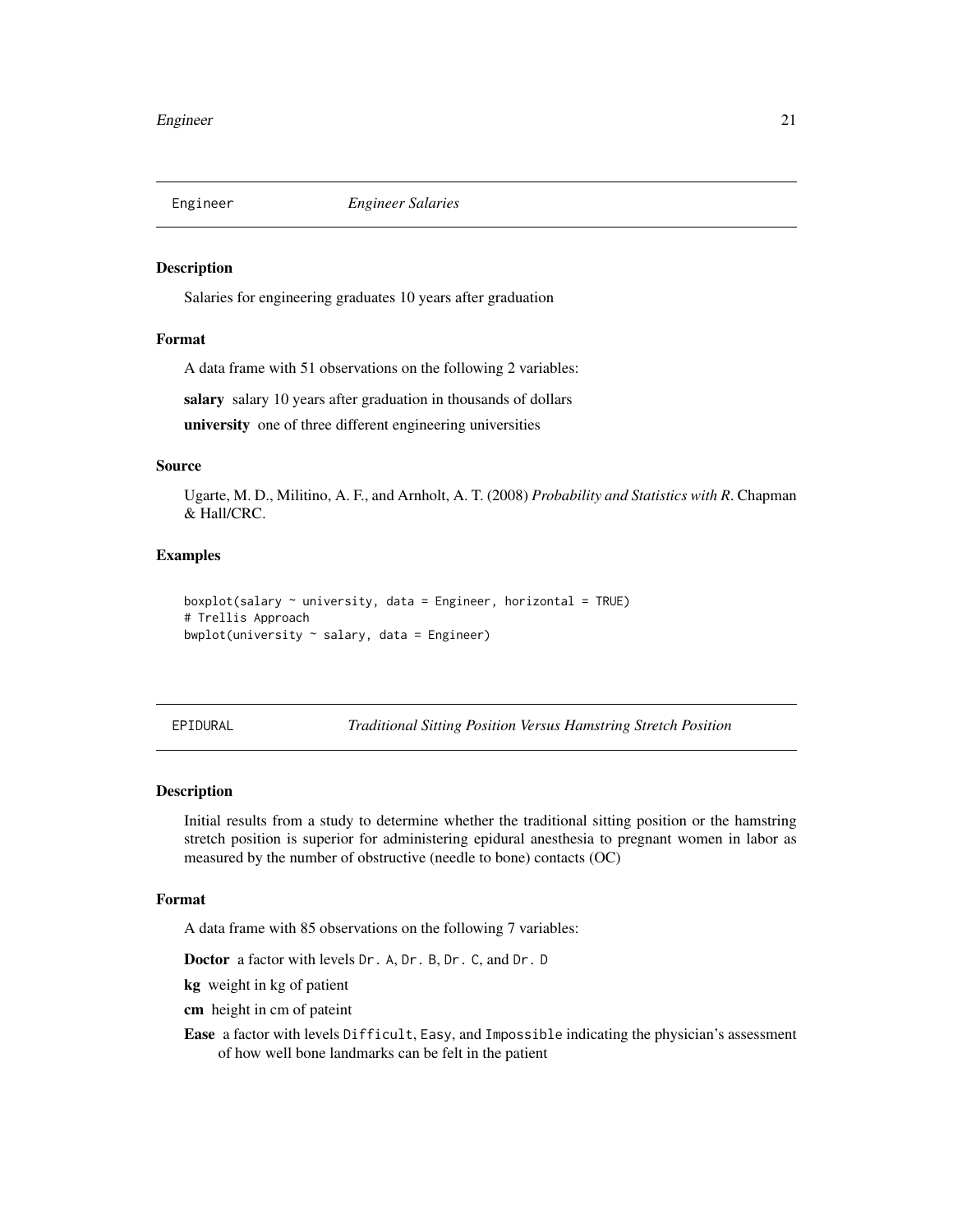<span id="page-21-0"></span>Treatment a factor with levels Hamstring Stretch and Traditional Sitting

OC number of obstructive contacts

Complications a factor with levels Failure - person got dizzy, Failure - too many OCs, None, Paresthesia, and Wet Tap

#### Source

Ugarte, M. D., Militino, A. F., and Arnholt, A. T. (2008) *Probability and Statistics with R*. Chapman & Hall/CRC.

### Examples

```
EPIDURAL$Teasy <- factor(EPIDURAL$Ease,
levels = c("Easy", "Difficult", "Impossible"))
X <- table(EPIDURAL$Doctor, EPIDURAL$Teasy)
X
par(mfrow = c(2, 2)) # Figure 2.12
barplot(X,
main = "Barplot where Doctor is Stacked \n within Levels of Palpitation")
barplot(t(X),
main = "Barplot where Levels of Palpitation \n is Stacked within Doctor")
barplot(X, beside = TRUE,main = "Barplot where Doctor is Grouped \n within Levels of Palpitation")
barplot(t(X), beside = TRUE,main = "Barplot where Levels of Palpitation \n is Grouped within Doctor")
par(mfrow = c(1, 1))rm(X)
```
EPIDURALf *Traditional Sitting Position Versus Hamstring Stretch Position*

#### Description

Intermediate results from a study to determine whether the traditional sitting position or the hamstring stretch position is superior for administering epidural anesthesia to pregnant women in labor as measured by the number of obstructive (needle to bone) contacts (OC)

# Format

A data frame with 342 observations on the following 7 variables:

Doctor a factor with levels Dr. A, Dr. B, Dr. C, and Dr. D

kg weight in kg of patient

cm height in cm of pateint

Ease a factor with levels Difficult, Easy, and Impossible indicating the physician's assessment of how well bone landmarks can be felt in the patient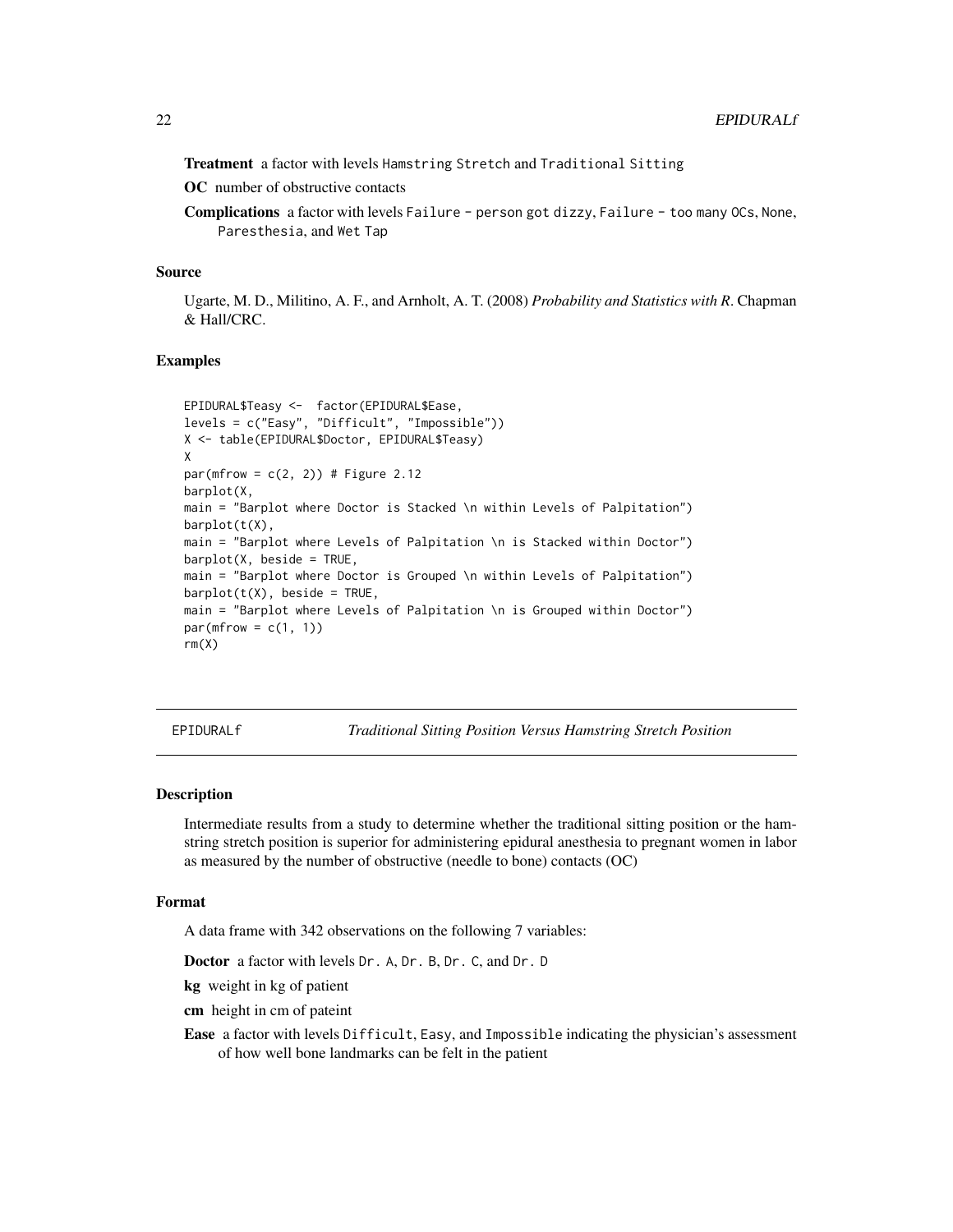<span id="page-22-0"></span>Treatment a factor with levels Hamstring Stretch and Traditional Sitting

OC number of obstructive contacts

Complications a factor with levels Failure - person got dizzy, Failure - too many OCs, None, Paresthesia, and Wet Tap

#### Source

Ugarte, M. D., Militino, A. F., and Arnholt, A. T. (2008) *Probability and Statistics with R*. Chapman & Hall/CRC.

# Examples

boxplot(OC  $\sim$  Treatment, data = EPIDURALf)

EURD *European Union Research and Development*

#### Description

A random sample of 15 countries' research and development investments for the years 2002 and 2003 is taken and the results in millions of euros are stored in EURD.

#### Format

A data frame with 15 observations on the following 3 variables:

Country a factor with levels Bulgaria, Croatia, Cyprus, Czech Republic, Estonia, France, Hungary, Latvia, Lithuania, Malta, Portugal, Romania, Slovakia, and Slovenia

RD2002 research and development investments in millions of euros for 2002

RD2003 research and development investments in millions of euros for 2003

# Source

Ugarte, M. D., Militino, A. F., and Arnholt, A. T. (2008) *Probability and Statistics with R*. Chapman & Hall/CRC.

# Examples

qqmath(~(RD2003 - RD2002), data = EURD, type=c("p", "r"))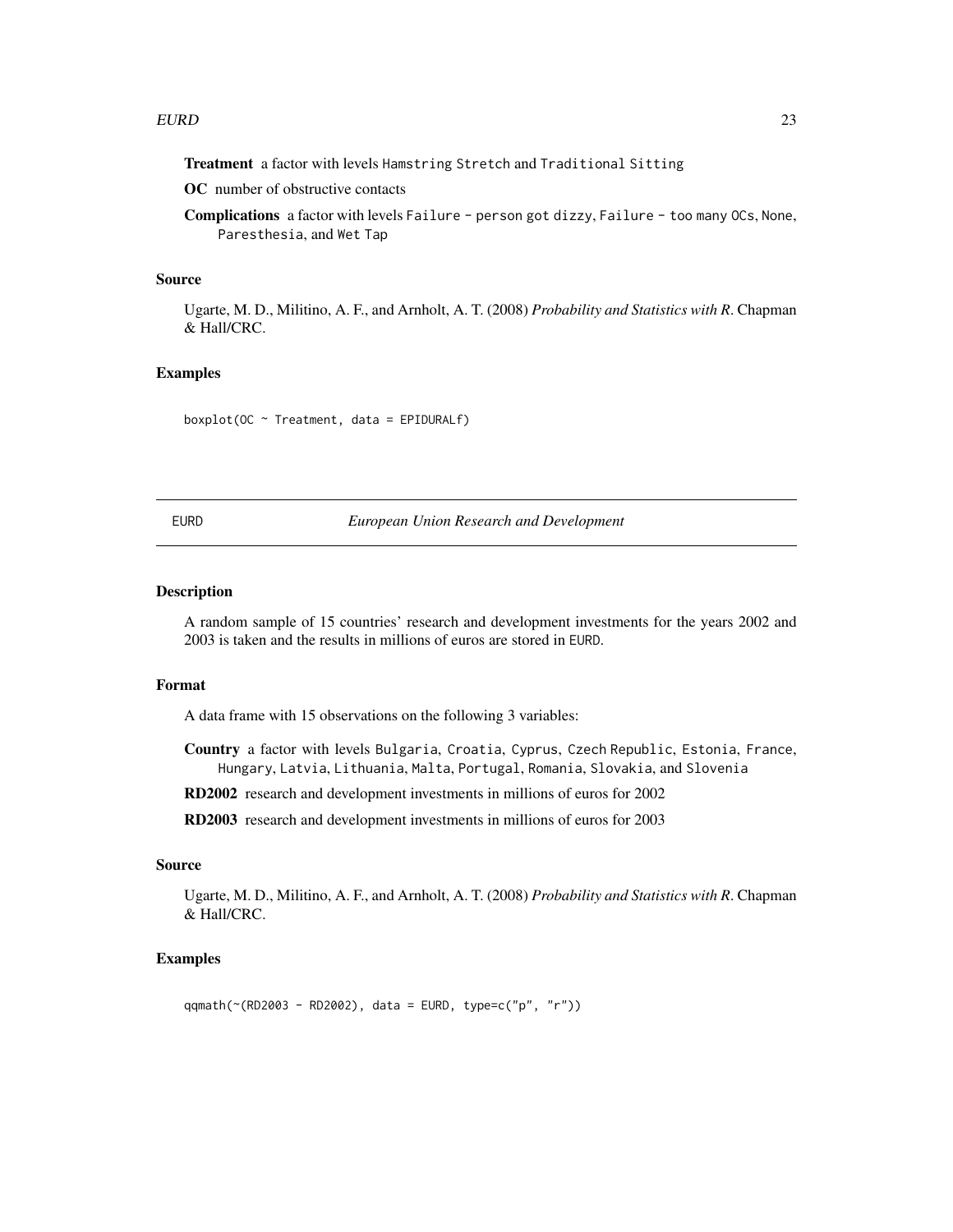<span id="page-23-0"></span>The carbon retained by leaves measured in kg/ha is recorded for forty-one different plots of mountainous regions of Navarra (Spain), depending on the forest classification: areas with 90% or more beech trees (*Fagus Sylvatica*) are labeled monospecific, while areas with many species of trees are labeled multispecific.

#### Format

A data frame with 41 observations on the following 3 variables:

Plot plot number

carbon carbon retained by leaves measured in kg/ha

type a factor with levels monospecific and multispecific

#### Source

*Gobierno de Navarra* and *Gestion Ambiental Viveros y Repoblaciones de Navarra*, 2006. The data were obtained within the European Project FORSEE.

#### References

Ugarte, M. D., Militino, A. F., and Arnholt, A. T. (2008) *Probability and Statistics with R*. Chapman & Hall/CRC.

# Examples

boxplot(carbon ~ type, data=fagus)

FCD *Fat Cats*

# Description

In a weight loss study on obese cats, overweight cats were randomly assigned to one of three groups and boarded in a kennel. In each of the three groups, the cats' total caloric intake was strictly controlled (1 cup of generic cat food) and monitored for 10 days. The difference between the groups was that group A was given 1/4 of a cup of cat food every six hours, group B was given 1/3 a cup of cat food every eight hours, and group C was given 1/2 a cup of cat food every twelve hours. The weight of the cats at the beginning and end of the study was recorded and the difference in weights (grams) is stored in the variable Weight of the data frame FCD. Data are used in Example 11.4.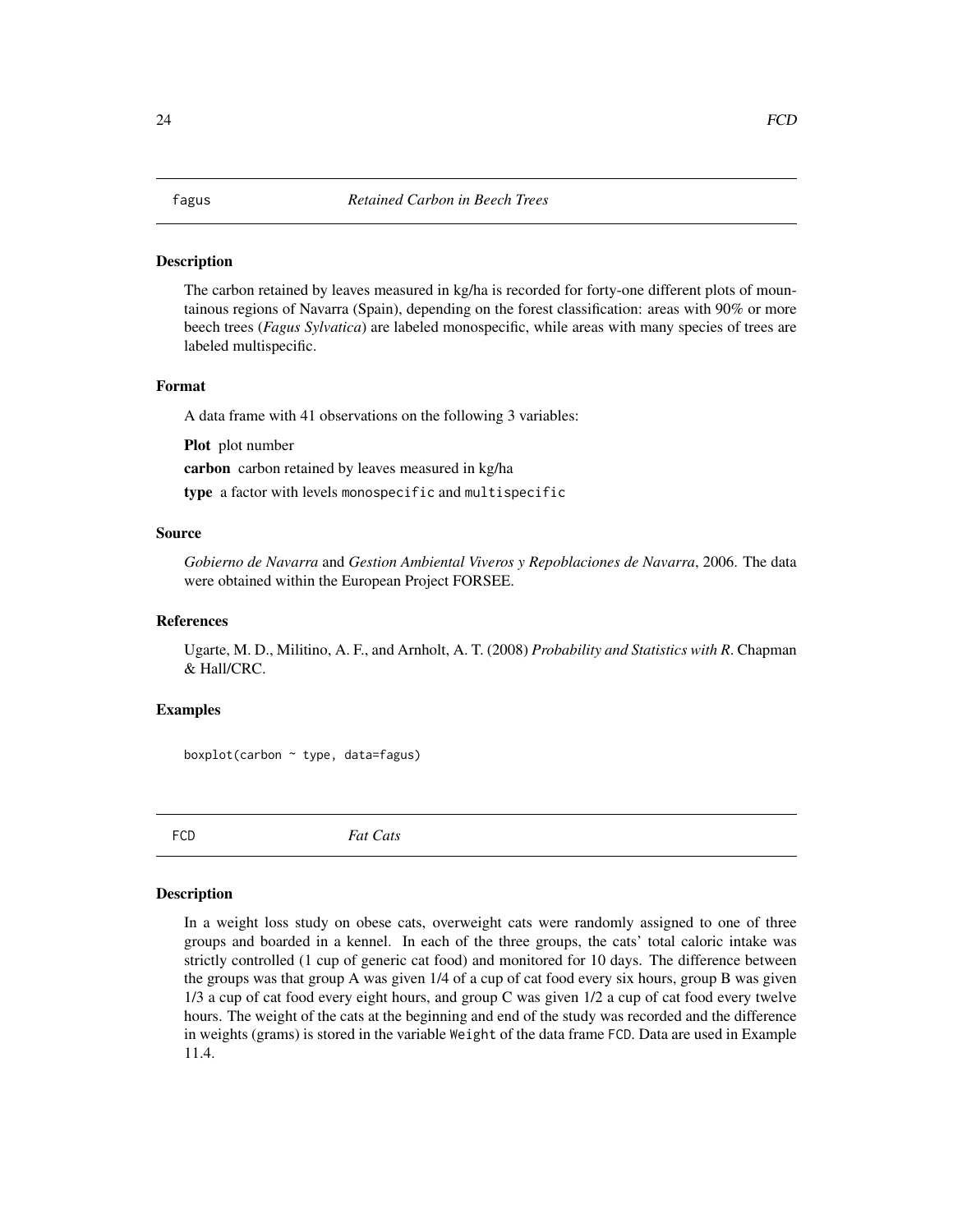#### <span id="page-24-0"></span>**Fertilize** 25

# Format

A data frame with 36 observations on the following 2 variables:

Weight difference in weights (grams)

Diet a factor with levels A, B, and C

# Source

Ugarte, M. D., Militino, A. F., and Arnholt, A. T. (2008) *Probability and Statistics with R*. Chapman & Hall/CRC.

#### Examples

```
# Figure 11.12
FCD.aov <- aov(Weight ~ Diet, data = FCD)
checking.plots(FCD.aov)
rm(FCD.aov)
```
Fertilize *Cross and Auto Fertilization*

# Description

Plants' heights in inches obtained from two seeds, one obtained by cross fertilization and the other by auto fertilization, in two opposite but separate locations of a pot are recorded.

# Format

A data frame with 15 observations on the following 2 variables:

cross height of plant in inches self height of plant in inches

#### Source

Darwin, C. (1876) *The Effect of Cross and Self-Fertilization in the Vegetable Kingdom*

#### References

Ugarte, M. D., Militino, A. F., and Arnholt, A. T. (2008) *Probability and Statistics with R*. Chapman & Hall/CRC.

#### Examples

```
with(data = Fertilize,
t.test(cross, self))
```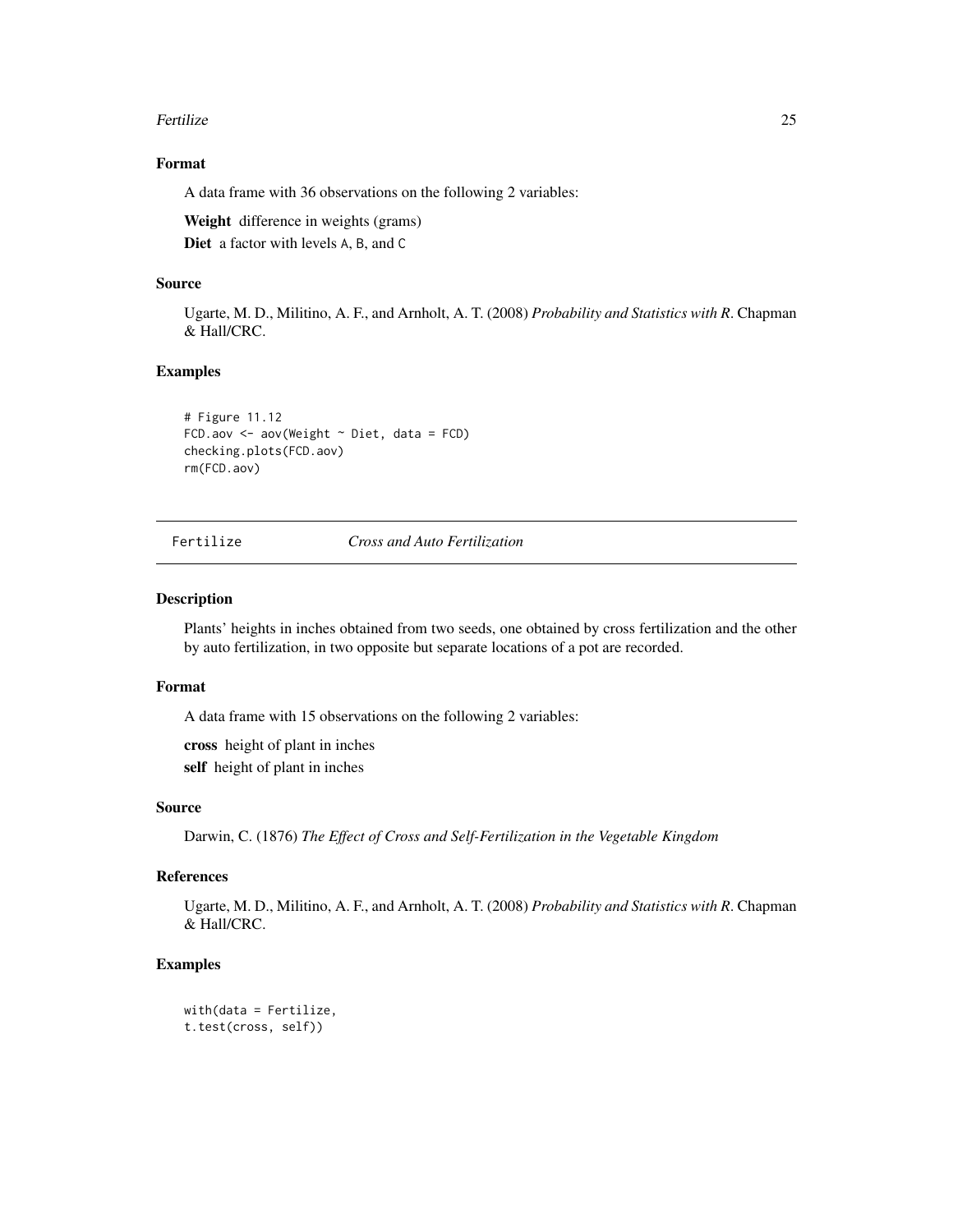<span id="page-25-0"></span>

Shear measured in kN on frozen carrots from four randomly selected freezers

# Format

A data frame with 16 observations on the following 2 variables:

shear carrot shear measured in kN

freezer a factor with levels A, B, C, and D

# Source

Ugarte, M. D., Militino, A. F., and Arnholt, A. T. (2008) *Probability and Statistics with R*. Chapman & Hall/CRC.

# Examples

```
summary(aov(shear \sim freezer, data = food))
```
Formula1 *Pit Stop Times*

#### Description

Pit stop times for two teams at 10 randomly selected Formula 1 races

# Format

A data frame with 10 observations on the following 3 variables:

Race number corresponding to a race site

Team1 pit stop times for team one

Team<sub>2</sub> pit stop times for team two

#### Source

Ugarte, M. D., Militino, A. F., and Arnholt, A. T. (2008) *Probability and Statistics with R*. Chapman & Hall/CRC.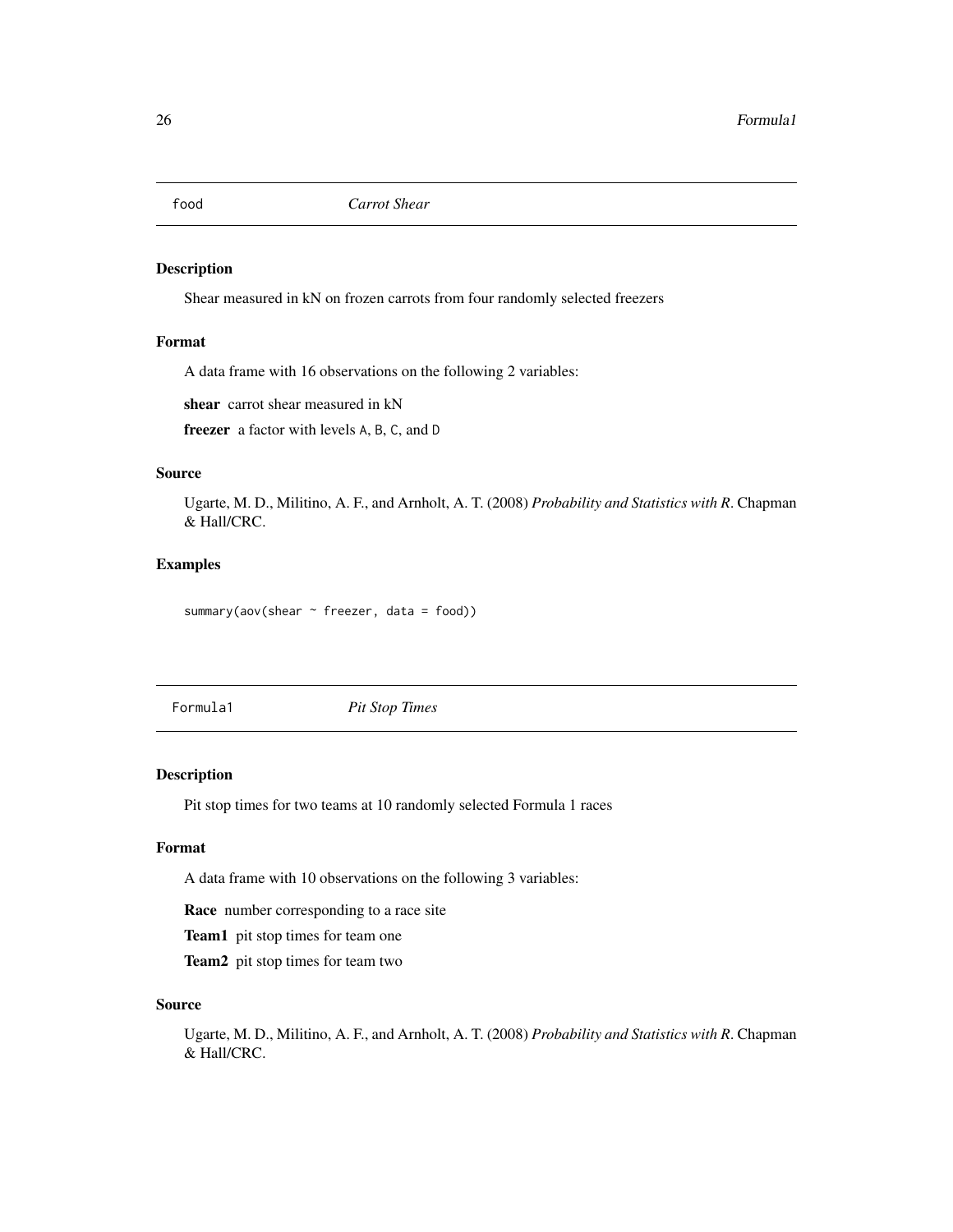#### <span id="page-26-0"></span> $GD$  27

# Examples

```
with(data = Formula1,
boxplot(Team1, Team2))
```
### GD *Times Until Failure*

# Description

Contains time until failure in hours for a particular electronic component subjected to an accelerated stress test.

# Format

A data frame with 100 observations on the following variable:

attf times until failure in hours

# Source

Ugarte, M. D., Militino, A. F., and Arnholt, A. T. (2008) *Probability and Statistics with R*. Chapman & Hall/CRC.

# Examples

```
with(data = GD,hist(attf, prob = TRUE))
with(data = GD,
lines(density(attf)))
# Trellis Approach
histogram(~attf, data = GD, type = "density",
panel = function(x, \ldots) {
panel.histogram(x, ...)
panel.densityplot(x, col = "blue", plot.points = TRUE, lwd = 2)
} )
```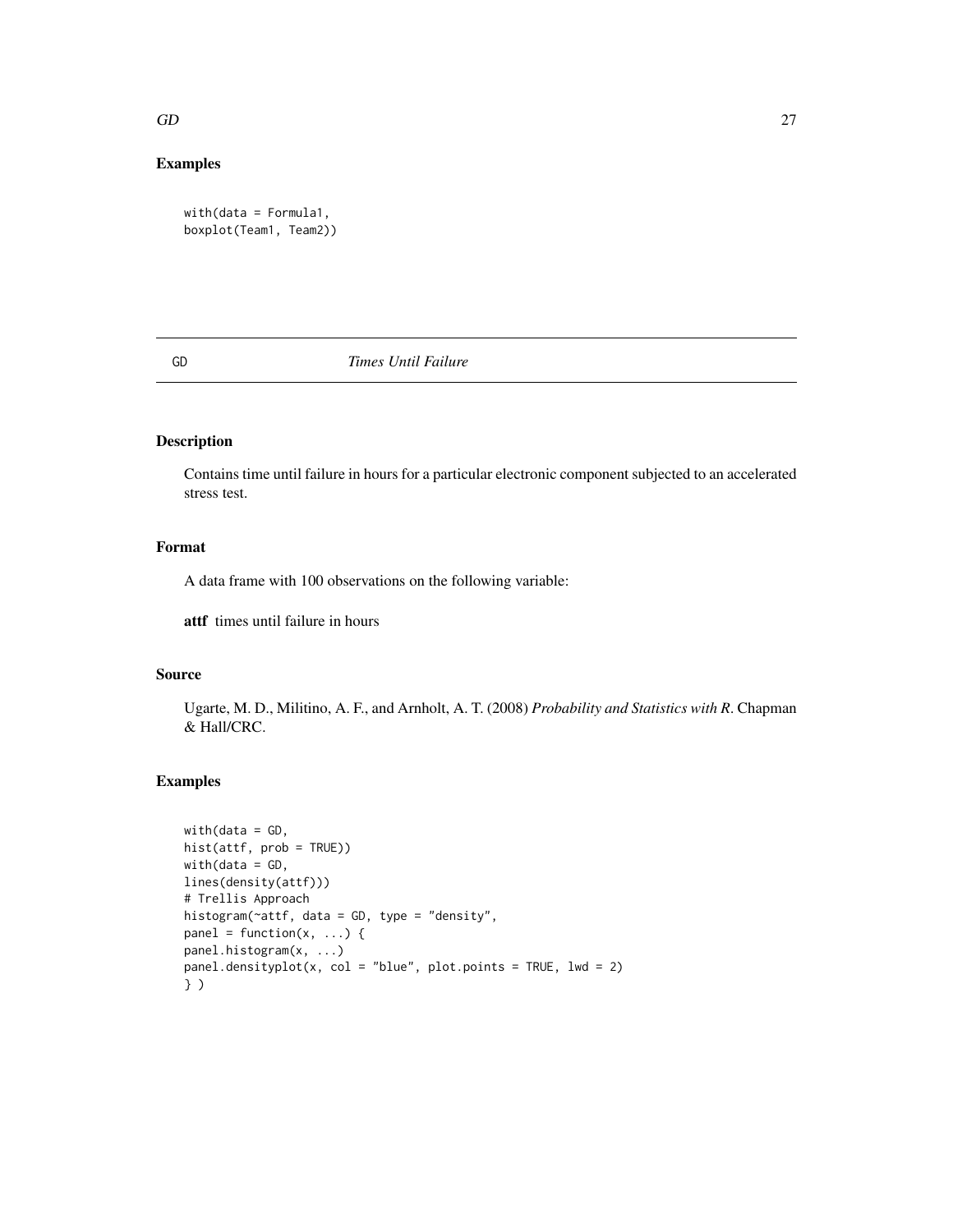<span id="page-27-0"></span>

Fifteen diabetic patients were randomly selected, and their blood glucose levels were measured in mg/100 ml with two different devices.

# Format

A data frame with 15 observations on the following 3 variables:

Patient patient number

Old blood glucose level in mg/100 ml using old device

New blood glucose level in mg/100 ml using new device

#### Source

Ugarte, M. D., Militino, A. F., and Arnholt, A. T. (2008) *Probability and Statistics with R*. Chapman & Hall/CRC.

#### Examples

with(data = glucose, boxplot(Old, New))

Grades *GPA and SAT Scores*

#### Description

The admissions committee of a comprehensive state university selected at random the records of 200 second semester freshmen. The results, first semester college GPA and SAT scores, are stored in the data frame Grades. Data are used in Example 12.6.

# Format

A data frame with 200 observations on the following 2 variables:

sat SAT score

gpa grade point average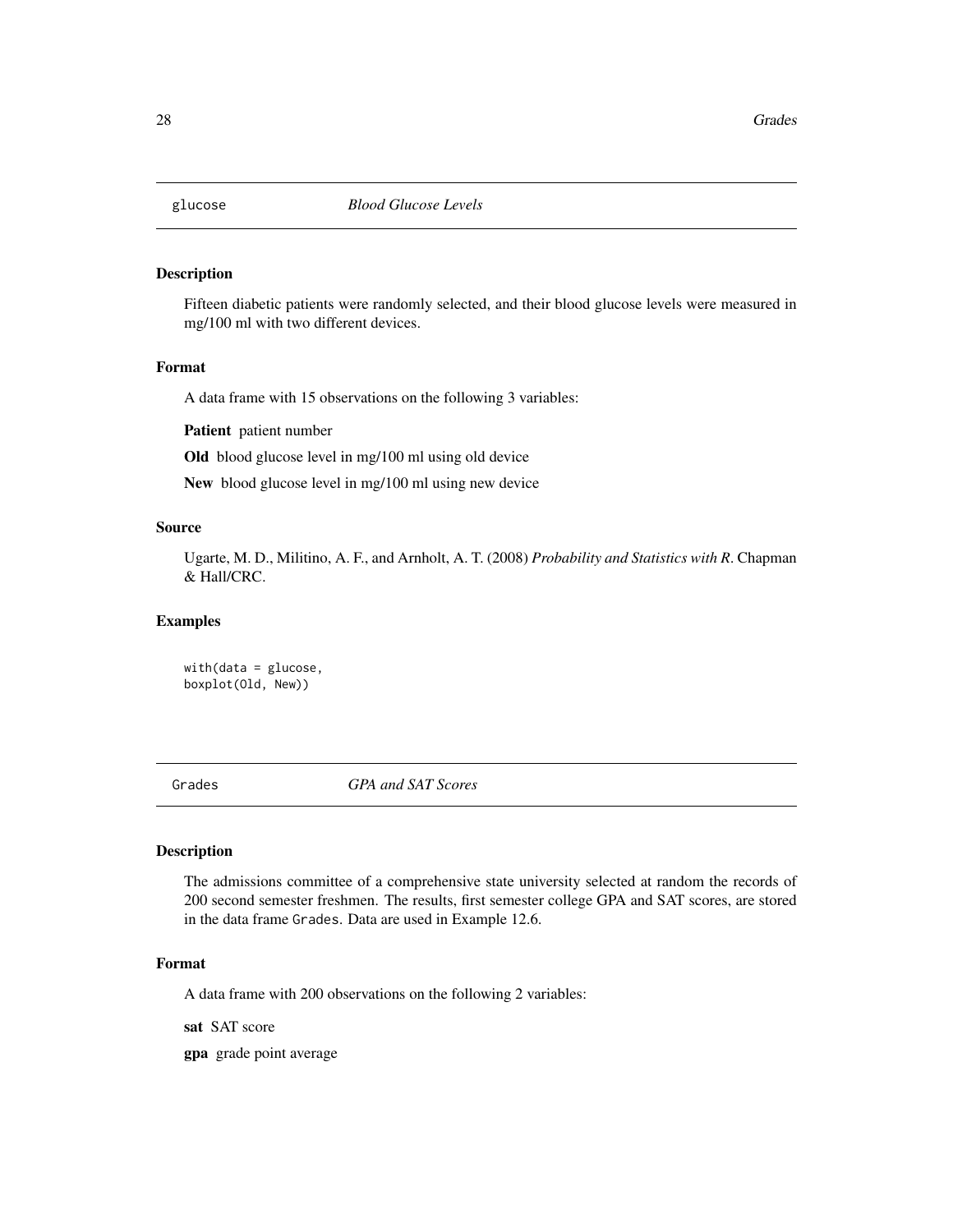#### <span id="page-28-0"></span>Grocery 29

#### Source

Ugarte, M. D., Militino, A. F., and Arnholt, A. T. (2008) *Probability and Statistics with R*. Chapman & Hall/CRC.

#### Examples

```
# traditional scatterplot
plot(gpa ~ sat, data = Grades)
# trellis scatterplot
xyplot(gpa ~ sat, data = Grades, type=c("p", "smooth"))
```
Grocery *Grocery Spending*

# Description

The consumer expenditure survey, created by the U.S. Department of Labor, was administered to 30 households in Watauga County, North Carolina, to see how the cost of living in Watauga county with respect to total dollars spent on groceries compares with other counties. The amount of money each household spent per week on groceries is stored in the variable groceries. Data are used in Example 8.3.

# Format

A data frame with 30 observations on the following variable:

groceries total dollars spent on groceries

# Source

Ugarte, M. D., Militino, A. F., and Arnholt, A. T. (2008) *Probability and Statistics with R*. Chapman & Hall/CRC.

# Examples

```
with(data = Grocery,z.test(x = groceries, sigma.x = 30, conf.level = 0.97)$conf)
```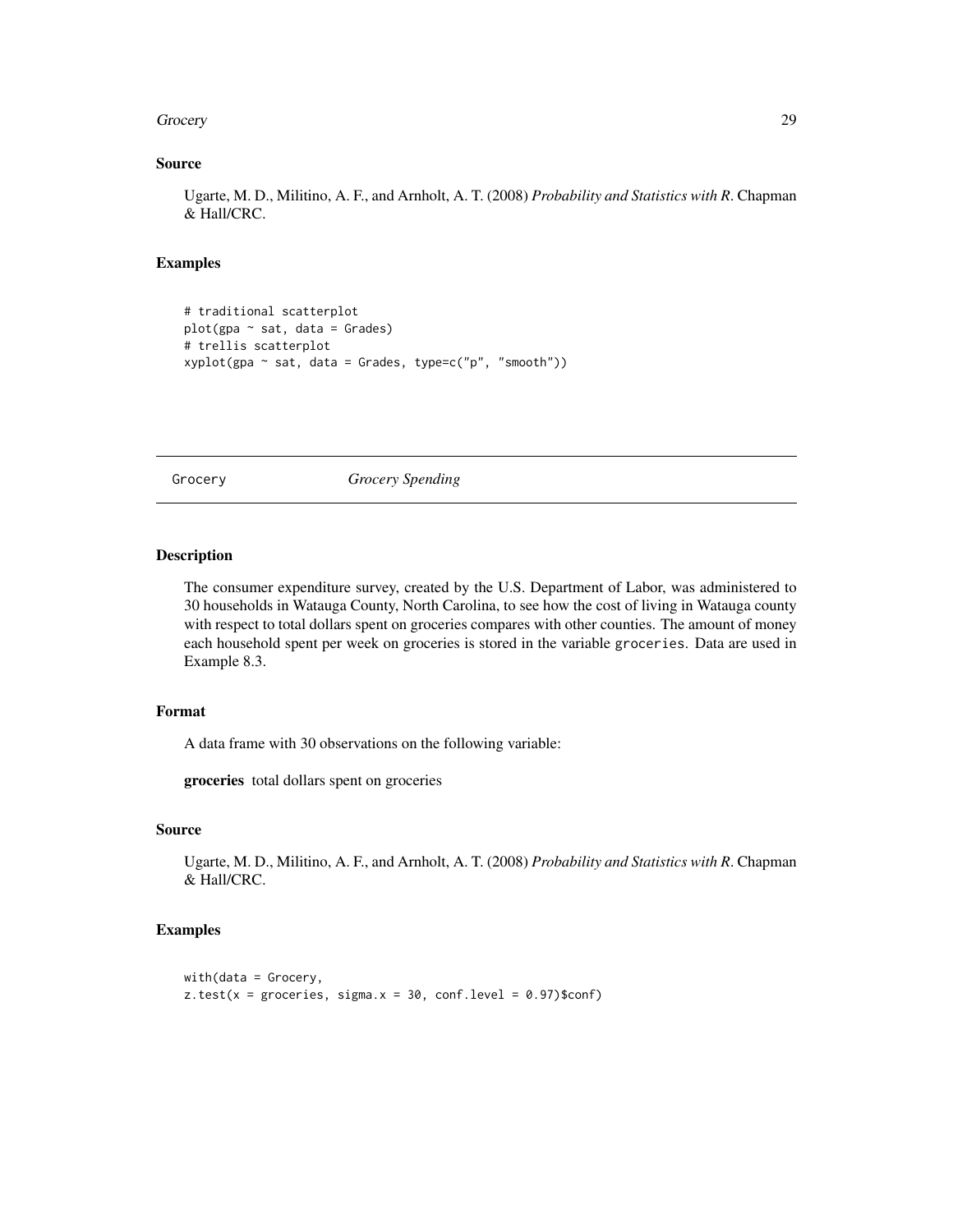<span id="page-29-0"></span>

Mortality and drinking water hardness for 61 cities in England and Wales.

#### Format

A data frame with 61 observations on the following 4 variables.

location a factor with levels North South indicating whether the town is as north as Derby

town the name of the town

mortality averaged annual mortality per 100,000 males

hardness calcium concentration (in parts per million)

#### Details

These data were collected in an investigation of environmental causes of disease. They show the annual mortality rate per 100,000 for males, averaged over the years 1958-1964, and the calcium concentration (in parts per million) in the drinking water supply for 61 large towns in England and Wales. (The higher the calcium concentration, the harder the water.)

# Source

D. J. Hand, F. Daly, A. D. Lunn, K. J. McConway and E. Ostrowski (1994) *A Handbook of Small Datasets*. Chapman and Hall/CRC, London.

#### Examples

plot(mortality ~ hardness, data = HardWater)

House *House Prices*

#### Description

Random sample of house prices (in thousands of dollars) for three bedroom/two bath houses in Watauga County, NC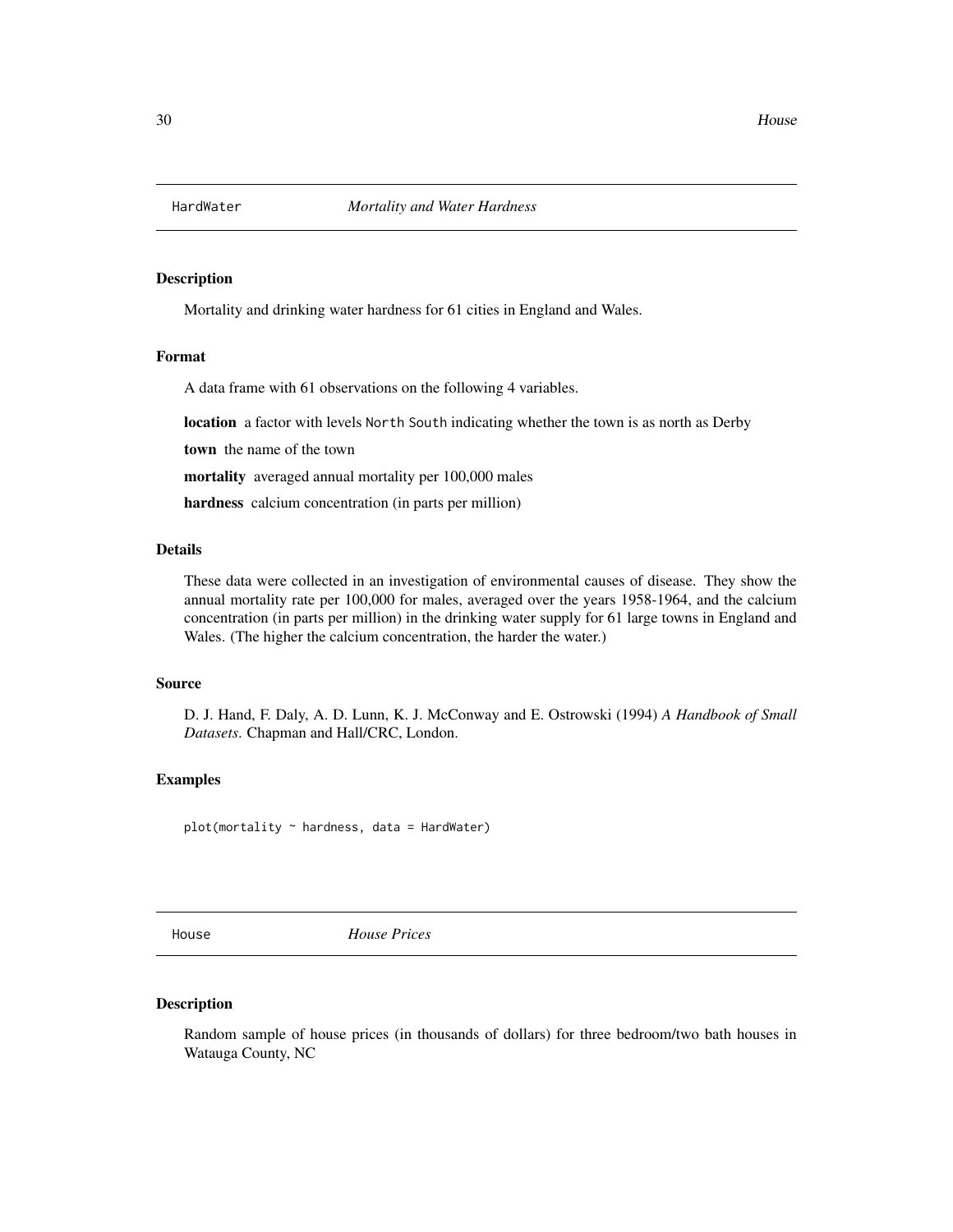#### <span id="page-30-0"></span>HSwrestler 31

# Format

A data frame with 14 observations on the following 2 variables:

Neighborhood a factor with levels Blowing Rock, Cove Creek, Green Valley, Park Valley, Parkway, and Valley Crucis

Price price of house (in thousands of dollars)

# Examples

with(data = House, t.test(Price))

HSwrestler *High School Wrestlers*

#### Description

The body fat of 78 high school wrestlers was measured using three separate techniques, and the results are stored in the data frame HSwrestler. The techniques used were hydrostatic weighing (HWFAT), skin fold measurements (SKFAT), and the Tanita body fat scale (TANFAT). Data are used in Examples 10.11, 12.11, and 12.12.

#### Format

A data frame with 78 observations on the following 9 variables:

AGE age of wrestler in years HT height of wrestler in inches WT weight ofwrestler in pounds ABS abdominal fat TRICEPS tricep fat SUBSCAP subscapular fat HWFAT hydrostatic fat TANFAT Tanita fat SKFAT skin fat

# Source

Data provided by Dr. Alan Utter, Department of Health Leisure and Exercise Science, Appalachian State University.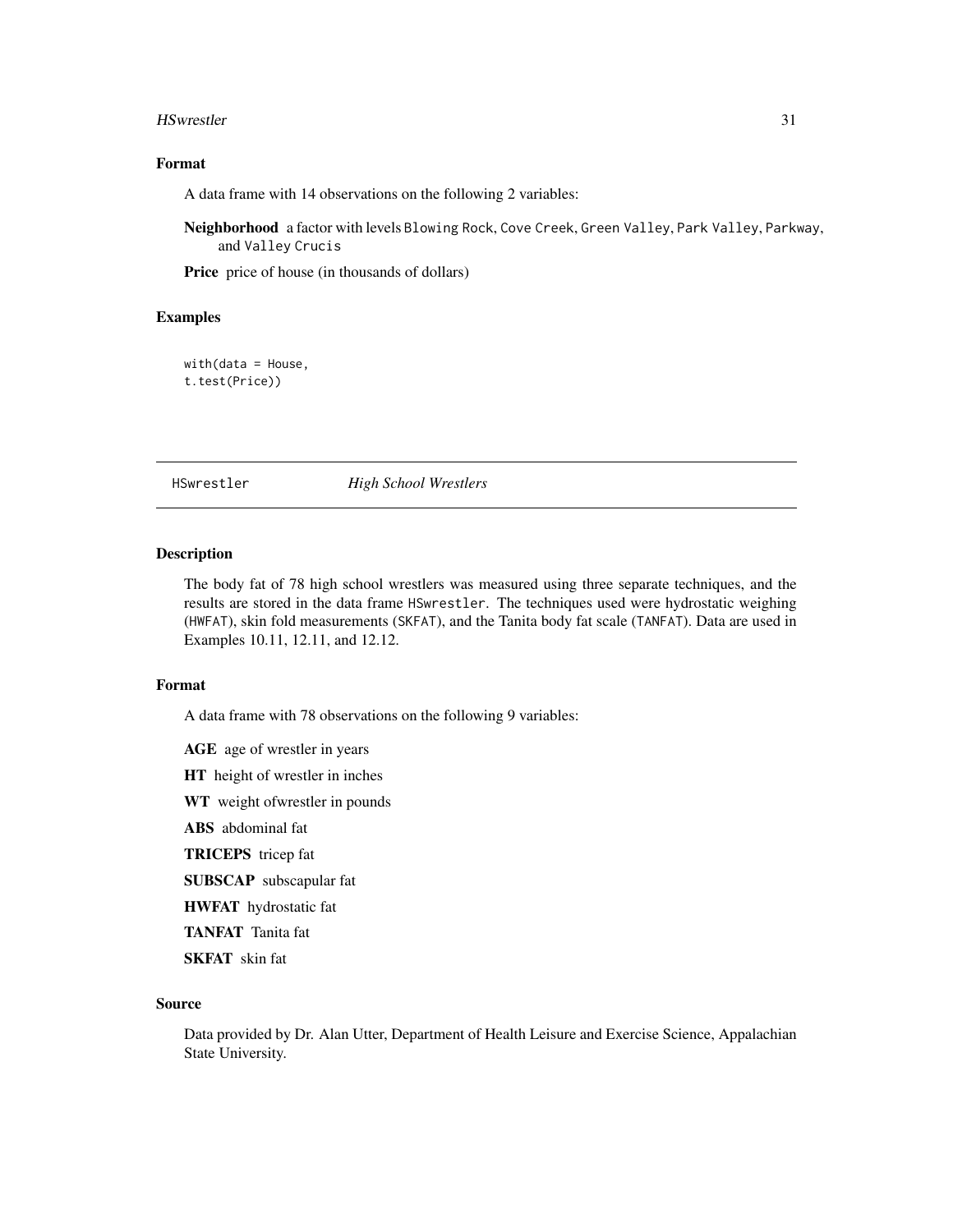#### References

Ugarte, M. D., Militino, A. F., and Arnholt, A. T. (2008) *Probability and Statistics with R*. Chapman & Hall/CRC.

#### Examples

```
FAT <- c(HSwrestler$HWFAT, HSwrestler$TANFAT, HSwrestler$SKFAT)
GROUP <- factor(rep(c("HWFAT", "TANFAT", "SKFAT"), rep(78, 3)))
BLOCK <- factor(rep(1:78, 3))
friedman.test(FAT ~ GROUP | BLOCK)
```
Hubble *Hubble Telescope*

#### Description

The Hubble Space Telescope was put into orbit on April 25, 1990. Unfortunately, on June 25, 1990, a spherical aberration was discovered in Hubble's primary mirror. To correct this, astronauts had to work in space. To prepare for the mission, two teams of astronauts practiced making repairs under simulated space conditions. Each team of astronauts went through 15 identical scenarios. The times to complete each scenario were recorded in days.

# Format

A data frame with 15 observations on the following 2 variables:

Team1 days to complete scenario

Team<sub>2</sub> days to complete scenario

# Source

Ugarte, M. D., Militino, A. F., and Arnholt, A. T. (2008) *Probability and Statistics with R*. Chapman & Hall/CRC.

# Examples

```
with(data = Hubble,
qqnorm(Team1 - Team2))
with(data = Hubble,qqline(Team1 - Team2))
# Trellis Approach
qqmath(~(Team1 - Team2), data = Hubble, type=c("p", "r"))
```
<span id="page-31-0"></span>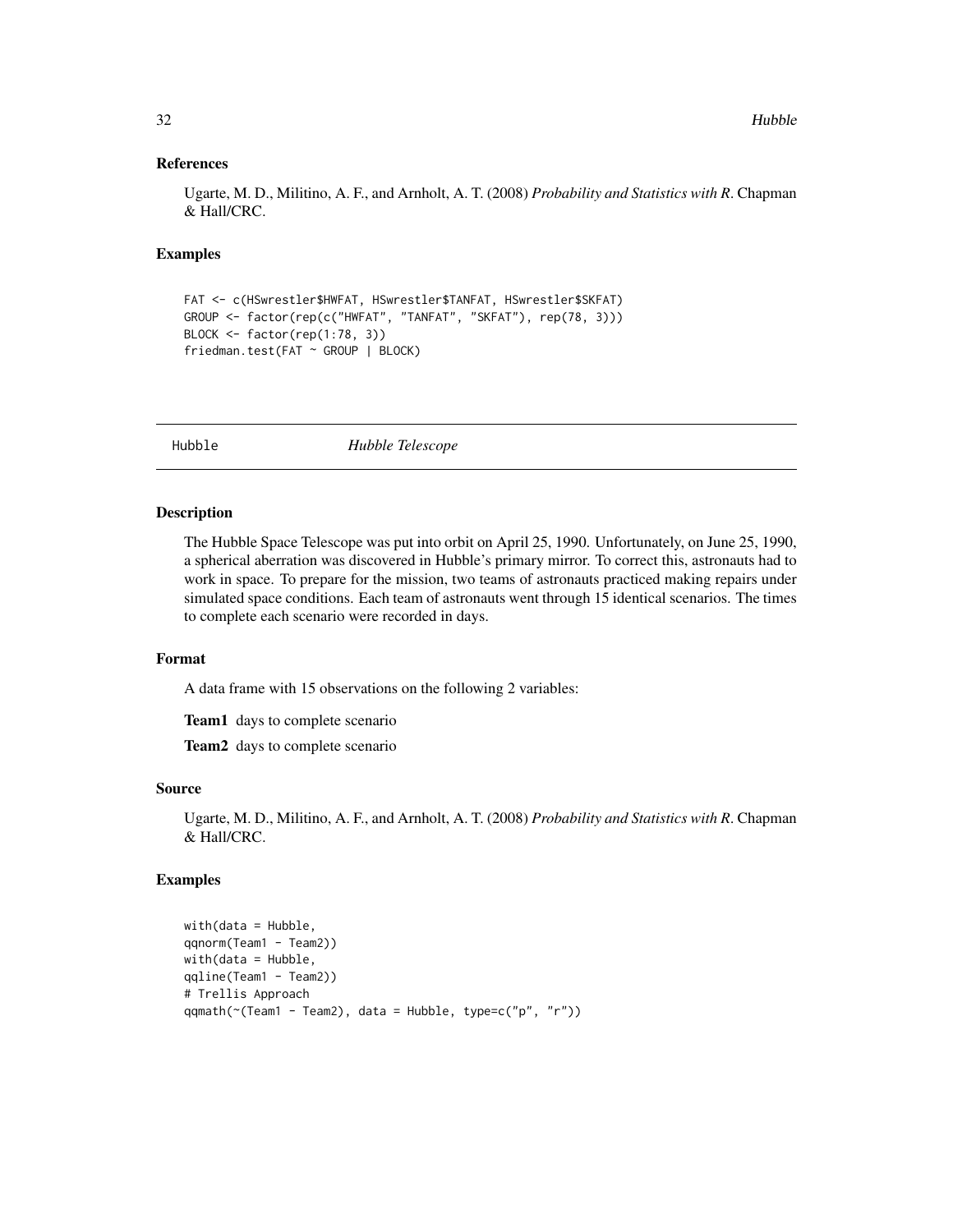<span id="page-32-0"></span>

Insurance quotes for two insurers of hazardous waste jobs

# Format

A data frame with 15 observations on the following 2 variables:

companyA quotes from company A in euros

companyB quotes from company B in euros

# Source

Ugarte, M. D., Militino, A. F., and Arnholt, A. T. (2008) *Probability and Statistics with R*. Chapman & Hall/CRC.

# Examples

with(data = InsurQuotes, t.test(companyA, companyB))

interval.plot *Interval Plot*

# Description

Function to graph intervals

# Usage

```
interval.plot(11, ul, parameter = 0)
```
# Arguments

| 11        | vector of lower values                                                   |
|-----------|--------------------------------------------------------------------------|
| ul        | vector of upper values                                                   |
| parameter | value of the desired parameter (used when graphing confidence intervals) |

# Value

Draws user-given intervals on a graphical device.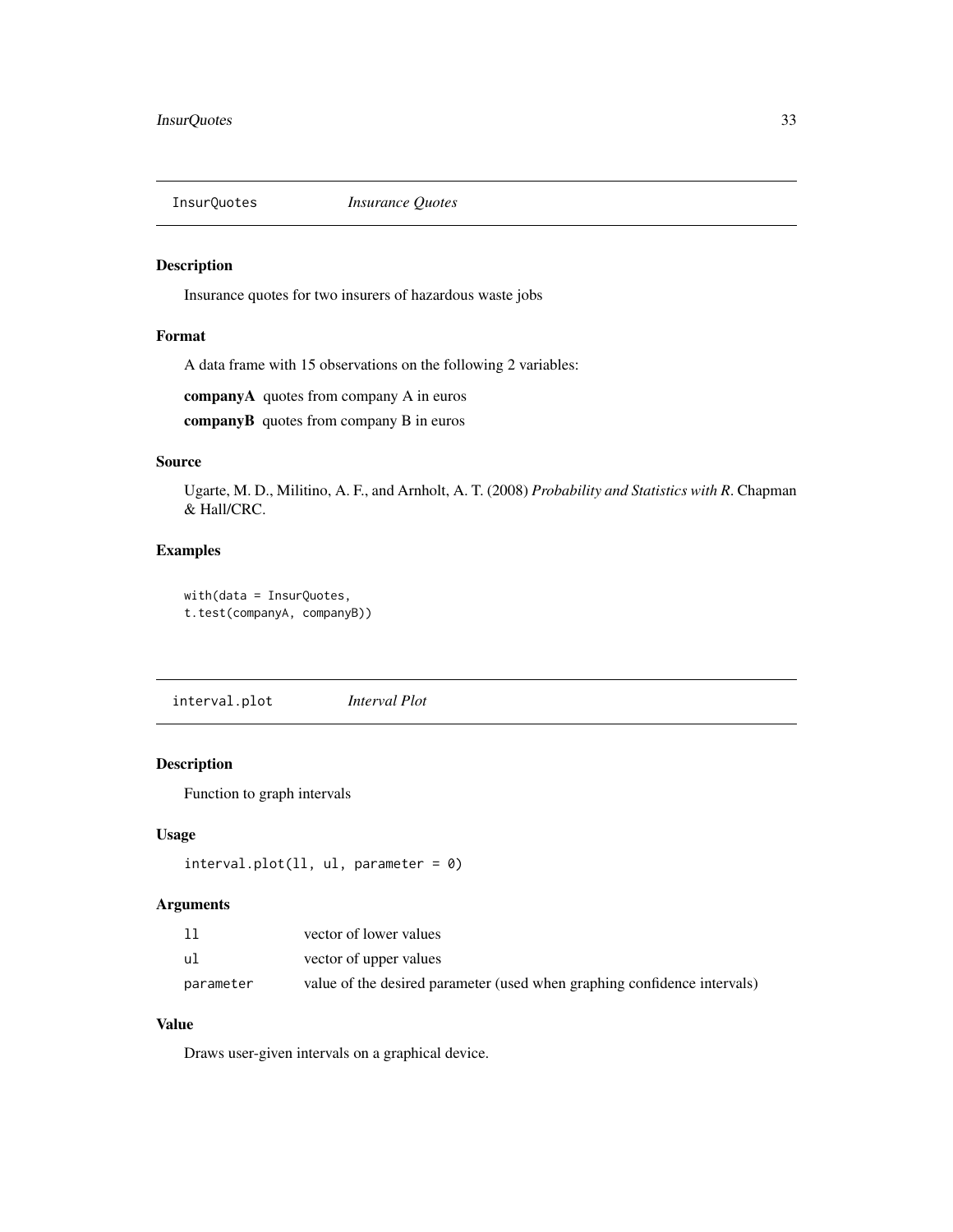34 janka

# Author(s)

Alan T. Arnholt <arnholtat@appstate.edu>

#### Examples

```
set.seed(385)
samples <- 100
n < -625ll <- numeric(samples)
ul <- numeric(samples)
xbar <- numeric(samples)
for (i in 1:samples){
  xbar[i] <- mean(rnorm(n, 80, 25))
  ll[i] <- xbar[i] - qnorm(.975)*25/sqrt(n)
  ul[i] <- xbar[i] + qnorm(.975)*25/sqrt(n)
  }
interval.plot(ll, ul, parameter = 80)
```
janka *Australian Eucalypt Hardwoods*

#### Description

The dataset consists of density and hardness measurements from 36 Australian Eucalypt hardwoods.

#### Format

A data frame with 36 observations on the following 2 variables.

Density a measure of density of the timber

Hardness the Janka hardness of the timber

# Details

Janka Hardness is an importance rating of Australian hardwood timbers. The test measures the force required to imbed a steel ball into a piece of wood.

# Source

Williams, E.J. (1959) *Regression Analysis*. John Wiley & Sons, New York.

#### Examples

with(data = janka, plot(Hardness  $\sim$  Density, col = "blue"))

<span id="page-33-0"></span>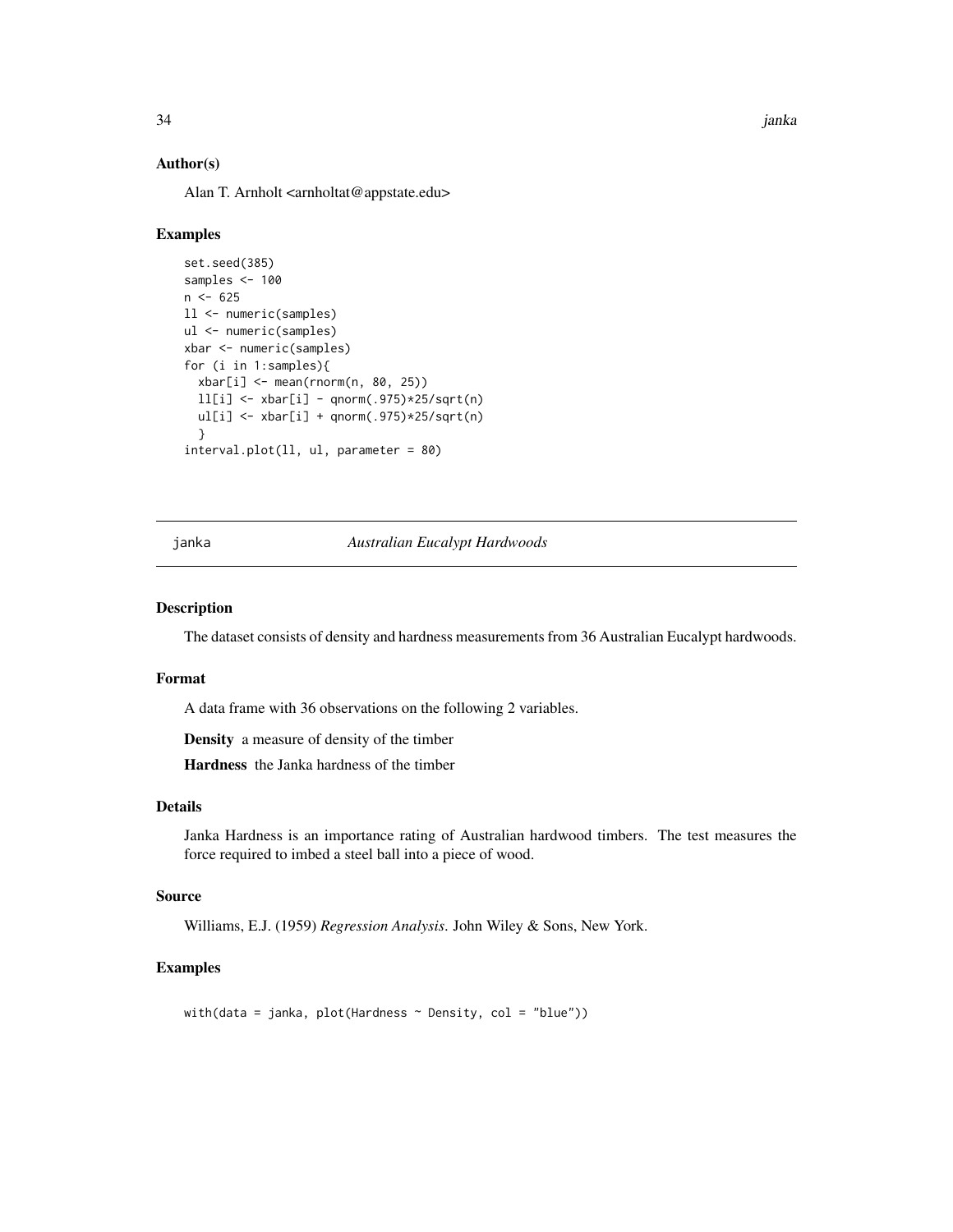<span id="page-34-0"></span>

The data frame Kinder contains the height in inches and weight in pounds of 20 children from a kindergarten class. Data are used in Example 12.17.

# Format

A data frame with 20 observations on the following 2 variables:

ht height in inches of child

wt weight in pounds of child

# Source

Ugarte, M. D., Militino, A. F., and Arnholt, A. T. (2008) *Probability and Statistics with R*. Chapman & Hall/CRC.

#### Examples

```
# Figure 12.10
with(data = Kinder,
plot(wt, ht))
# Trellis Approach
xyplot(ht ~ wt, data = Kinder)
```
<span id="page-34-1"></span>ksdist *Simulated Distribution of* D*\_*n *(Kolmogorov-Smirnov)*

#### Description

Function to visualize the sampling distribution of  $D_n$  (the Kolmogorov-Smirnov one sample statistic) and to find simulated critical values.

#### Usage

 $ksdist(n = 10, \text{ sims} = 10000, \text{ alpha} = 0.05)$ 

#### Arguments

| n     | sample size                      |
|-------|----------------------------------|
| sims  | number of simulations to perform |
| alpha | desired $\alpha$ level           |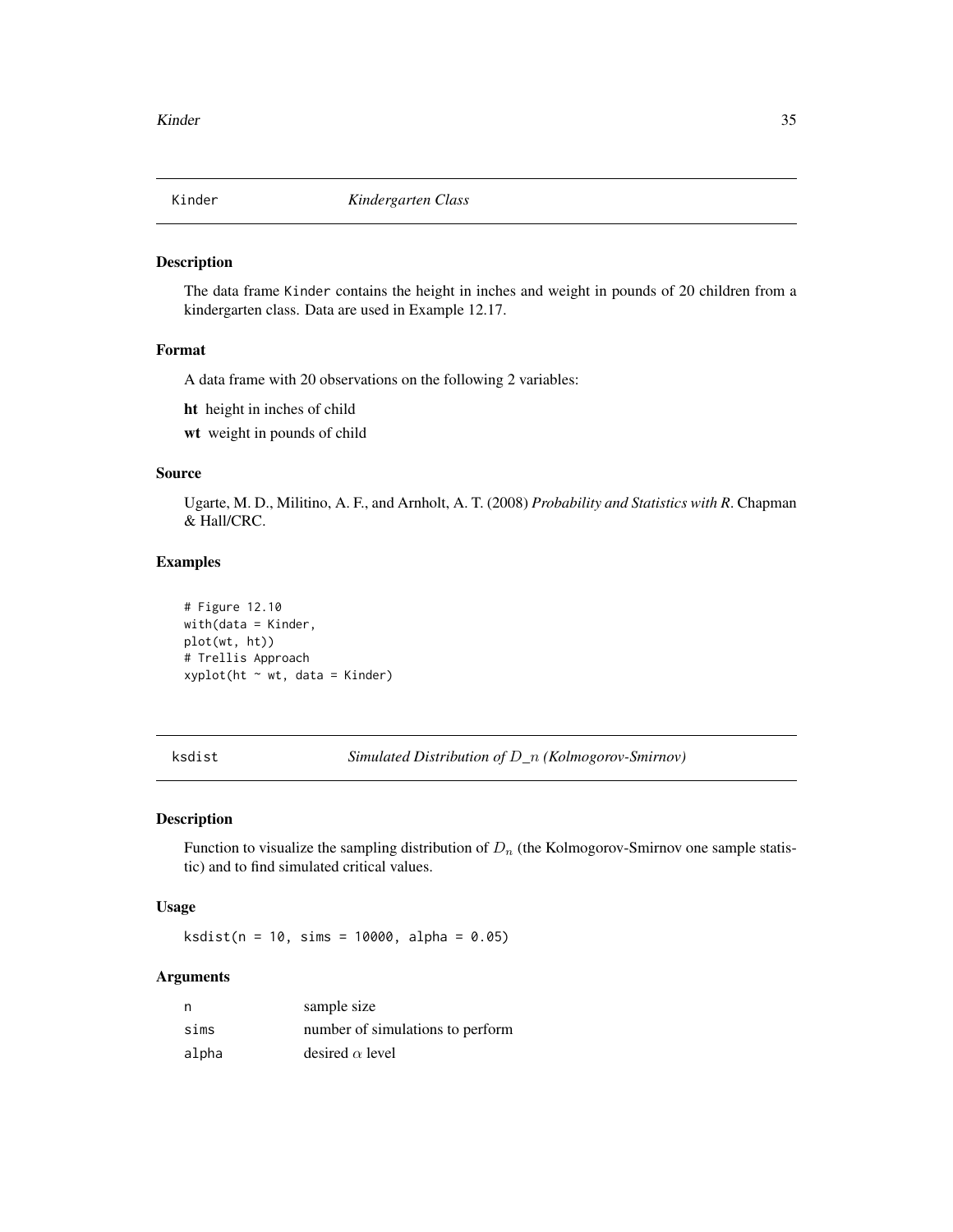# <span id="page-35-0"></span>Author(s)

Alan T. Arnholt <arnholtat@appstate.edu>

# See Also

# [ksLdist](#page-35-1)

# Examples

ksdist(n = 10, sims = 15000, alpha =0.05)

<span id="page-35-1"></span>ksLdist *Simulated Lilliefors' Test of Normality Values*

# Description

Function to visualize the sampling distribution of  $D_n$  (the Kolmogorov-Smirnov one sample statistic) for simple and composite hypotheses

# Usage

 $ksLdist(n = 10, \text{ sims} = 10000, \text{ alpha} = 0.05)$ 

# Arguments

| n     | sample size                      |
|-------|----------------------------------|
| sims  | number of simulations to perform |
| alpha | desired $\alpha$ level           |

# Author(s)

Alan T. Arnholt <arnholtat@appstate.edu>

# See Also

[ksdist](#page-34-1)

# Examples

 $ksLdist(n = 10, \text{ sims} = 1500, \text{ alpha} = 0.05)$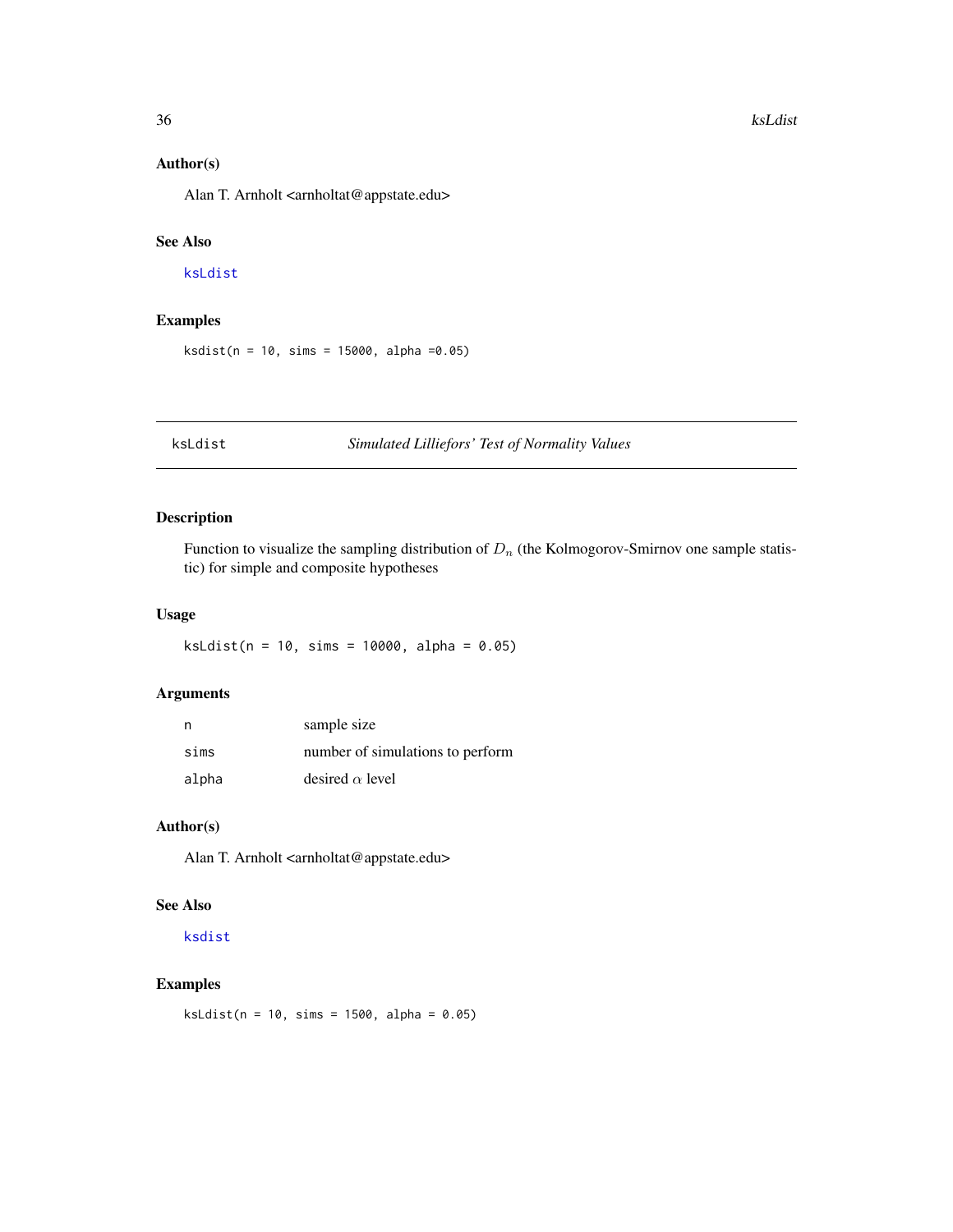Leddiode *LED Diodes*

## Description

The diameter in millimeters for a random sample of 15 diodes from each of the two suppliers is stored in the data frame Leddiode.

# Format

A data frame with 15 observations on the following 2 variables:

supplierA diameter in millimeters of diodes from supplier A

supplierB diameter in millimeters of diodes from supplier B

## Source

Ugarte, M. D., Militino, A. F., and Arnholt, A. T. (2008) *Probability and Statistics with R*. Chapman & Hall/CRC.

# Examples

with(data = Leddiode, boxplot(supplierA, supplierB, col = c("red", "blue")))

LostR *Lost Revenue Due to Worker Illness*

### Description

Data set containing the lost revenue in dollars/day and number of workers absent due to illness for a metallurgic company

### Format

A data frame with 25 observations on the following 2 variables:

NumberSick number of absent workers due to illness

LostRevenue lost revenue in dollars

### Source

Ugarte, M. D., Militino, A. F., and Arnholt, A. T. (2008) *Probability and Statistics with R*. Chapman & Hall/CRC.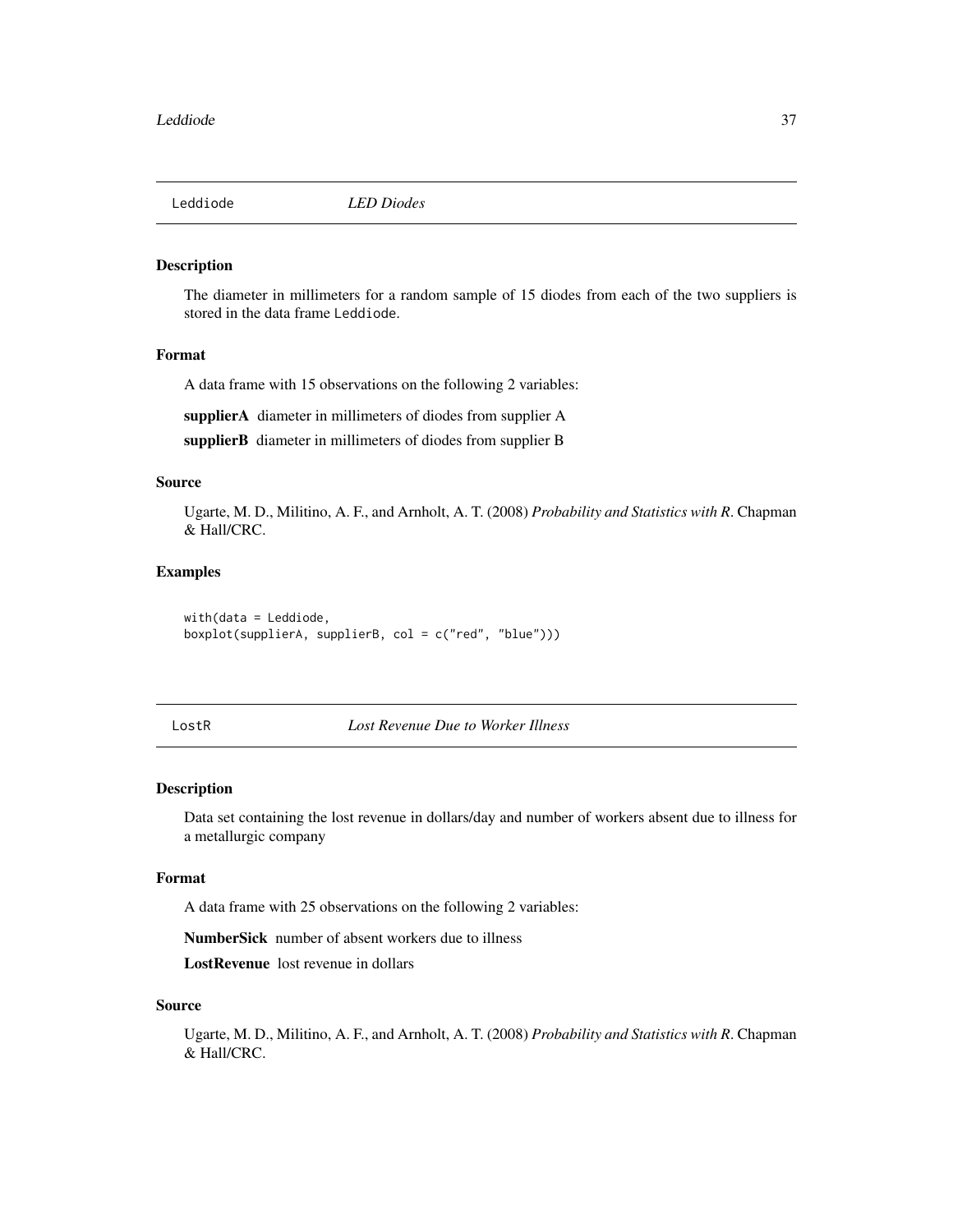## Examples

```
xyplot(LostRevenue ~ NumberSick, data = LostR, type=c("p", "r"))
```
MilkCarton *Milk Carton Drying Times*

## Description

A plastics manufacturer makes two sizes of milk containers: half gallon and gallon sizes. The time required for each size to dry is recorded in seconds in the data frame MilkCarton.

## Format

A data frame with 40 observations on the following 2 variables:

Hgallon drying time in seconds for half gallon containers

Wgallon drying time in seconds for whole gallon containers

### Source

Ugarte, M. D., Militino, A. F., and Arnholt, A. T. (2008) *Probability and Statistics with R*. Chapman & Hall/CRC.

### Examples

```
with(data = MilkCarton,
boxplot(Hgallon, Wgallon))
```
normarea *Normal Area*

## Description

Function that computes and draws the area between two user specified values in a user specified normal distribution with a given mean and standard deviation

### Usage

```
normarea(lower = -Inf, upper = Inf, m = 0, sig = 1)
```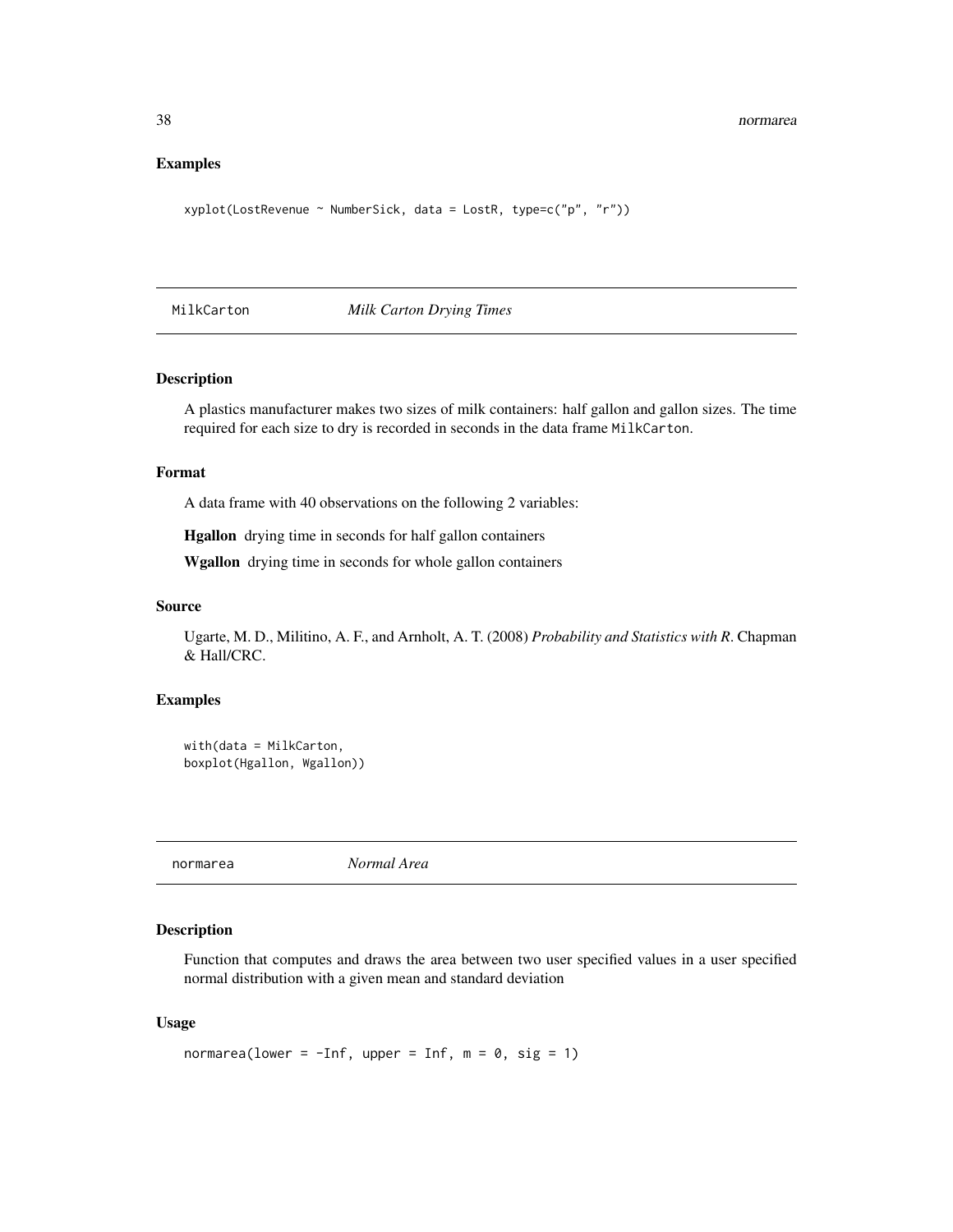### nsize 39

## Arguments

| lower | the desired lower value                                                                    |
|-------|--------------------------------------------------------------------------------------------|
| upper | the desired upper value                                                                    |
| m     | the mean for the population (default is the standard normal with $m = \emptyset$ )         |
| sig   | the standard deviation of the population (default is the standard normal with sig<br>$= 1$ |

## Value

Draws the specified area in a graphics device

# Author(s)

Alan T. Arnholt <arnholtat@appstate.edu>

# Examples

```
# Finds and graphically illustrates P(70 < X < 130) given X is N(100, 15)
normarea(lower = 70, upper = 130, m = 100, sig = 15)
```

|  |  | v |
|--|--|---|

 $Required$  Sample Size

# Description

Function to determine required sample size to be within a given margin of error

# Usage

nsize(b, sigma = NULL,  $p = 0.5$ , conf.level = 0.95, type = c("mu", "pi"))

## Arguments

| b          | the desired bound                                                                                                                         |
|------------|-------------------------------------------------------------------------------------------------------------------------------------------|
| sigma      | population standard deviation; not required if using type "pi"                                                                            |
| p          | estimate for the population proportion of successes; not required if using type<br>$"$ mu $"$                                             |
| conf.level | confidence level for the problem, restricted to lie between zero and one                                                                  |
| type       | character string, one of "mu" or "pi", or just the initial letter of each, indicating<br>the appropriate parameter; default value is "mu" |

## Details

Answer is based on a normal approximation when using type "pi".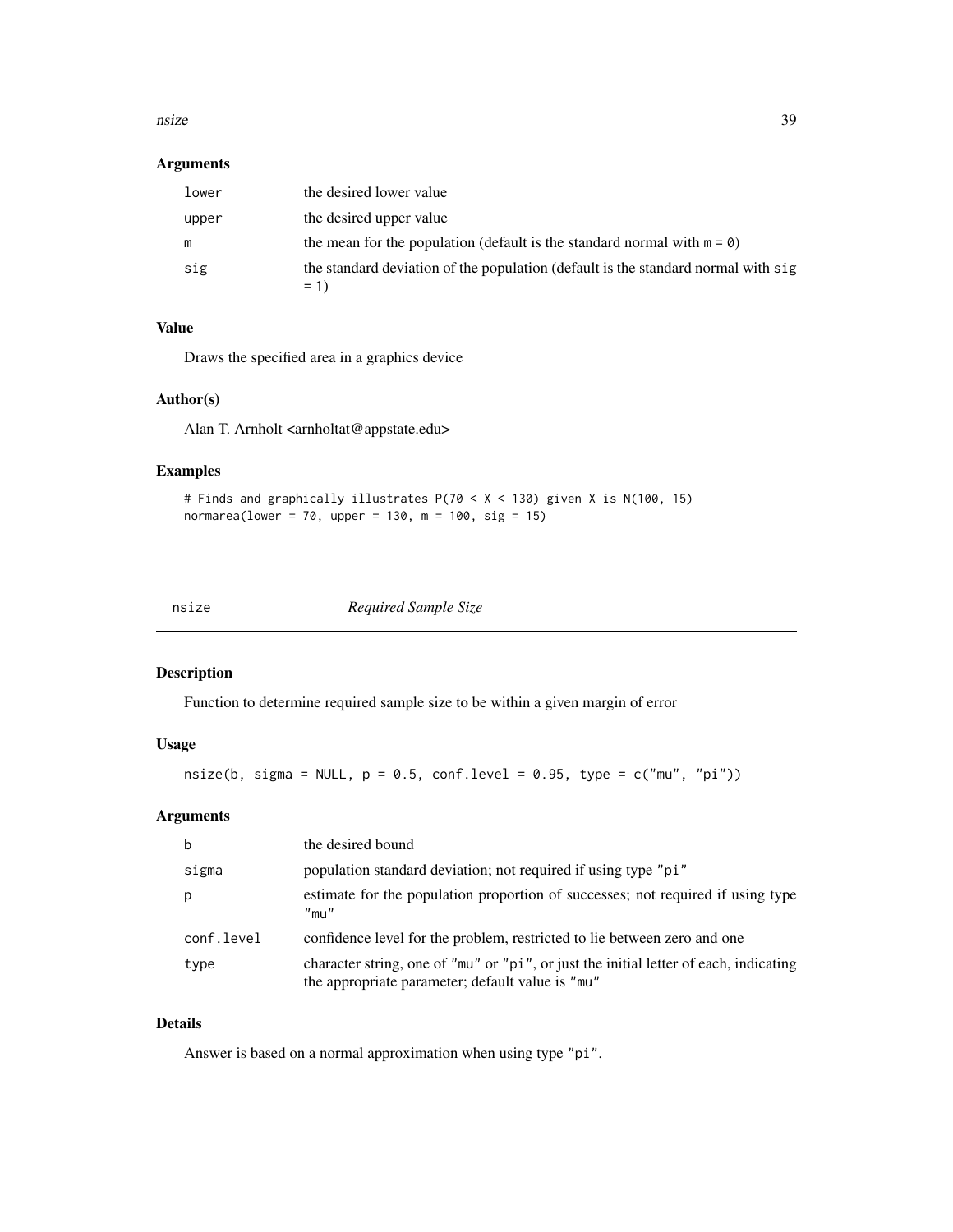40 https://www.facebook.com/intervalue.com/intervalue.com/intervalue.com/intervalue.com/intervalue.com/intervalue.com/intervalue.com/intervalue.com/intervalue.com/intervalue.com/intervalue.com/intervalue.com/intervalue.com

### Author(s)

Alan T. Arnholt <arnholtat@appstate.edu>

# Examples

```
nsize(b = 0.015, p = 0.5, conf. level = 0.95, type = "pi")# Returns the required sample size (n) to estimate the population
# proportion of successes with a 0.95 confidence interval
# so that the margin of error is no more than 0.015 when the
# estimate of the population propotion of successes is 0.5.
nsize(b = 0.02, sigma = 0.1, conf. level = 0.95, type = "mu")# Returns the required sample size (n) to estimate the population
# mean with a 0.95 confidence interval so that the margin
# of error is no more than 0.02.
```
ntester *Normality Tester*

### **Description**

Q-Q plots of randomly generated normal data of the same sample size as the tested data are generated and plotted on the perimeter of the graph while a Q-Q plot of the actual data is depicted in the center of the graph.

## Usage

```
ntester(actual.data)
```
### Arguments

actual.data is a numeric vector. Missing and infinite values are allowed, but are ignored in the calculation. The length of actual.data must be less than 5000 after dropping nonfinite values.

## Details

Q-Q plots of randomly generated normal data of the same size as the tested data are generated and plotted on the perimeter of the graph sheet while a Q-Q plot of the actual data is depicted in the center of the graph. The p-values are calculated based on the Shapiro-Wilk W-statistic. Function will only work on numeric vectors containing less than or equal to 5000 observations. Best used for moderate sized samples  $(n < 50)$ .

# Author(s)

Alan T. Arnholt <arnholtat@appstate.edu>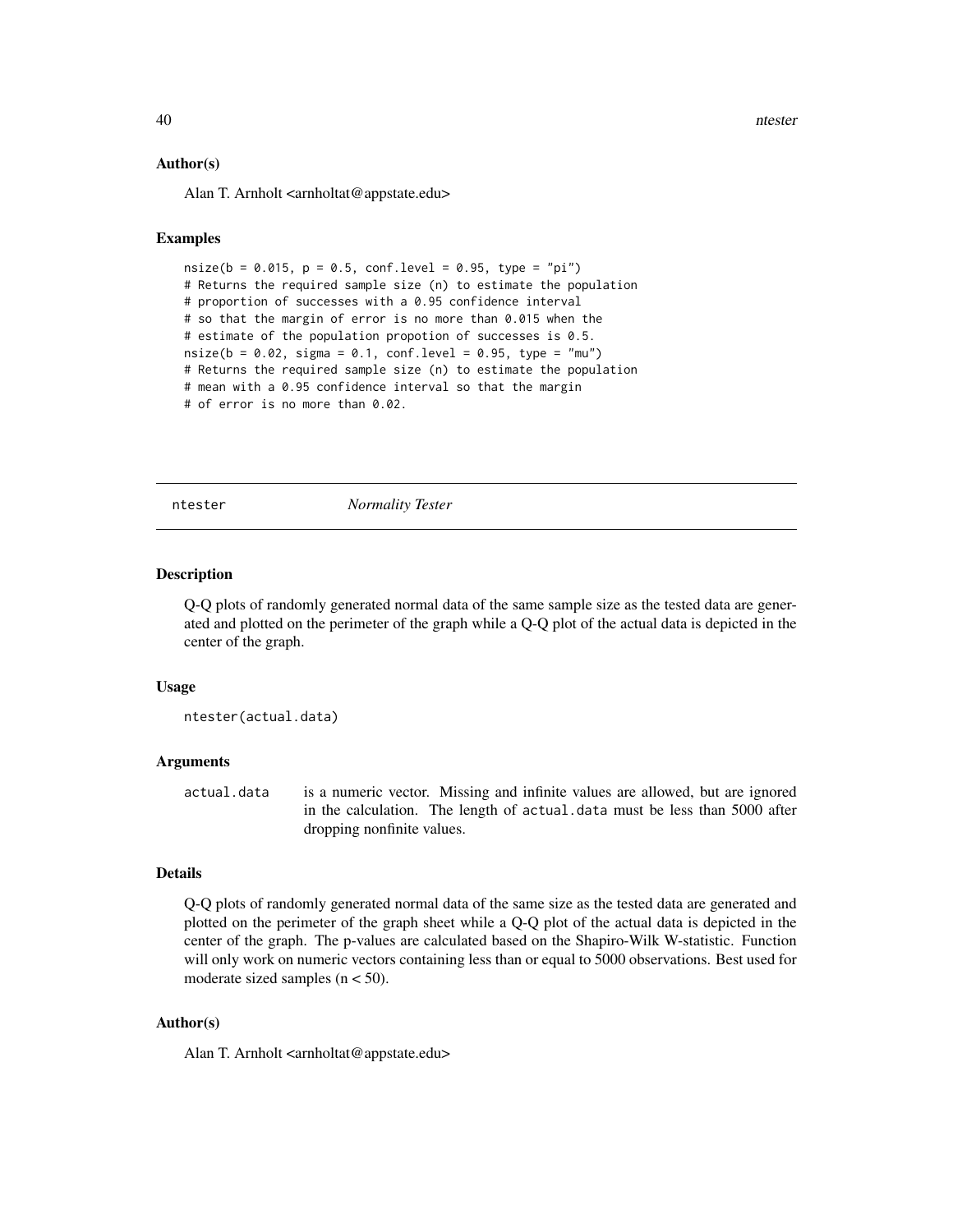# oneway.plots 41

## References

Shapiro, S.S. and Wilk, M.B. 1965. *An analysis of variance test for normality (complete samples)*. Biometrika 52: 591-611.

## Examples

```
ntester(actual.data = rexp(40, 1))
# Q-Q plot of random exponential data in center plot
# surrounded by 8 Q-Q plots of randomly generated
# standard normal data of size 40.
```
<span id="page-40-0"></span>oneway.plots *Exploratory Graphs for Single Factor Designs*

## Description

Function to create dotplots, boxplots, and design plot (means) for single factor designs

# Usage

oneway.plots(Y, fac1, COL = c("#A9E2FF", "#0080FF"))

## Arguments

|      | response variable for a single factor design |
|------|----------------------------------------------|
| fac1 | predictor variable (factor)                  |
| COL  | a vector with two colors                     |

# Author(s)

Alan T. Arnholt <arnholtat@appstate.edu>

## See Also

[twoway.plots](#page-67-0), [checking.plots](#page-11-0)

## Examples

with(data = Tire, oneway.plots(StopDist, tire))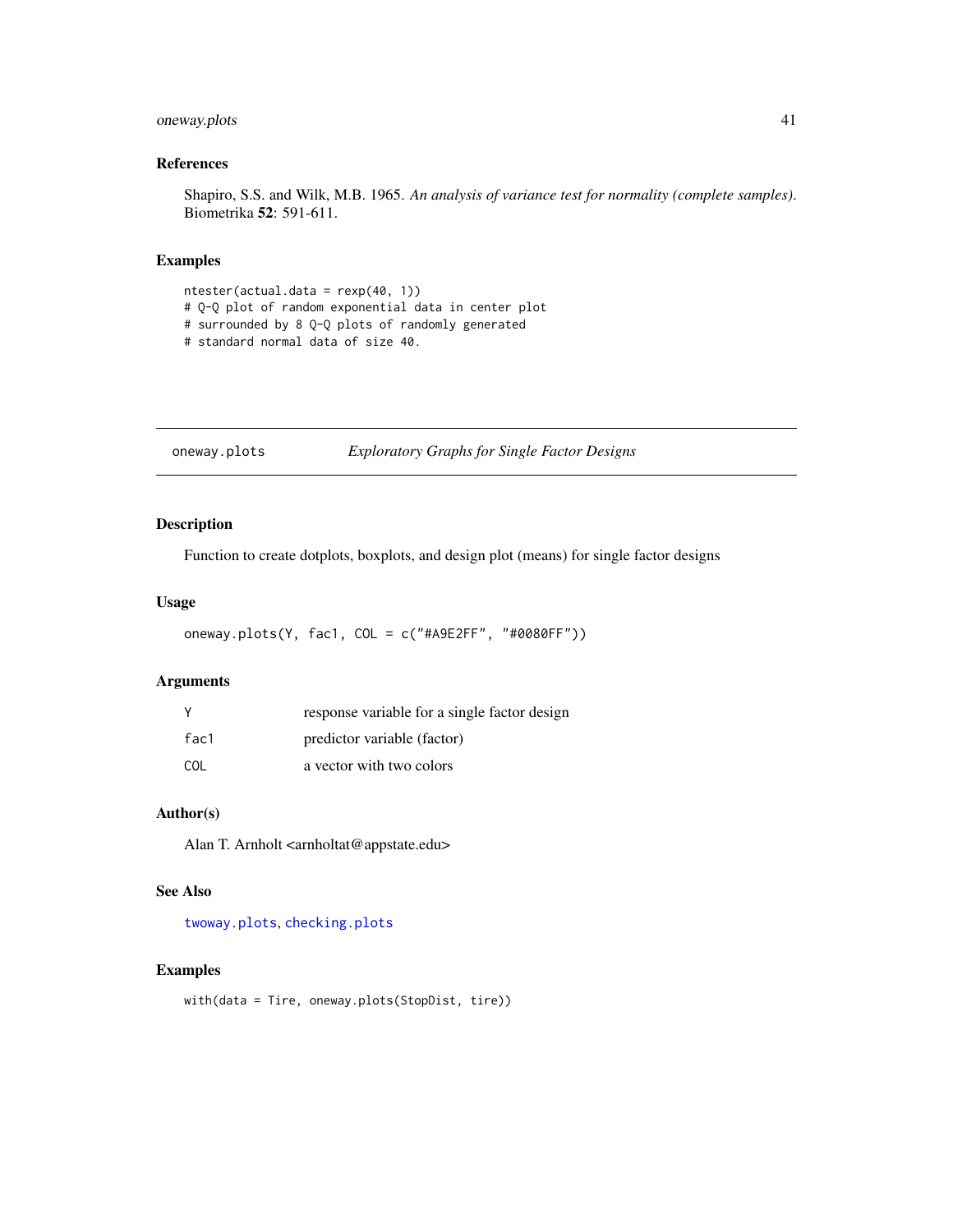The data frame Phenyl records the level of Q10 at four different times for 46 patients diagnosed with phenylketonuria. The variable Q10.1 contains the level of Q10 measured in micromoles for the 46 patients. Q10.2, Q10.3, and Q10.4 are the values recorded at later times respectively for the 46 patients.

# Format

A data frame with 46 observations on the following 4 variables.

- Q10.1 level of Q10 at time 1 in micromoles
- Q10.2 level of Q10 at time 2 in micromoles
- Q10.3 level of Q10 at time 3 in micromoles
- Q10.4 level of Q10 at time 4 in micromoles

## Details

Phenylketonuria (PKU) is a genetic disorder that is characterized by an inability of the body to utilize the essential amino acid, phenylalanine. Research suggests patients with phenylketonuria have deficiencies in coenzyme Q10.

## Source

Artuch, R., *et. al.* (2004) "Study of Antioxidant Status in Phenylketonuric Patients." *Clinical Biochemistry*, 37: 198-203.

## References

Ugarte, M. D., Militino, A. F., and Arnholt, A. T. (2008) *Probability and Statistics with R*. Chapman & Hall/CRC.

```
width(data = Phenyl,t.test(Q10.1, conf. level = 0.99)
```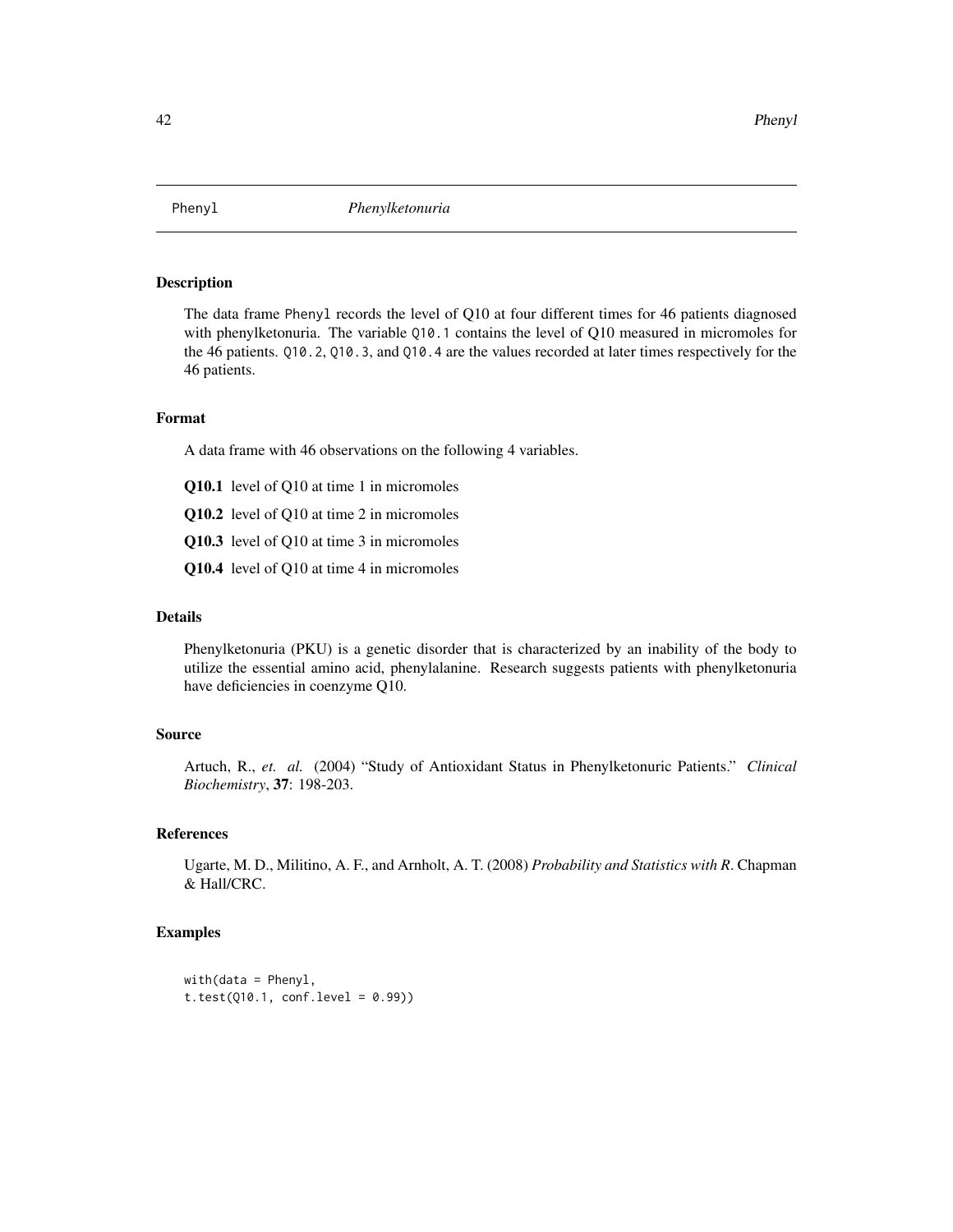Phone contains times in minutes of long distance telephone calls during a one month period for a small business. Data are used in Example 10.1.

## Format

A data frame with 23 observations on the following variable:

call.time time spent on long distance calls in minutes

### Source

Ugarte, M. D., Militino, A. F., and Arnholt, A. T. (2008) *Probability and Statistics with R*. Chapman & Hall/CRC.

# Examples

with(data = Phone, SIGN.test(call.time, md = 2.1))

Rat *Rat Survival Time*

### Description

The survival time in weeks of 20 male rats exposed to high levels of radiation.

### Format

A data frame with 20 observations on the following variable:

survival.time number of weeks survived

### Source

Lawless, J. (1982) *Statistical Models and Methods for Lifetime Data*. John Wiley, New York.

### References

Ugarte, M. D., Militino, A. F., and Arnholt, A. T. (2008) *Probability and Statistics with R*. Chapman & Hall/CRC.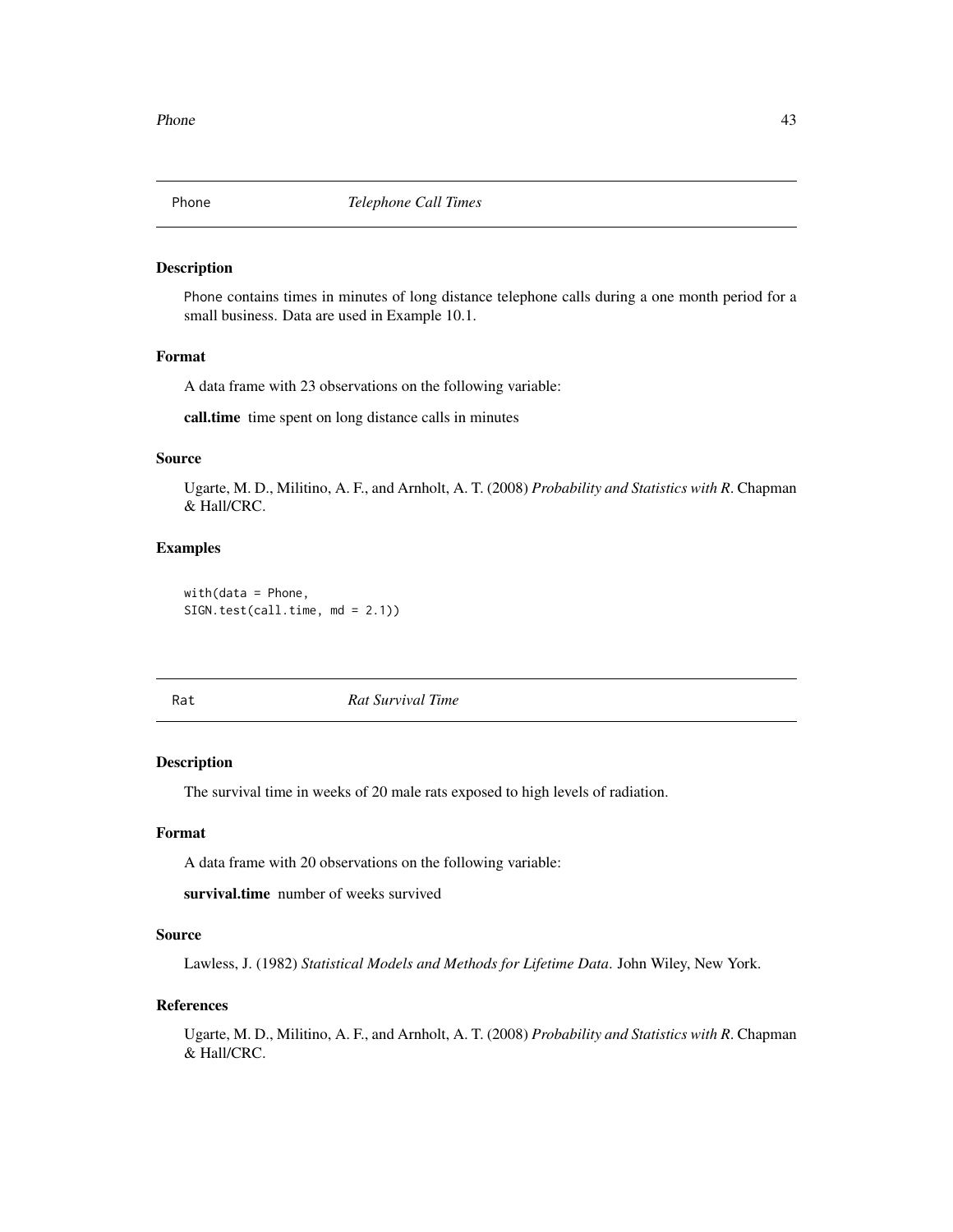44 **Ratbp** Ratbp Ratbp Ratbp Ratbp Ratbp Ratbp Ratbp Ratbp Ratbp Ratbp Ratbp Ratbp Ratbp Ratbp Ratbp Ratbp Ratbp Ratbp Ratbp Ratbp Ratbp Ratbp Ratbp Ratbp Ratbp Ratbp Ratbp Ratbp Ratbp Ratbp Ratbp Ratbp Ratbp Ratbp Ratbp R

## Examples

with(data = Rat, EDA(survival.time))

Ratbp *Rat Blood Pressure*

# Description

Twelve rats were chosen, and a drug was administered to six rats, the treatment group, chosen at random. The other six rats, the control group, received a placebo. The drops in blood pressure (mmHg) for the treatment group (with probability distribution F) and the control group (with probability distribution G) are stored in the variables Treat and Cont, respectively. Data are used in Example 10.18.

## Format

A data frame with 6 observations on the following 2 variables:

Treat drops in blood pressure in mmHg for treatment group

Cont drops in blood pressure in mmHg for control group

## Source

The data is originally from Ott and Mendenhall (1985, problem 8.17).

## References

Ugarte, M. D., Militino, A. F., and Arnholt, A. T. (2008) *Probability and Statistics with R*. Chapman & Hall/CRC.

```
with(data = Ratbp,
boxplot(Treat, Cont))
```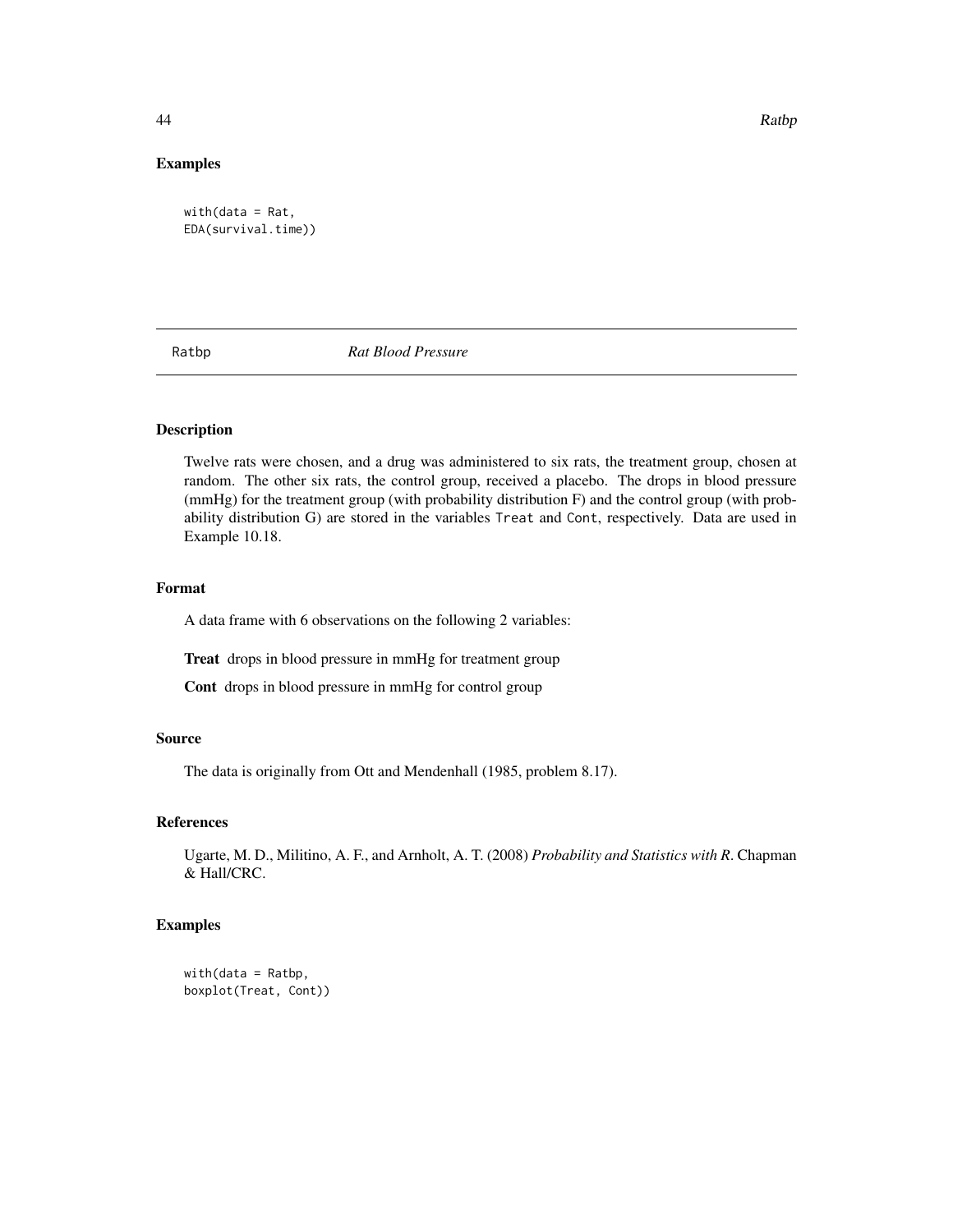Thirty 18 cubic feet refrigerators were randomly selected from a company's warehouse. The first fifteen had their motors modified while the last fifteen were left intact. The energy consumption (kilowatts) for a 24 hour period for each refrigerator was recorded and stored in the data frame Refrigerator. The refrigerators with the design modification are stored in the variable modelA, and those without the design modification are stored in the variable modelB.

# Format

A data frame with 30 observations on the following 2 variables.

modelA energy consumption in kilowatts for a 24 hour period

modelB energy consumption in kilowatts for a 24 hour period

### Source

Ugarte, M. D., Militino, A. F., and Arnholt, A. T. (2008) *Probability and Statistics with R*. Chapman & Hall/CRC.

### Examples

with(data = Refrigerator, boxplot(modelA, modelB))

Roacheggs *Oriental Cockroaches*

### Description

A laboratory is interested in testing a new child friendly pesticide on *Blatta orientalis* (oriental cockroaches). Scientists apply the new pesticide to 81 randomly selected Blatta orientalis oothecae (eggs). The results from the experiment are stored in the data frame Roacheggs in the variable eggs. A zero in the variable eggs indicates that nothing hatched from the egg while a 1 indicates the birth of a cockroach. Data is used in Example 7.16.

### Format

A data frame with 81 observations on the following variable:

eggs numeric vector where a 0 indicates nothing hatched while a 1 indicates the birth of a cockroach.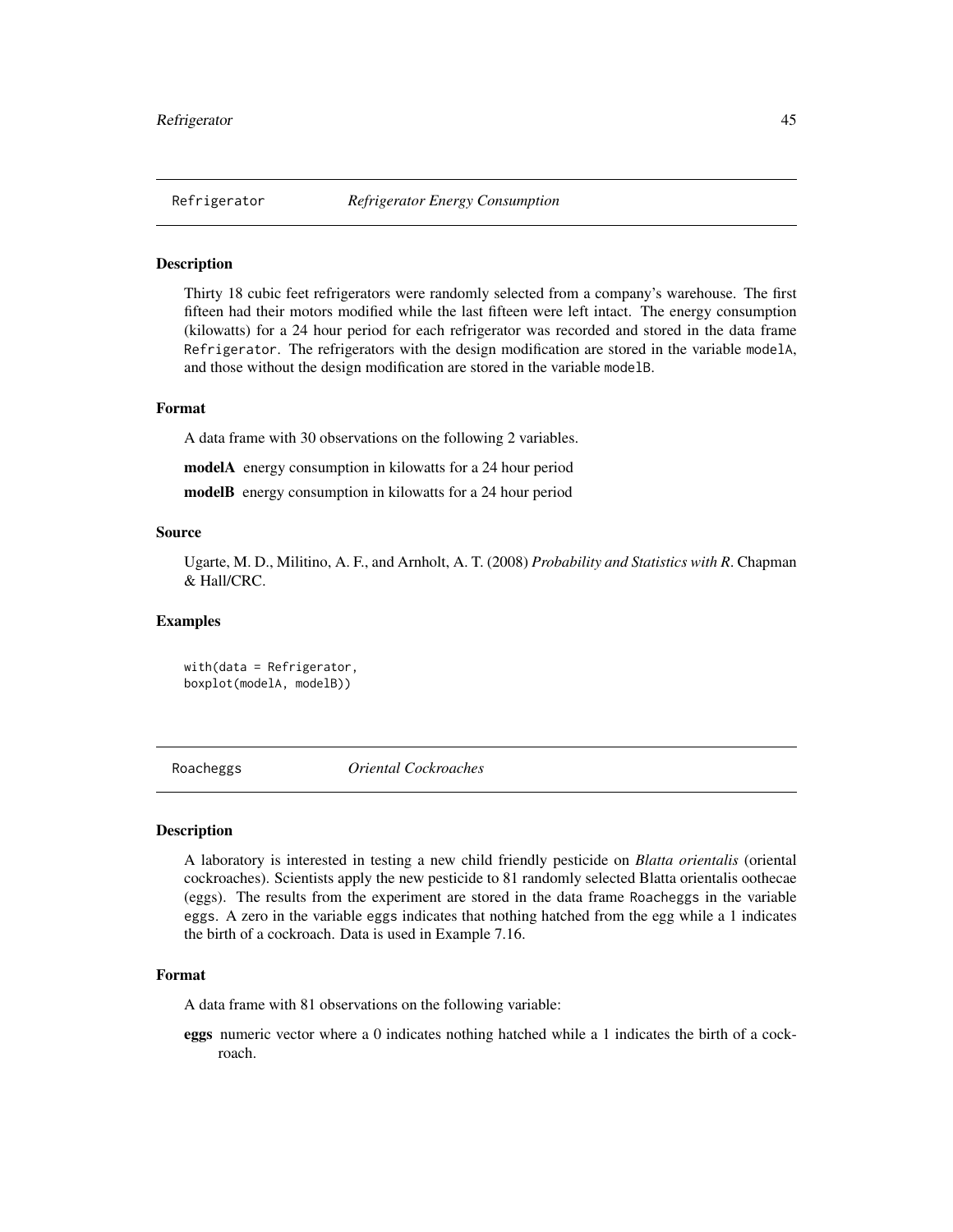## Source

Ugarte, M. D., Militino, A. F., and Arnholt, A. T. (2008) *Probability and Statistics with R*. Chapman & Hall/CRC.

## Examples

```
p <- seq(0.1, 0.9, 0.001)
negloglike <- function(p){
-(sum(Roacheggs$eggs)*log(p) + sum(1 - Roacheggs$eggs)*log(1 - p))
}
nlm(negloglike, 0.2)
rm(negloglike)
```
Salinity *Surface Water Salinity*

# Description

Surface-water salinity measurements were taken in a bottom-sampling project in Whitewater Bay, Florida. These data are stored in the data frame Salinity.

# Format

A data frame with 48 observations on the following variable:

salinity surface-water salinity measurements

## Source

Davis, J. (1986) *Statistics and Data Analysis in Geology*. John Wiley, New York.

# References

Ugarte, M. D., Militino, A. F., and Arnholt, A. T. (2008) *Probability and Statistics with R*. Chapman & Hall/CRC.

```
with(data = Salinity,
EDA(salinity))
```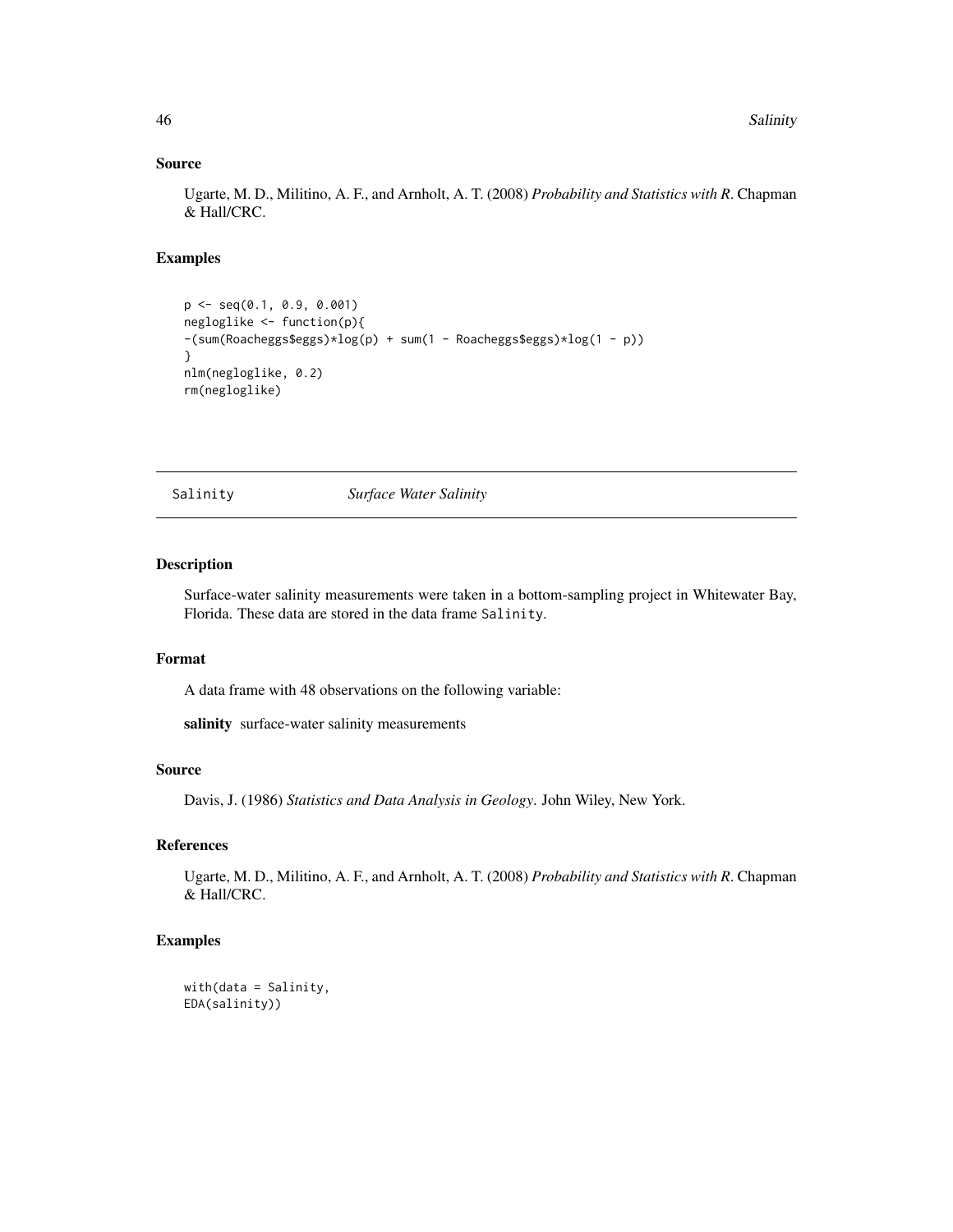To estimate the total surface occupied by fruit trees in 3 small areas (R63, R67, and R68) of Navarra (Spain) in 2001, a sample of 47 square segments has been taken. The experimental units are square segments or quadrats of 4 hectares, obtained by random sampling after overlaying a square grid on the study domain. Data are used in Case Study: Fruit Trees, Chapter 12.

### Format

A data frame with 47 observations on the following 17 variables:

QUADRAT number of the sampled segment or quadrat

SArea the small area, a factor with levels R63, R67, and R68

WH area classified as wheat in sampled segment

BA area classified as barley in sampled segment

NAR area classified as non arable in sampled segment

COR area classified as corn in sampled segment

SF area classified as sunflower in sampled segment

VI area classified as vineyard in sampled segment

PS area classified as grass in sampled segment

ES area classified as asparagus in sampled segment

AF area classified as lucerne in sampled segment

CO area classified as rape (*Brassica Napus*) in sampled segment

AR area classified as rice in sampled segment

AL area classified as almonds in sampled segment

OL area classified as olives in sampled segment

FR area classified as fruit trees in sampled segment

OBS the observed area of fruit trees in sampled segment

### Source

Militino, A. F., *et. al.* (2006) "Using Small Area Models to Estimate the Total Area Occupied by Olive Trees." *Journal of Agricultural, Biological and Environmental Statistics, 11: 450-461.*

### References

Ugarte, M. D., Militino, A. F., and Arnholt, A. T. (2008) *Probability and Statistics with R*. Chapman & Hall/CRC.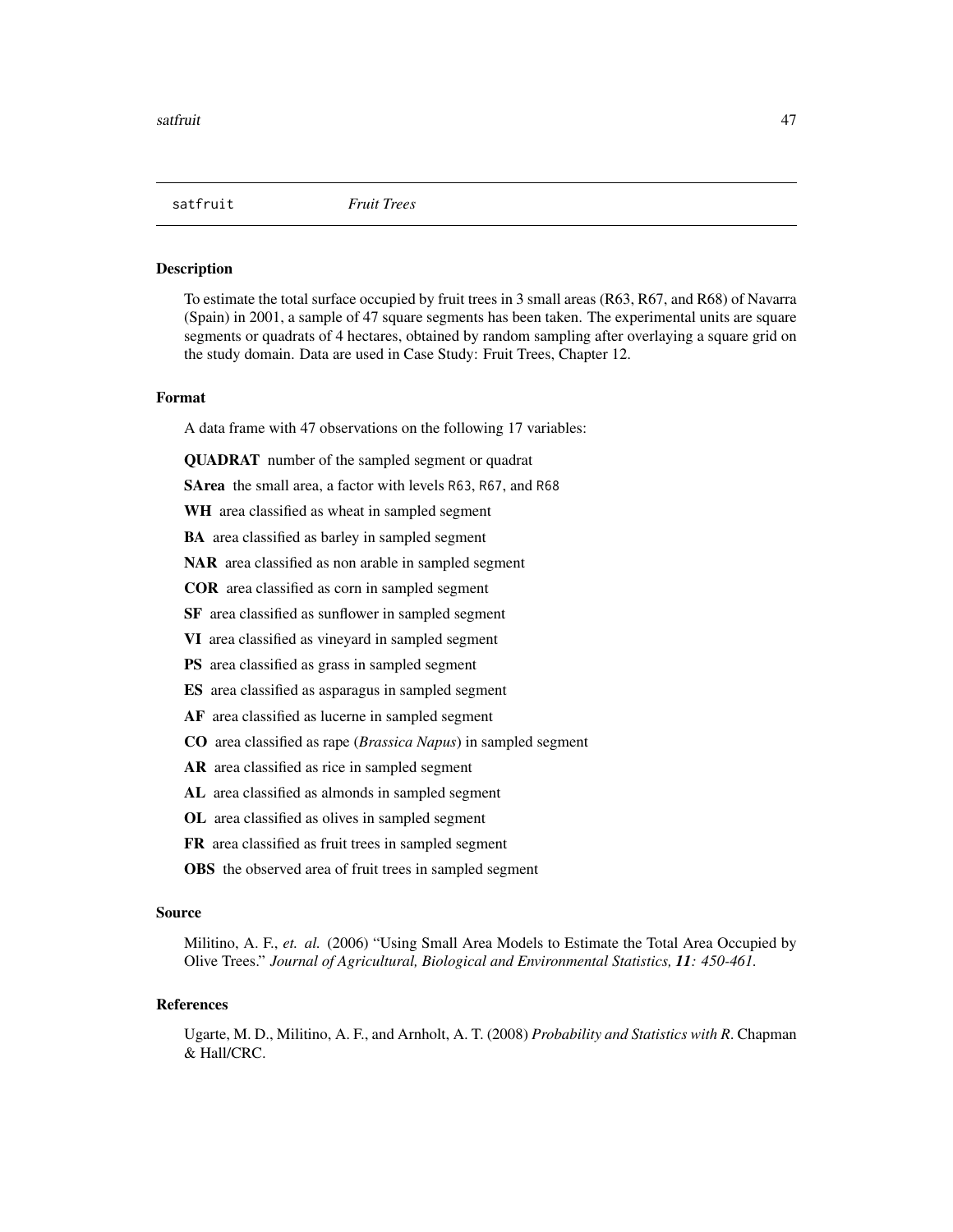# Examples

```
with(data = satfruit,
pairs(satfruit[ , 15:17]))
# Trellis Approach
splom(~data.frame(satfruit[ , 15:17]), data = satfruit)
```
SBIQ *County IQ*

# Description

A school psychologist administered the Stanford-Binet intelligence quotient (IQ) test in two counties. Forty randomly selected, gifted and talented students were selected from each county. The Stanford-Binet IQ test is said to follow a normal distribution with a mean of 100 and standard deviation of 16.

### Format

A data frame with 40 observations on the following 2 variables:

County1 IQ scores for county one

County2 IQ scores for county two

## Source

Ugarte, M. D., Militino, A. F., and Arnholt, A. T. (2008) *Probability and Statistics with R*. Chapman & Hall/CRC.

# Examples

with(data = SBIQ, qqnorm(County1)) with(data = SBIQ, qqline(County1)) # Trellis Approach qqmath(~County1, data = SBIQ, type=c("p", "r"))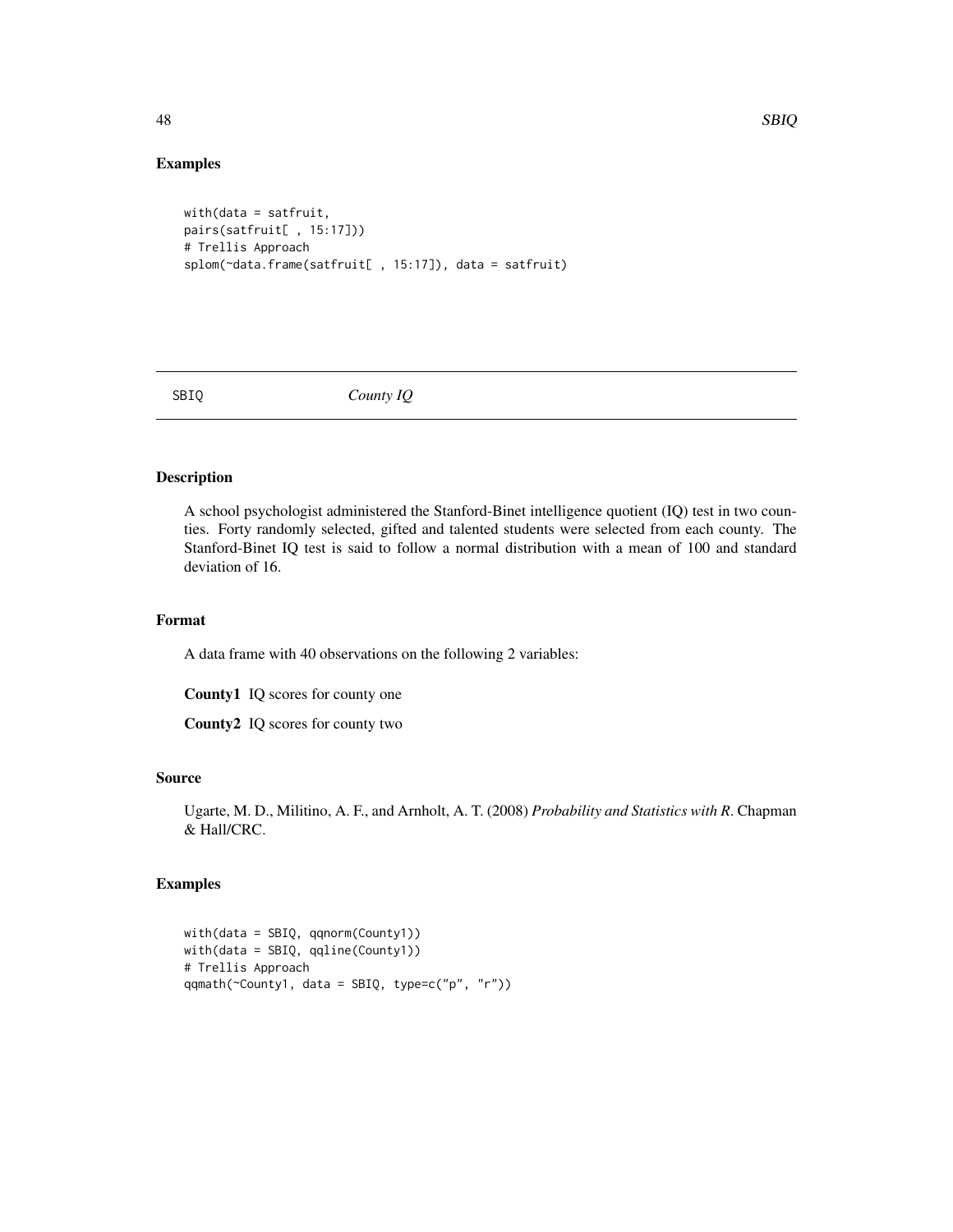Twenty-five patients with schizophrenia were classified as psychotic or nonpsychotic after being treated with an antipsychotic drug. Samples of cerebral fluid were taken from each patient and assayed for dopamine b-hydroxylase (DBH) activity. The dopamine measurements for the two groups are in nmol/(ml)(h)/(mg) of protein.

# Format

A data frame with 15 observations on the following 2 variables:

nonpsychotic dopamine activity level for patients classified nonpsychotic

psychotic dopamine activity level for patients classified psychotic

# Source

Sternberg, D. E., Van Kammen, D. P., and Bunney,W. E. (1982) "Schizophrenia: Dopamine b-Hydroxylase Activity and Treatment Response." *Science*, 216: 1423-1425.

## References

Ugarte, M. D., Militino, A. F., and Arnholt, A. T. (2008) *Probability and Statistics with R*. Chapman & Hall/CRC.

## Examples

```
with(data = Schizo, boxplot(nonpsychotic, psychotic,
names = c("nonpsychotic", "psychotic"), col = c("green", "red")))
```
Score *Standardized Test Scores*

## **Description**

Standardized test scores from a random sample of twenty college freshmen.

## Format

A data frame with 20 observations on the following variable:

scores standardized test score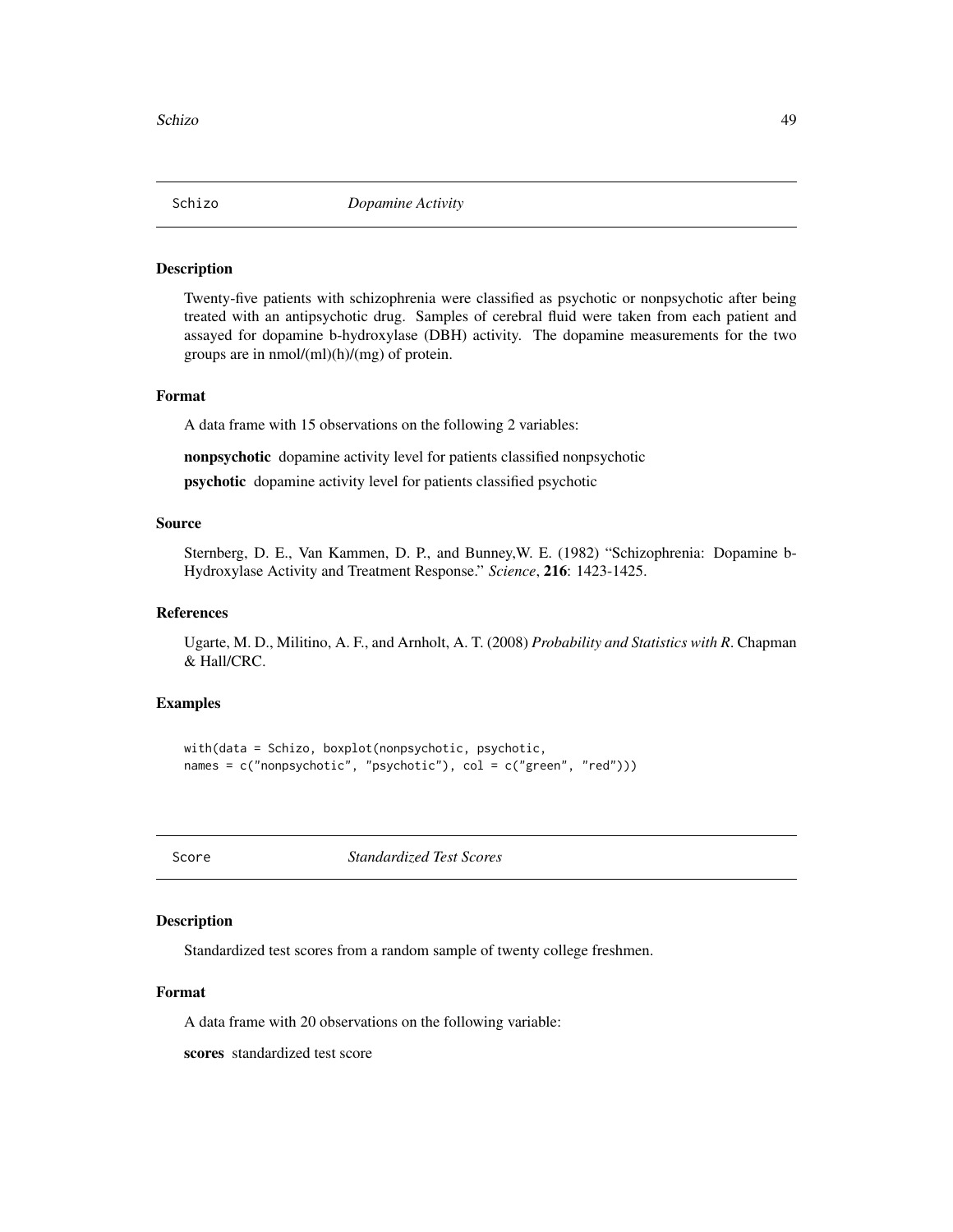## Source

Ugarte, M. D., Militino, A. F., and Arnholt, A. T. (2008) *Probability and Statistics with R*. Chapman & Hall/CRC.

# Examples

```
qqmath(~scores, data = Score, type=c("p", "r"))
```
### SDS4 *M1 Motorspeedway Times*

# Description

The times recorded are those for 41 successive vehicles travelling northwards along the M1 motorway in England when passing a fixed point near Junction 13 in Bedfordshire on Saturday, March 23, 1985. After subtracting the times, the following 40 interarrival times reported to the nearest second are stored in SDS4 under the variable Times. Data are used in Example 10.17.

### Format

A data frame with 40 observations on the following variable:

Times interarrival times to the nearest second

## Source

Hand, D. J., *et. al.* (1994) *A Handbook of Small Data Sets*. Chapman & Hall, London.

# References

Ugarte, M. D., Militino, A. F., and Arnholt, A. T. (2008) *Probability and Statistics with R*. Chapman & Hall/CRC.

## Examples

with(data = SDS4, hist(Times))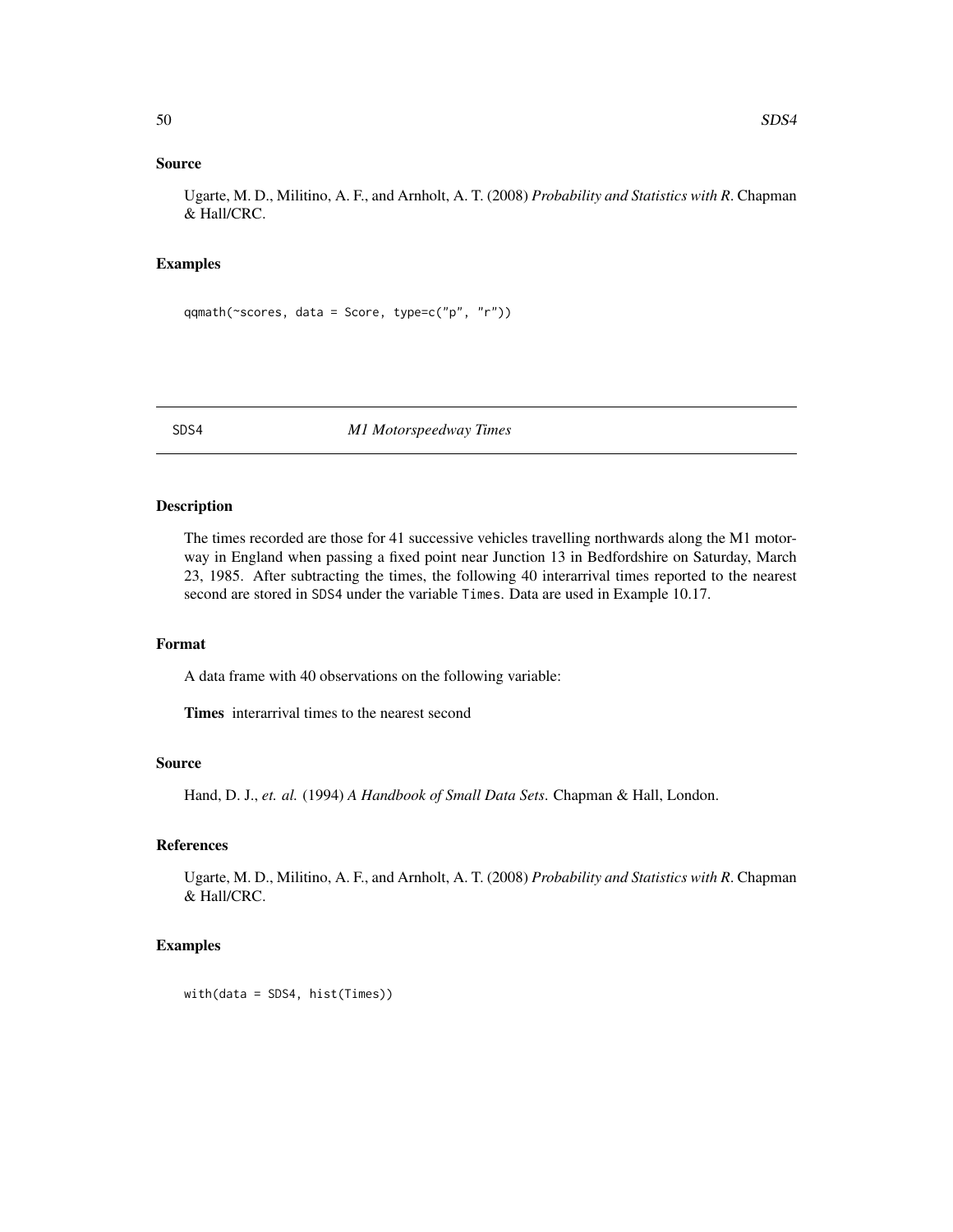SIGN.test *Sign Test*

# Description

This function will test a hypothesis based on the sign test and reports linearly interpolated confidence intervals for one sample problems.

# Usage

```
SIGN.test(
  x,
 y = NULL,md = 0,alternative = "two.sided",
  conf. level = 0.95,
  ...
)
```
# Arguments

| $\mathsf{x}$ | numeric vector; NAs and Infs are allowed but will be removed.                                                                                                                                                                                                                                                   |
|--------------|-----------------------------------------------------------------------------------------------------------------------------------------------------------------------------------------------------------------------------------------------------------------------------------------------------------------|
| y            | optional numeric vector; NAs and Infs are allowed but will be removed.                                                                                                                                                                                                                                          |
| md           | a single number representing the value of the population median specified by<br>the null hypothesis                                                                                                                                                                                                             |
| alternative  | is a character string, one of "greater", "less", or "two.sided", or the initial<br>letter of each, indicating the specification of the alternative hypothesis. For one-<br>sample tests, alternative refers to the true median of the parent population in<br>relation to the hypothesized value of the median. |
| conf.level   | confidence level for the returned confidence interval, restricted to lie between<br>zero and one                                                                                                                                                                                                                |
|              | further arguments to be passed to or from methods                                                                                                                                                                                                                                                               |

# Details

Computes a "Dependent-samples Sign-Test" if both x and y are provided. If only x is provided, computes the "Sign-Test."

## Value

A list of class htest\_S, containing the following components:

| statistic | the S-statistic (the number of positive differences between the data and the hy- |
|-----------|----------------------------------------------------------------------------------|
|           | pothesized median), with names attribute "S".                                    |

p.value the p-value for the test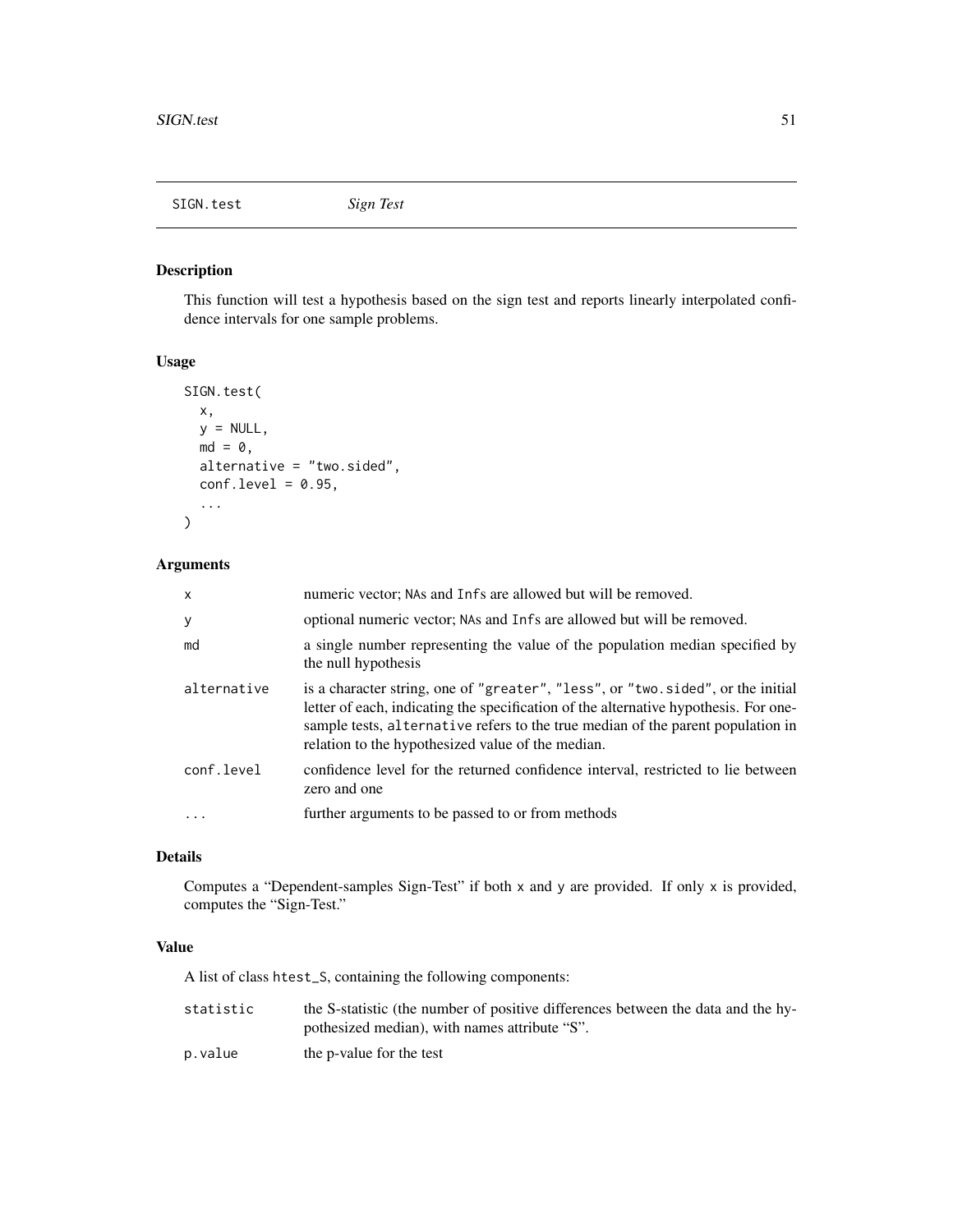| conf.int              | is a confidence interval (vector of length 2) for the true median based on linear  |
|-----------------------|------------------------------------------------------------------------------------|
|                       | interpolation. The confidence level is recorded in the attribute conf. level.      |
|                       | When the alternative is not "two.sided", the confidence interval will be half-     |
|                       | infinite, to reflect the interpretation of a confidence interval as the set of all |
|                       | values k for which one would not reject the null hypothesis that the true mean     |
|                       | or difference in means is k. Here infinity will be represented by Inf.             |
| estimate              | is a vector of length 1, giving the sample median; this estimates the correspond-  |
|                       | ing population parameter. Component estimate has a names attribute describ-        |
|                       | ing its elements.                                                                  |
| null.value            | is the value of the median specified by the null hypothesis. This equals the       |
|                       | input argument md. Component null value has a names attribute describing its       |
|                       | elements.                                                                          |
| alternative           | records the value of the input argument alternative: "greater", "less", or         |
|                       | "two.sided"                                                                        |
| data.name             | a character string (vector of length 1) containing the actual name of the input    |
|                       | vector x                                                                           |
| Confidence. Intervals |                                                                                    |
|                       | a 3 by 3 matrix containing the lower achieved confidence interval, the interpo-    |
|                       | lated confidence interval, and the upper achived confidence interval               |

## Null Hypothesis

For the one-sample sign-test, the null hypothesis is that the median of the population from which x is drawn is md. For the two-sample dependent case, the null hypothesis is that the median for the differences of the populations from which  $x$  and  $y$  are drawn is md. The alternative hypothesis indicates the direction of divergence of the population median for x from md (i.e., "greater", "less", "two.sided".)

## Assumptions

The median test assumes the parent population is continuous.

### Note

The reported confidence interval is based on linear interpolation. The lower and upper confidence levels are exact.

## Author(s)

Alan T. Arnholt <arnholtat@appstate.edu>

## References

- Gibbons, J.D. and Chakraborti, S. 1992. *Nonparametric Statistical Inference*. Marcel Dekker Inc., New York.
- Kitchens, L.J. 2003. *Basic Statistics and Data Analysis*. Duxbury.
- Conover, W. J. 1980. *Practical Nonparametric Statistics, 2nd ed*. Wiley, New York.
- Lehmann, E. L. 1975. *Nonparametrics: Statistical Methods Based on Ranks*. Holden and Day, San Francisco.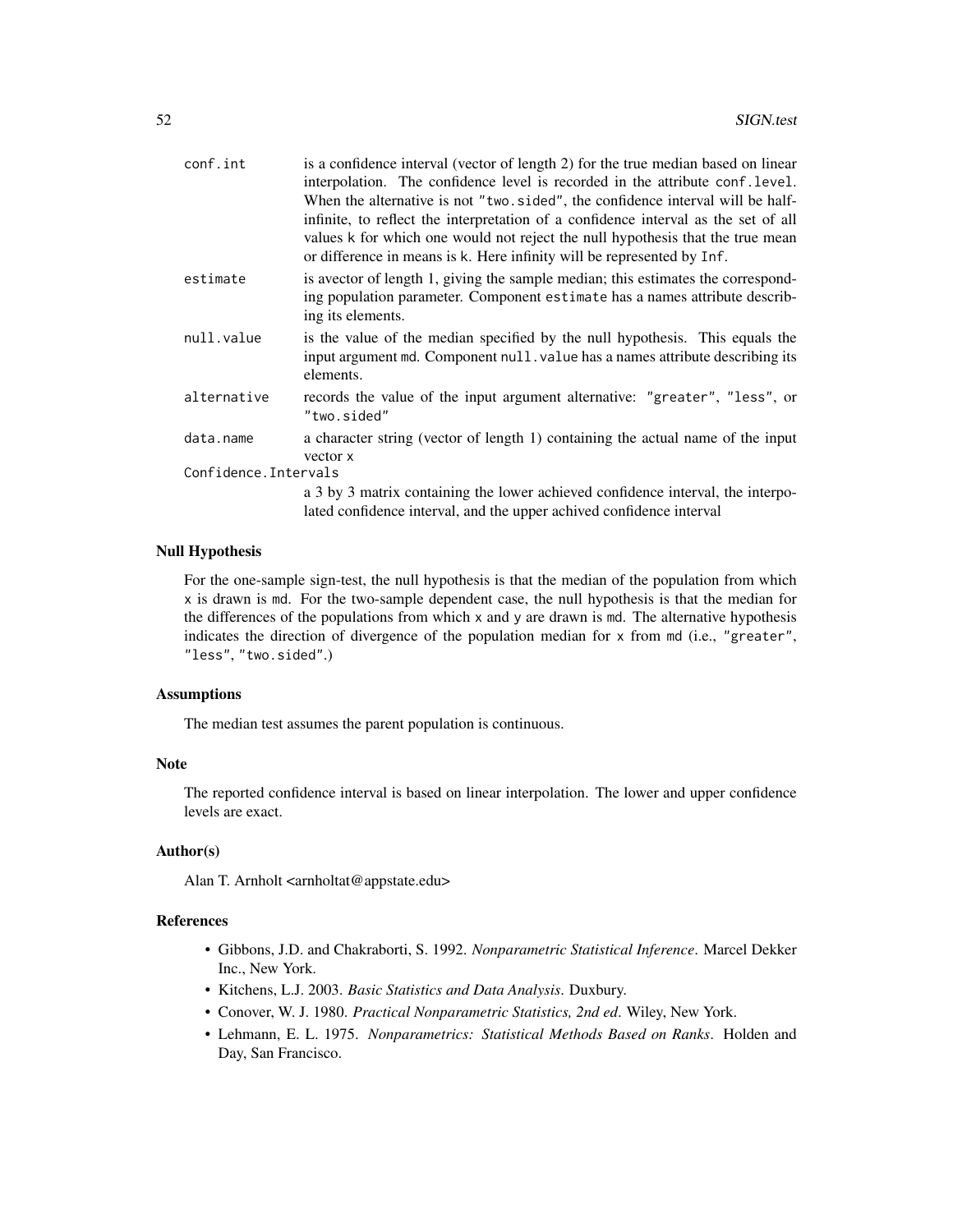### SimDataST 53

# See Also

[z.test](#page-77-0), [zsum.test](#page-80-0), [tsum.test](#page-64-0)

## Examples

with(data = Phone, SIGN.test(call.time, md = 2.1)) # Computes two-sided sign-test for the null hypothesis # that the population median is 2.1. The alternative # hypothesis is that the median is not 2.1. An interpolated # upper 95% upper bound for the population median will be computed.

SimDataST *Simulated Data (Predictors)*

# Description

Simulated data for five variables. Data are used with Example 12.21.

## Format

A data frame with 200 observations on the following 5 variables:

- Y1 a numeric vector
- Y2 a numeric vector
- x1 a numeric vector
- x2 a numeric vector
- x3 a numeric vector

## Source

Ugarte, M. D., Militino, A. F., and Arnholt, A. T. (2008) *Probability and Statistics with R*. Chapman & Hall/CRC.

## Examples

 $xyplot(Y1 - x1, data = SimDataST, type=c("p", "smooth"))$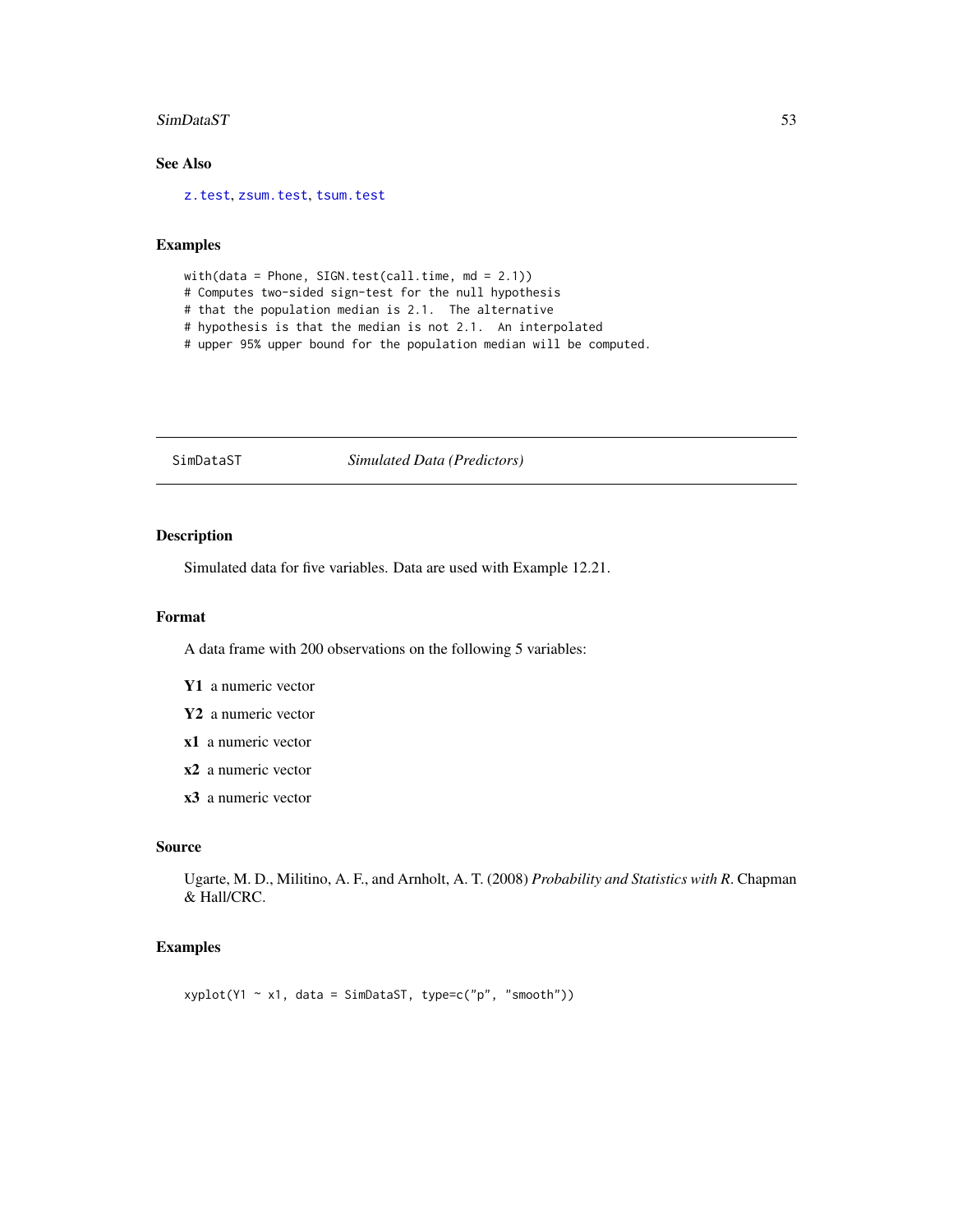Simulated data for four varaibles. Data are used with Example 12.18.

## Format

A data frame with 200 observations on the following 4 variables:

Y a numeric vector

- x1 a numeric vector
- x2 a numeric vector
- x3 a numeric vector

# Source

Ugarte, M. D., Militino, A. F., and Arnholt, A. T. (2008) *Probability and Statistics with R*. Chapman & Hall/CRC.

### Examples

 $xyplot(Y \sim x1, data = SimDataXT, type=c("p", "smooth"))$ 

Soccer *World Cup Soccer*

### Description

Soccer contains how many goals were scored in the regulation 90 minute periods of World Cup soccer matches from 1990 to 2002. Data are used in Example 4.4.

## Format

A data frame with 575 observations on the following 3 variables:

CGT cumulative goal time in minutes

Game game in which goals were scored

Goals number of goals scored in regulation period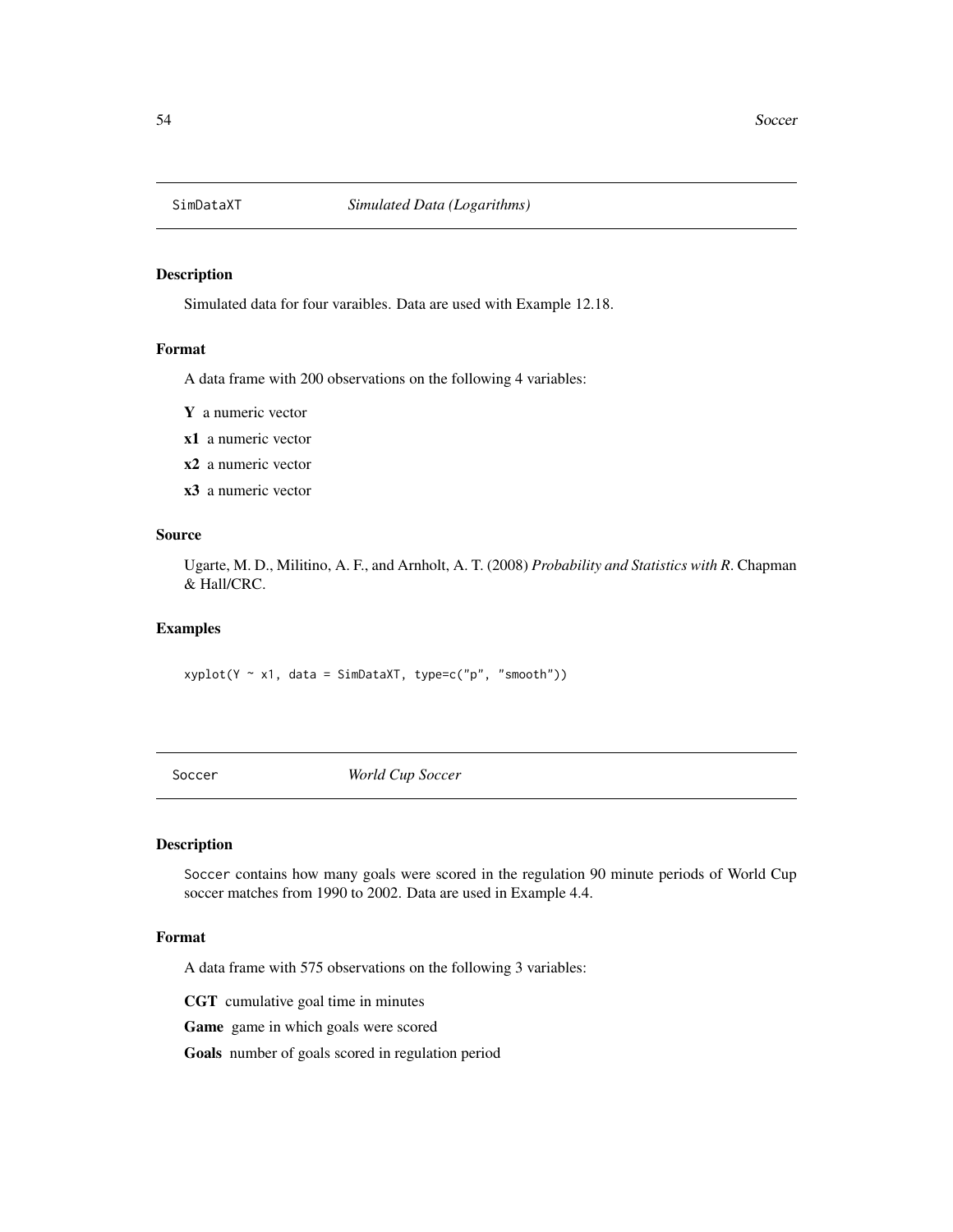## $SRS$  55

# Details

The World Cup is played once every four years. National teams from all over the world compete. In 2002 and in 1998, thirty-six teams were invited; whereas, in 1994 and in 1990, only 24 teams participated. The data frame Soccer contains three columns: CGT, Game, and Goals. All of the information contained in Soccer is indirectly available from the FIFA World Cup website, located at <https://www.fifa.com/>.

# Source

Chu, S. (2003) "Using Soccer Goals to Motivate the Poisson Process." *INFORMS* Transaction on Education, 3, 2: 62-68.

## References

Ugarte, M. D., Militino, A. F., and Arnholt, A. T. (2008) *Probability and Statistics with R*. Chapman & Hall/CRC.

## Examples

with(data = Soccer, table(Goals))

SRS *Simple Random Sample*

# Description

Computes all possible samples from a given population using simple random sampling

## Usage

SRS(popvalues, n)

## Arguments

| popvalues | are values of the population. NAs and Infs are allowed but will be removed from |
|-----------|---------------------------------------------------------------------------------|
|           | the population.                                                                 |
|           | the sample size                                                                 |

# Details

If non-finite values are entered as part of the population, they are removed; and the returned simple random sample computed is based on the remaining finite values.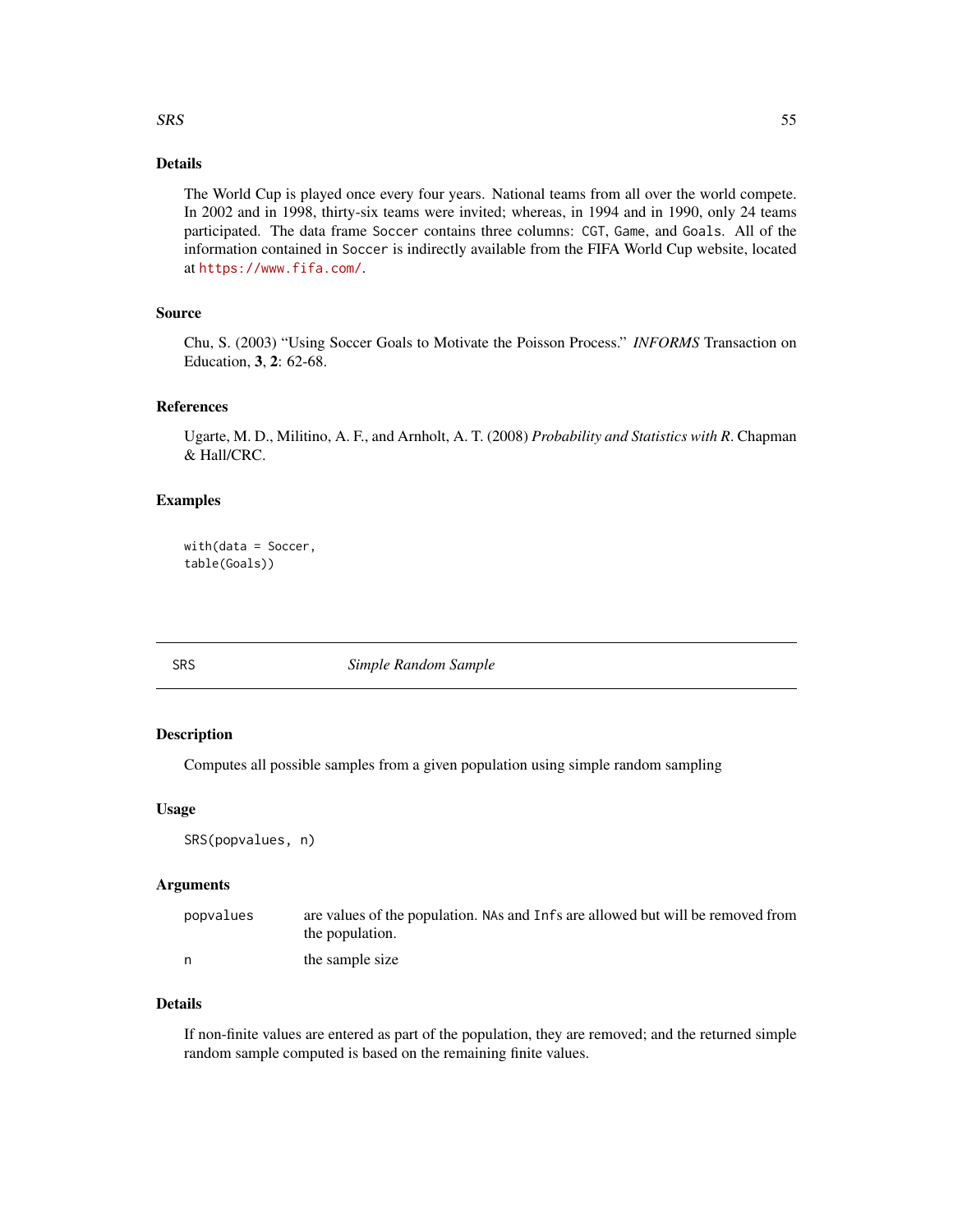## Value

The function srs() returns a matrix containing the possible simple random samples of size n taken from a population of finite values popvalues.

## Author(s)

Alan T. Arnholt <arnholtat@appstate.edu>

### See Also

[combn](#page-0-0)

# Examples

 $SRS(popvalues = c(5, 8, 3, NA, Inf), n = 2)$ 

### StatTemps *Student Temperature*

## Description

In a study conducted at Appalachian State University, students used digital oral thermometers to record their temperatures each day they came to class. A randomly selected day of student temperatures is provided in StatTemps. Information is also provided with regard to subject gender and the hour of the day when the students' temperatures were measured.

## Format

A data frame with 34 observations on the following 3 variables:

temperature temperature in farenheit

gender a factor with levels Female and Male

class a factor with levels 8 a.m. and 9 a.m.

### Source

Ugarte, M. D., Militino, A. F., and Arnholt, A. T. (2008) *Probability and Statistics with R*. Chapman & Hall/CRC.

## Examples

bwplot(gender  $\sim$  temperature, data = StatTemps)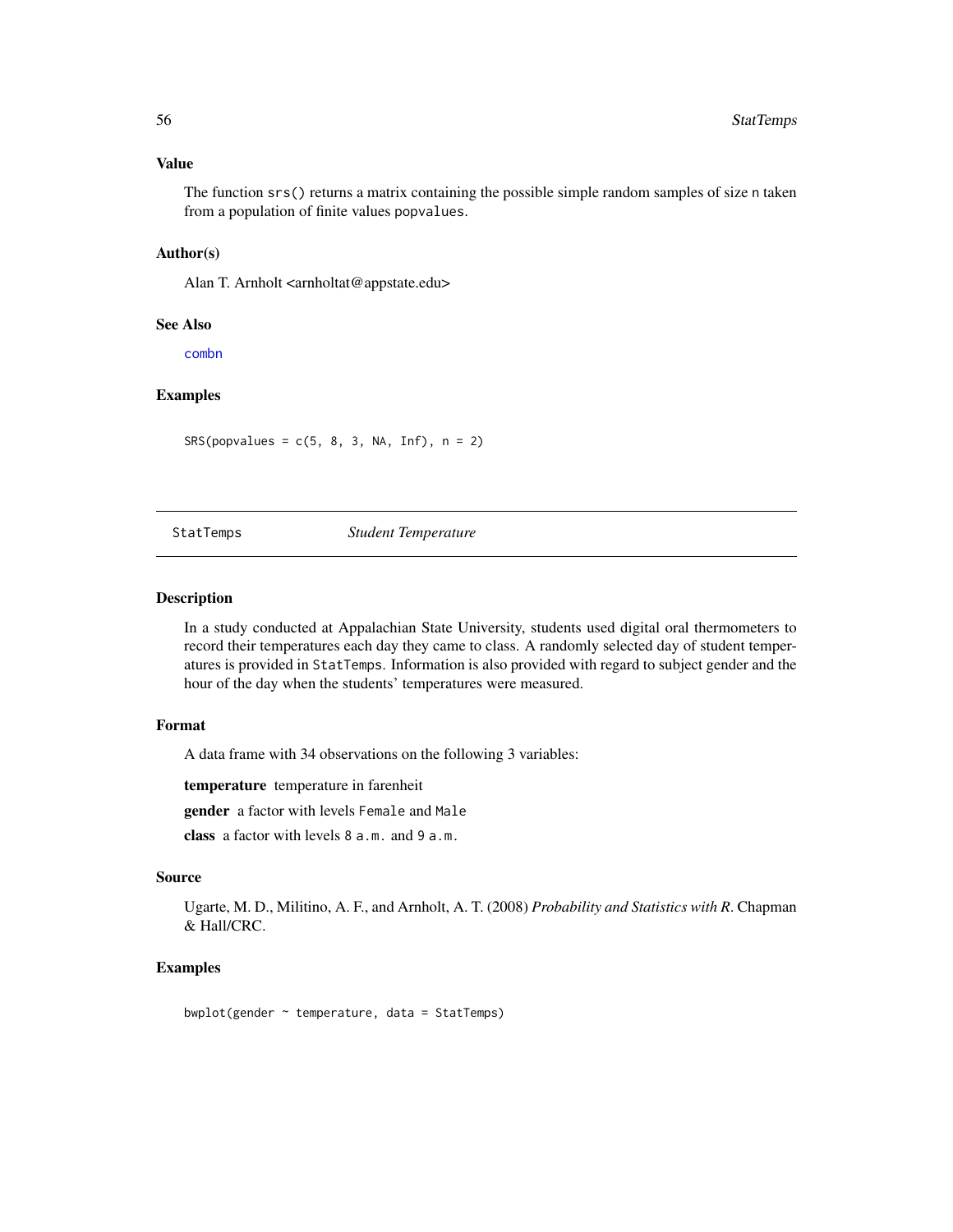A questionnaire is randomly administered to 11 students from State School X and to 15 students from State School Y (the results have been ordered and stored in the data frame Stschool). Data are used in Example 9.11.

## Format

A data frame with 26 observations on the following 4 variables:

X satisfaction score

Y satisfaction score

Satisfaction combined satisfaction scores

School a factor with levels X and Y

## Source

Ugarte, M. D., Militino, A. F., and Arnholt, A. T. (2008) *Probability and Statistics with R*. Chapman & Hall/CRC.

### Examples

with(data = Stschool,  $t.test(X, Y, var.equals = TRUE))$ 

Sundig *Workstation Comparison*

### Description

To compare the speed differences between two different brands of workstations (Sun and Digital), the times each brand took to complete complex simulations was recorded. Five complex simulations were selected, and the five selected simulations were run on both workstations. The resulting times in minutes for the five simulations are stored in data frame Sundig.

## Format

A data frame with 5 observations on the following 3 variables:

SUN time in seconds for a Sun workstation to complete a simulation

DIGITAL time in seconds for a Digital workstation to complete a simulation

d difference between Sun and Digital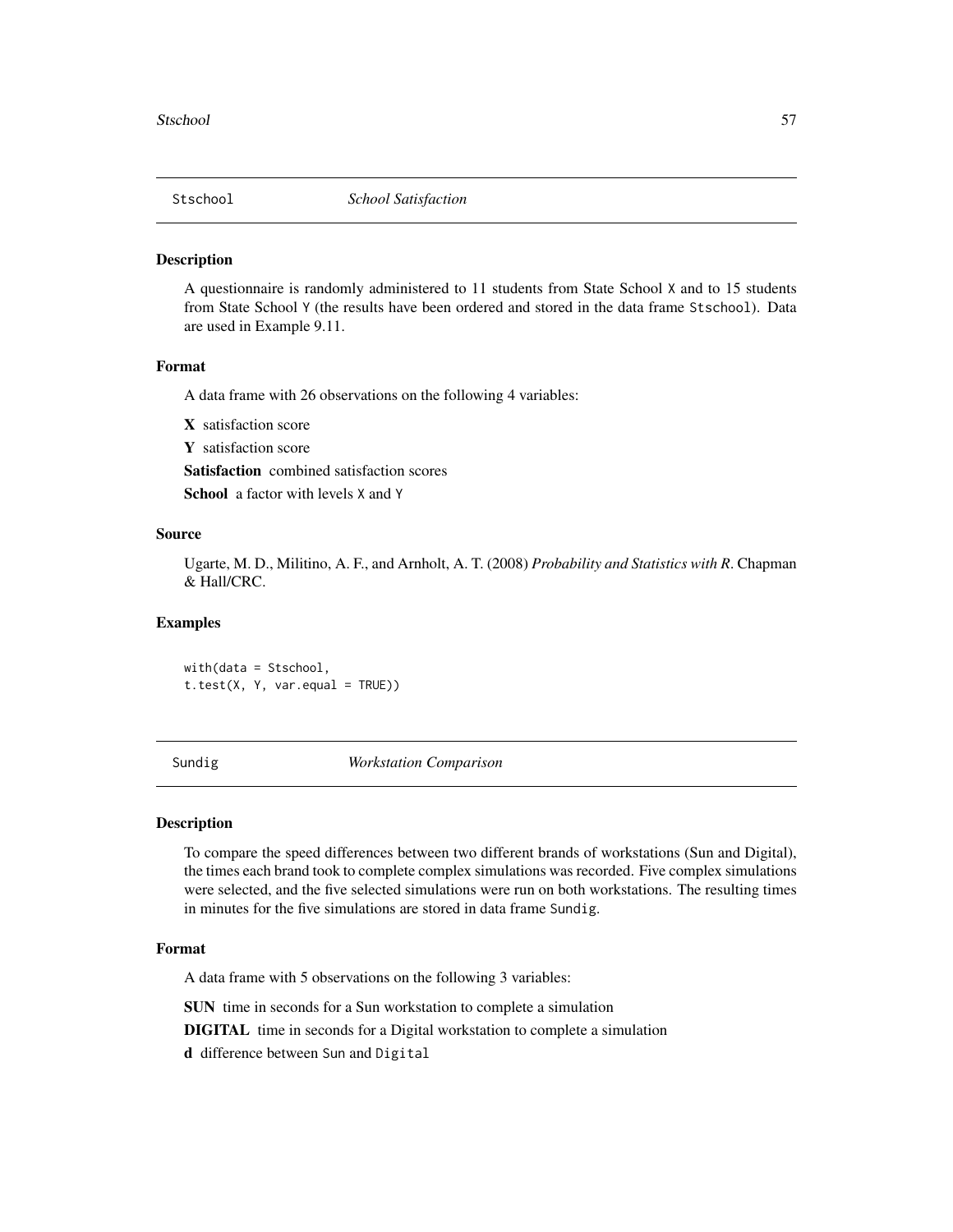### Source

Ugarte, M. D., Militino, A. F., and Arnholt, A. T. (2008) *Probability and Statistics with R*. Chapman & Hall/CRC.

## Examples

 $with(data = Sunday,$ t.test(SUN, DIGITAL, paired = TRUE)\$conf)

sunflower *Sunflower Defoliation*

## Description

Seventy-two field trials were conducted by applying four defoliation treatments (non defoliated control, 33%, 66%, and 100%) at different growth stages (stage) ranging from pre-flowering (1) to physiological maturity (5) in four different locations of Navarra, Spain: Carcastillo (1), Melida (2), Murillo (3), and Unciti (4). There are two response variables: yield in kg/ha of the sunflower and numseed, the number of seeds per sunflower head. Data are stored in the data frame sunflower. Data used in Case Study: Sunflower defoliation from Chapter 11.

### Format

A data frame with 72 observations on the following 5 variables:

location a factor with levels A, B, C, and D for locations Carcastillo, Melida, Murillo, and Unciti respectively

stage a factor with levels stage1, stage2, stage3, stage4, and stage5

defoli a factor with levels control, treat1, treat2, and treat3

yield sunflower yield in kg/ha

numseed number of seeds per sunflower head

### Source

Muro, J., *et. al.* (2001) "Defoliation Effects on Sunflower Yield Reduction." Agronomy Journal, 93: 634-637.

## References

Ugarte, M. D., Militino, A. F., and Arnholt, A. T. (2008) *Probability and Statistics with R*. Chapman & Hall/CRC.

```
summary(aov(yield ~ stage + defoli + stage:defoli, data = sunflower))
```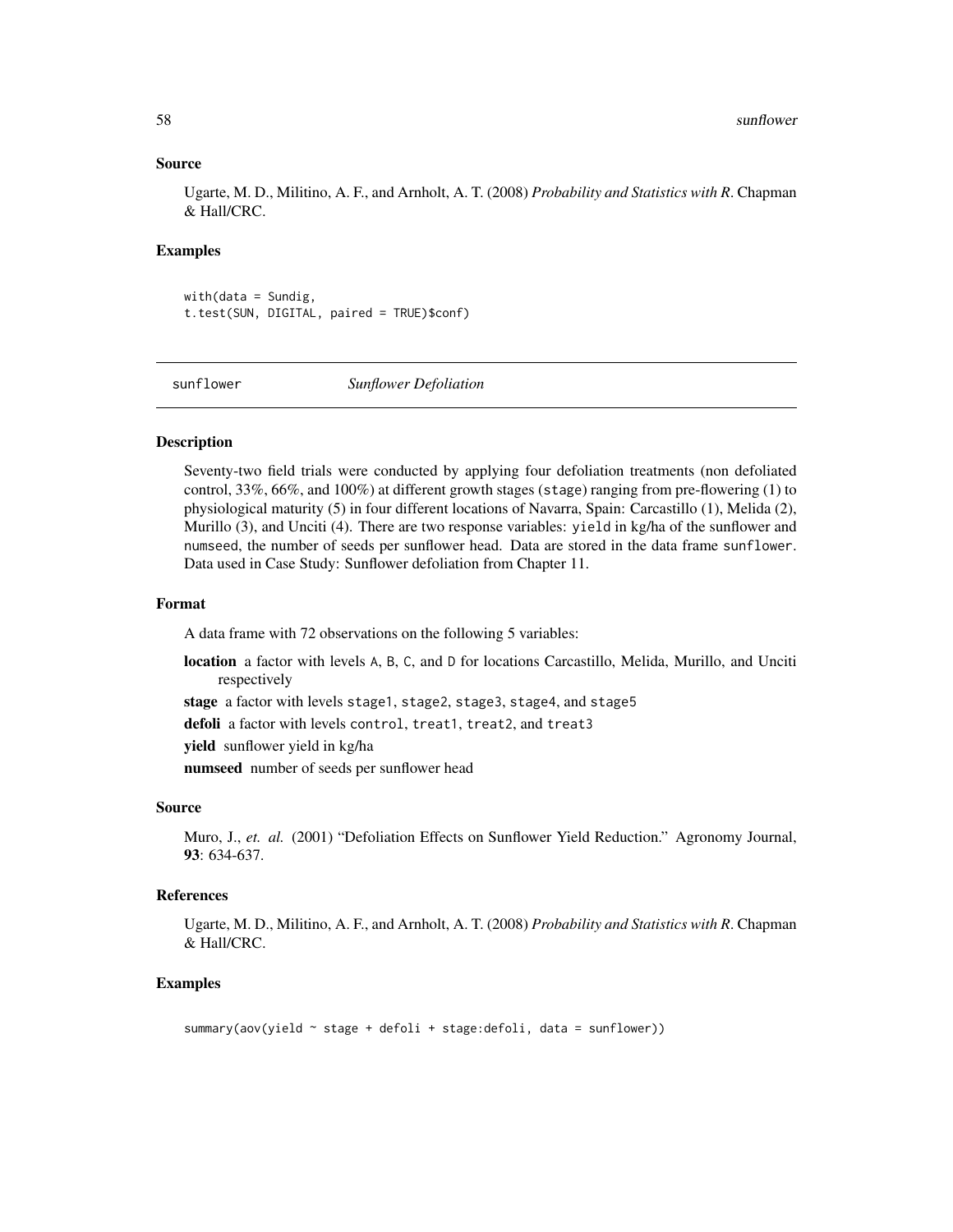Surface area (km^2) for seventeen autonomous Spanish communities.

### Format

A data frame with 17 observations on the following 2 variables:

community a factor with levels Andalucia, Aragon, Asturias, Baleares, C.Valenciana, Canarias, Cantabria, Castilla-La Mancha, Castilla-Leon, Cataluna, Extremadura, Galicia, La Rioja, Madrid, Murcia, Navarra, and P.Vasco

surface surface area in km<sup>^2</sup>

## Source

Ugarte, M. D., Militino, A. F., and Arnholt, A. T. (2008) *Probability and Statistics with R*. Chapman & Hall/CRC.

## Examples

with(data = SurfaceSpain, barplot(surface, names.arg = community, las = 2)) # Trellis Approach  $barchart(community ~ surface, data = SurfaceSpin)$ 

Swimtimes *Swim Times*

### Description

Swimmers' improvements in seconds for two diets are stored in the data frame Swimtimes. The values in highfat represent the time improvement in seconds for swimmers on a high fat diet, and the values in lowfat represent the time improvement in seconds for swimmers on a low fat diet. Data are used in Example 10.9.

### Format

A data frame with 14 observations on the following 2 variables:

lowfat time improvement in seconds

highfat time improvement in seconds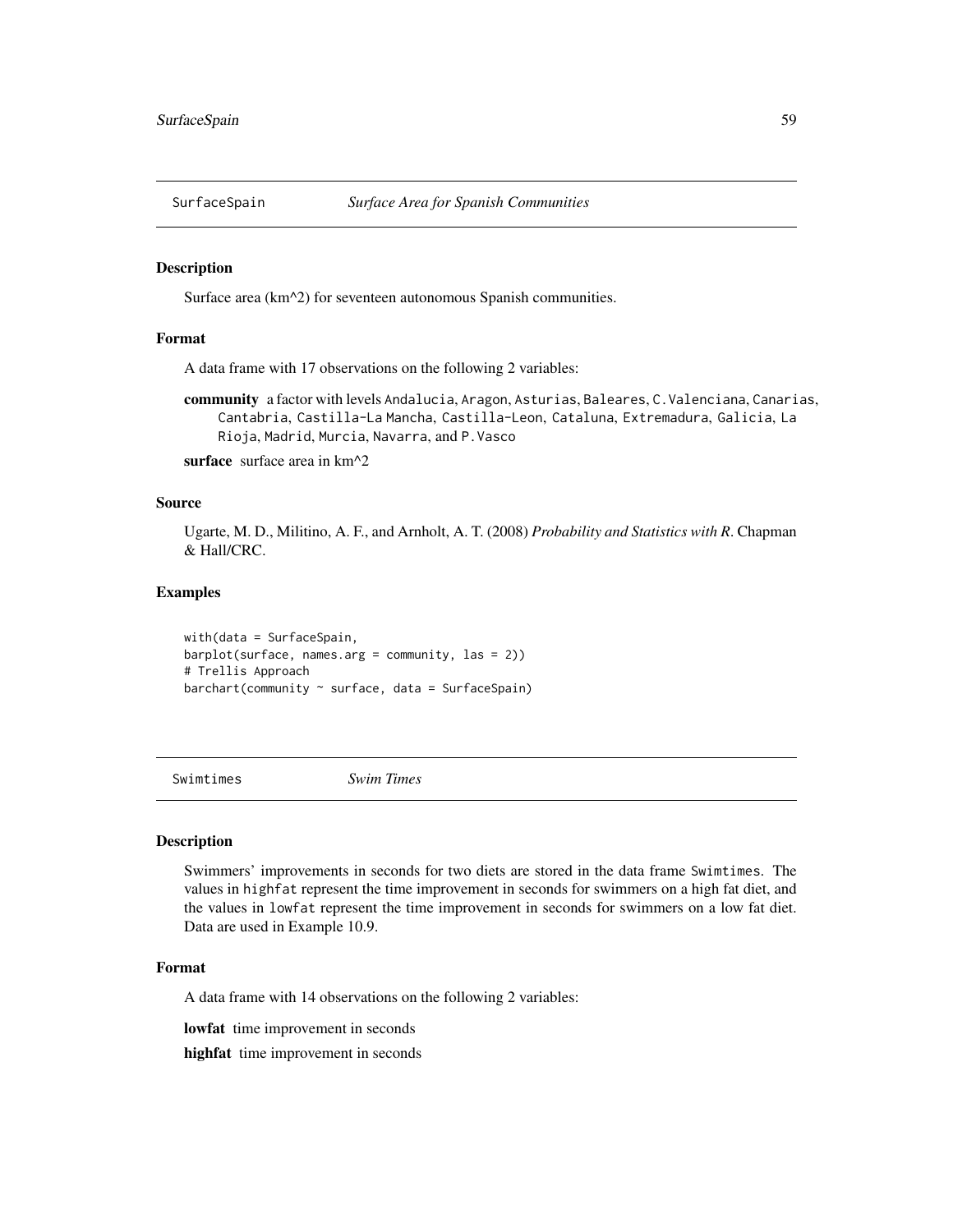## Details

Times for the thirty-two swimmers for the 200 yard individual medley were taken right after the swimmers' conference meet. The swimmers were randomly assigned to follow one of the diets. The group on diet 1 followed a low fat diet the entire year but lost two swimmers along the way. The group on diet 2 followed the high fat diet the entire year and also lost two swimmers.

# Source

Ugarte, M. D., Militino, A. F., and Arnholt, A. T. (2008) *Probability and Statistics with R*. Chapman & Hall/CRC.

### Examples

with(data = Swimtimes, wilcox.test(highfat, lowfat))

Tennis *Speed Detector*

### Description

The Yonalasee tennis club has two systems to measure the speed of a tennis ball. The local tennis pro suspects one system (Speed1) consistently records faster speeds. To test her suspicions, she sets up both systems and records the speeds of 12 serves (three serves from each side of the court). The values are stored in the data frame Tennis in the variables Speed1 and Speed2. The recorded speeds are in kilometers per hour.

### Format

A data frame with 12 observations on the following 2 variables:

Speed1 speed in kilometers per hour

Speed<sub>2</sub> speed in kilometers per hour

# Source

Ugarte, M. D., Militino, A. F., and Arnholt, A. T. (2008) *Probability and Statistics with R*. Chapman & Hall/CRC.

```
with(data = Tennis,
boxplot(Speed1, Speed2))
```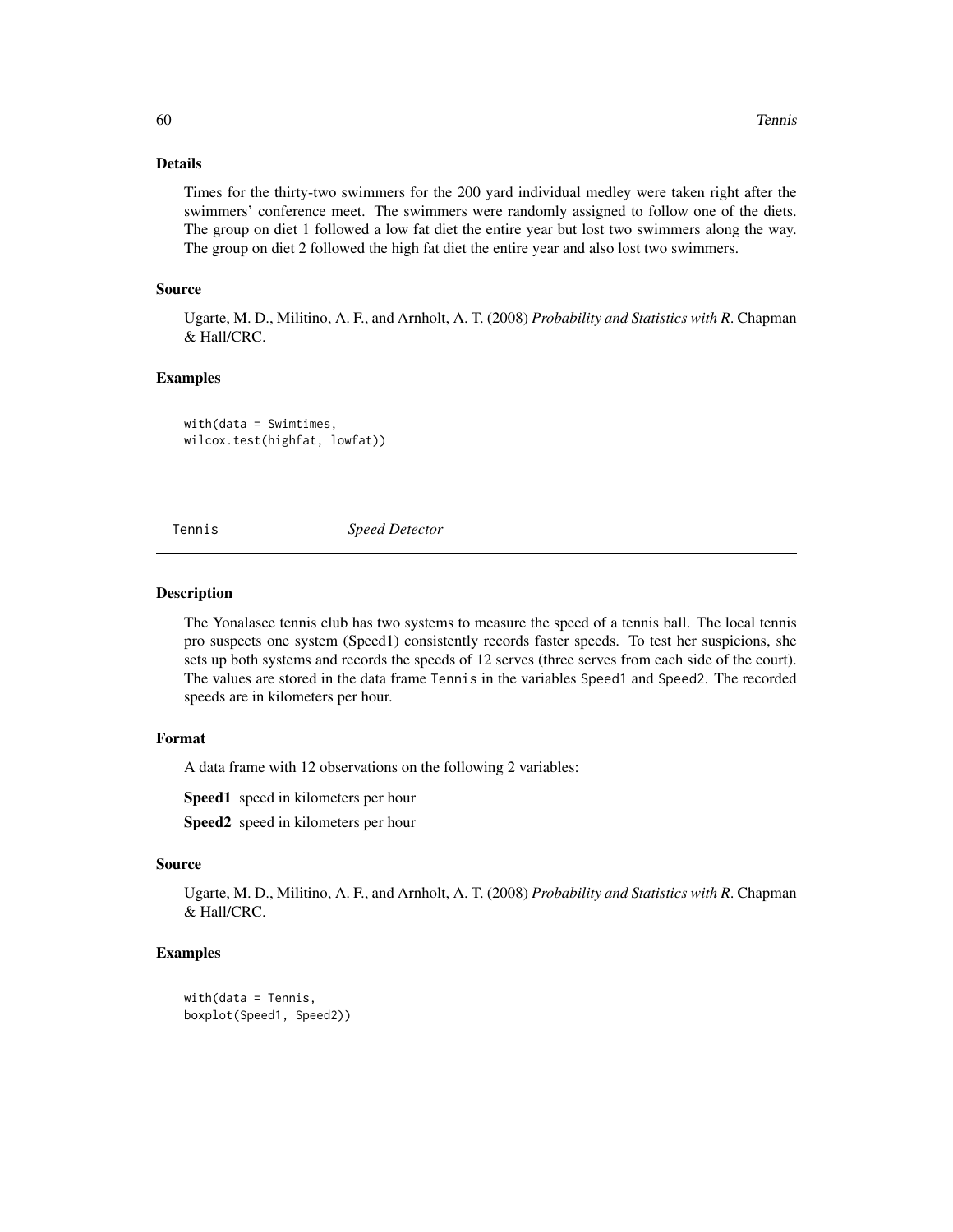Test grades of 29 students taking a basic statistics course

### Format

A data frame with 29 observations on the following variable:

grade test score

# Source

Ugarte, M. D., Militino, A. F., and Arnholt, A. T. (2008) *Probability and Statistics with R*. Chapman & Hall/CRC.

# Examples

with(data = TestScores, EDA(grade))

Tire *Tire Stopping Distances*

### Description

The data frame Tire has the stopping distances measured to the nearest foot for a standard sized car to come to a complete stop from a speed of sixty miles per hour. There are six measurements of the stopping distance for four different tread patterns labeled A, B, C, and D. The same driver and car were used for all twenty-four measurements. Data are used in Example 11.1 and 11.2.

### Format

A data frame with 24 observations on the following 2 variables:

StopDist stopping distance measured to the nearest foot

tire a factor with levels A, B, C, and D

### Source

Ugarte, M. D., Militino, A. F., and Arnholt, A. T. (2008) *Probability and Statistics with R*. Chapman & Hall/CRC.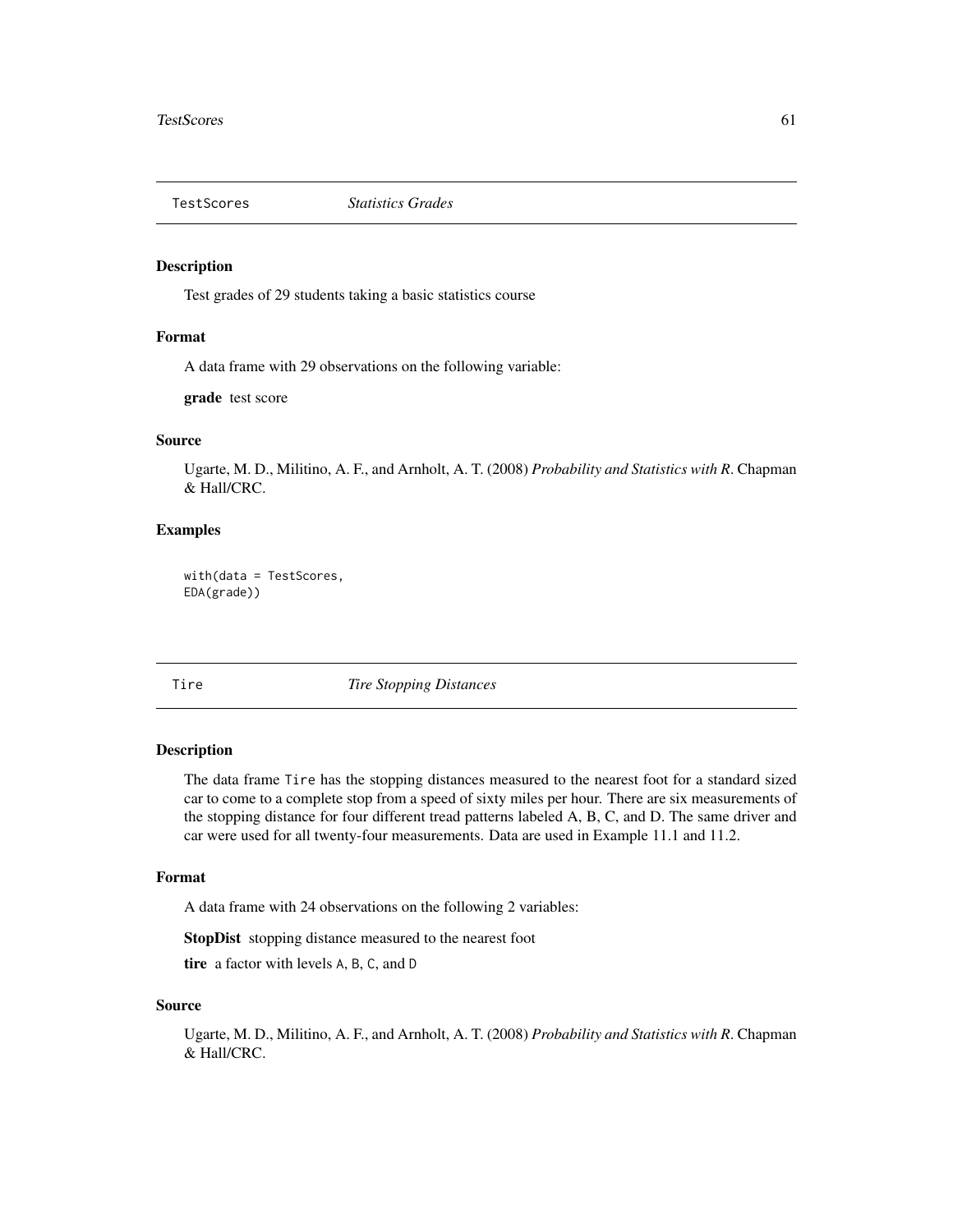# Examples

```
summary(aov(StopDist ~ tire, data = Tire))
```
TireWear *Tire Wear*

# Description

The data frame TireWear contains measurements for the amount of tread loss after 10,000 miles of driving in thousandths of an inch. Data are used in Example 11.8.

## Format

A data frame with 16 observations on the following 3 variables:

Wear tread loss measured in thousandths of an inch

Treat a factor with levels A, B, C, and D

Block a factor with levels Car1, Car2, Car3, and Car4

# Source

Ugarte, M. D., Militino, A. F., and Arnholt, A. T. (2008) *Probability and Statistics with R*. Chapman & Hall/CRC.

```
par(mfrow = c(1, 2), cex = 0.8)width(data = TireWear,interaction.plot(Treat, Block, Wear, type = "b", legend = FALSE))
with(data = TireWear,
interaction.plot(Block, Treat, Wear, type = "b", legend = FALSE))
par(mfrow = c(1, 1), cex = 1)
```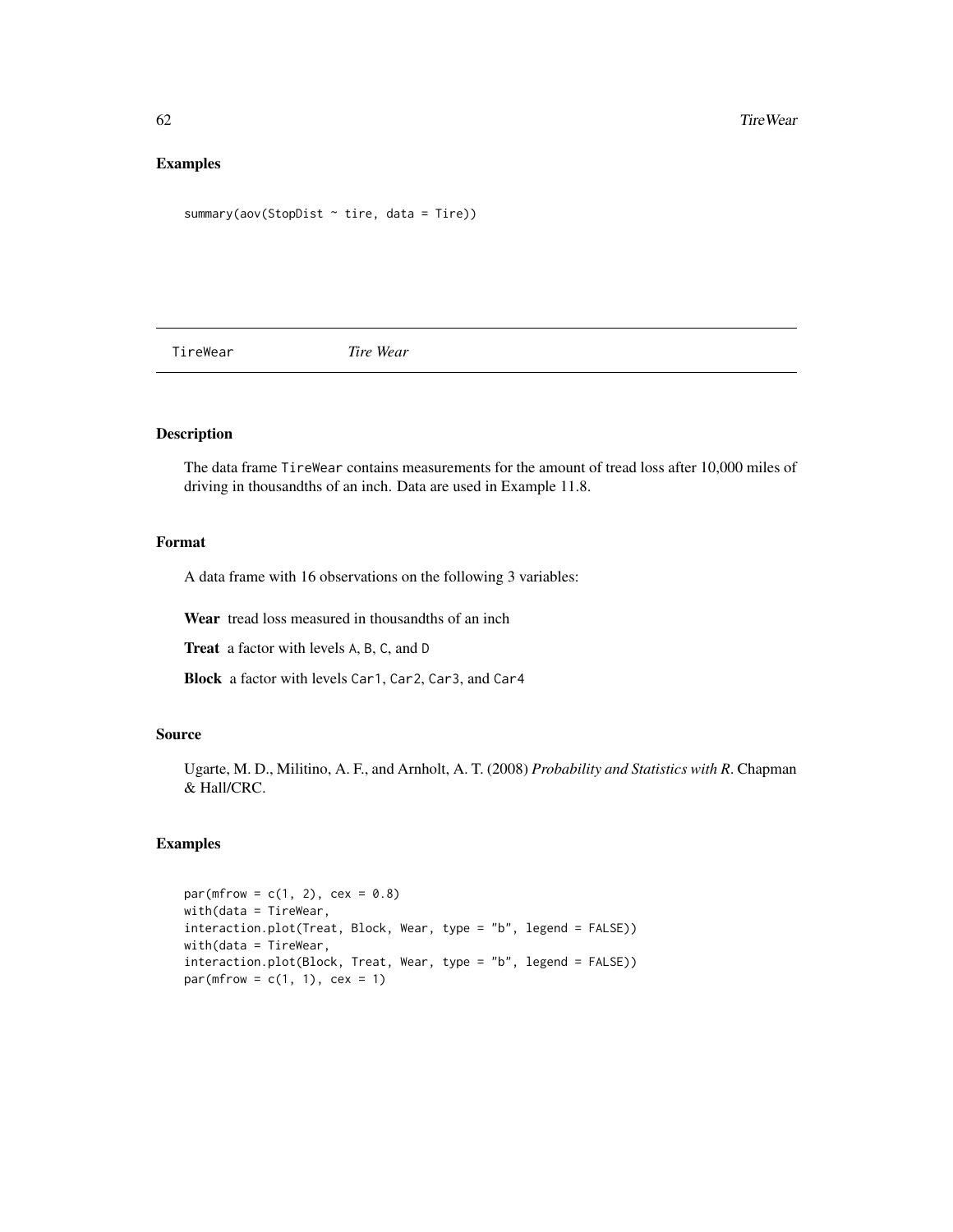The titanic3 data frame describes the survival status of individual passengers on the Titanic. The titanic3 data frame does not contain information for the crew, but it does contain actual and estimated ages for almost 80% of the passengers.

## Format

A data frame with 1309 observations on the following 14 variables:

pclass a factor with levels 1st, 2nd, and 3rd

survived Survival  $(0 = No; 1 = Yes)$ 

name Name

sex a factor with levels female and male

age age in years

sibsp Number of Siblings/Spouses Aboard

parch Number of Parents/Children Aboard

ticket Ticket Number

fare Passenger Fare

cabin Cabin

embarked a factor with levels Cherbourg, Queenstown, and Southampton

boat Lifeboat

body Body IdentificationNumber

home.dest Home/Destination

# Details

Thomas Cason of UVa has greatly updated and improved the titanic data frame using the *Encyclopedia Titanica* and created a new dataset called titanic3. This dataset reflects the state of data available as of August 2, 1999. Some duplicate passengers have been dropped, many errors have been corrected, many missing ages have been filled in, and new variables have been created.

## Source

<https://hbiostat.org/data/repo/titanic.html>

### References

Harrell, F. E. (2001) *Regression Modeling Strategies with Applications to Linear Models, Logistic Regression, and Survival Analysis*. Springer.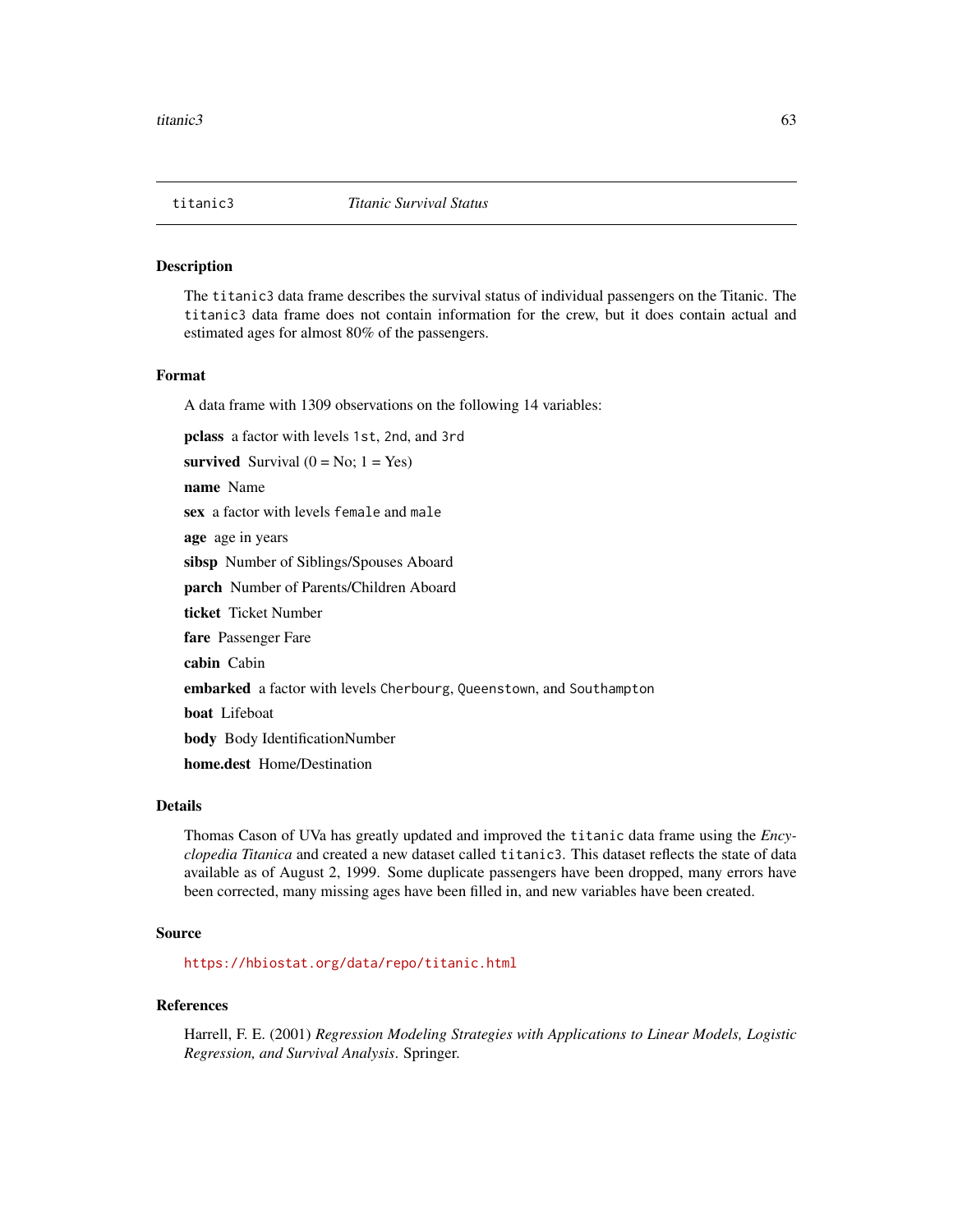## Examples

```
with(titanic3,
table(pclass, sex))
```
TOE *Nuclear Energy*

## Description

Nuclear energy (in TOE, tons of oil equivalent) produced in 12 randomly selected European countries during 2003

### Format

A data frame with 12 observations on the following variable:

energy nuclear energy measured in tons of oil equivalent

## Source

Ugarte, M. D., Militino, A. F., and Arnholt, A. T. (2008) *Probability and Statistics with R*. Chapman & Hall/CRC.

# Examples

with(TOE, plot(density(energy)))

Top20 *Tennis Income*

# Description

Top20 contains data (in millions of dollars) corresponding to the earnings of 15 randomly selected tennis players whose earnings fall somewhere in positions 20 through 100 of ranked earnings.

## Format

A data frame with 15 observations on the following variable:

income yearly income in millions of dollars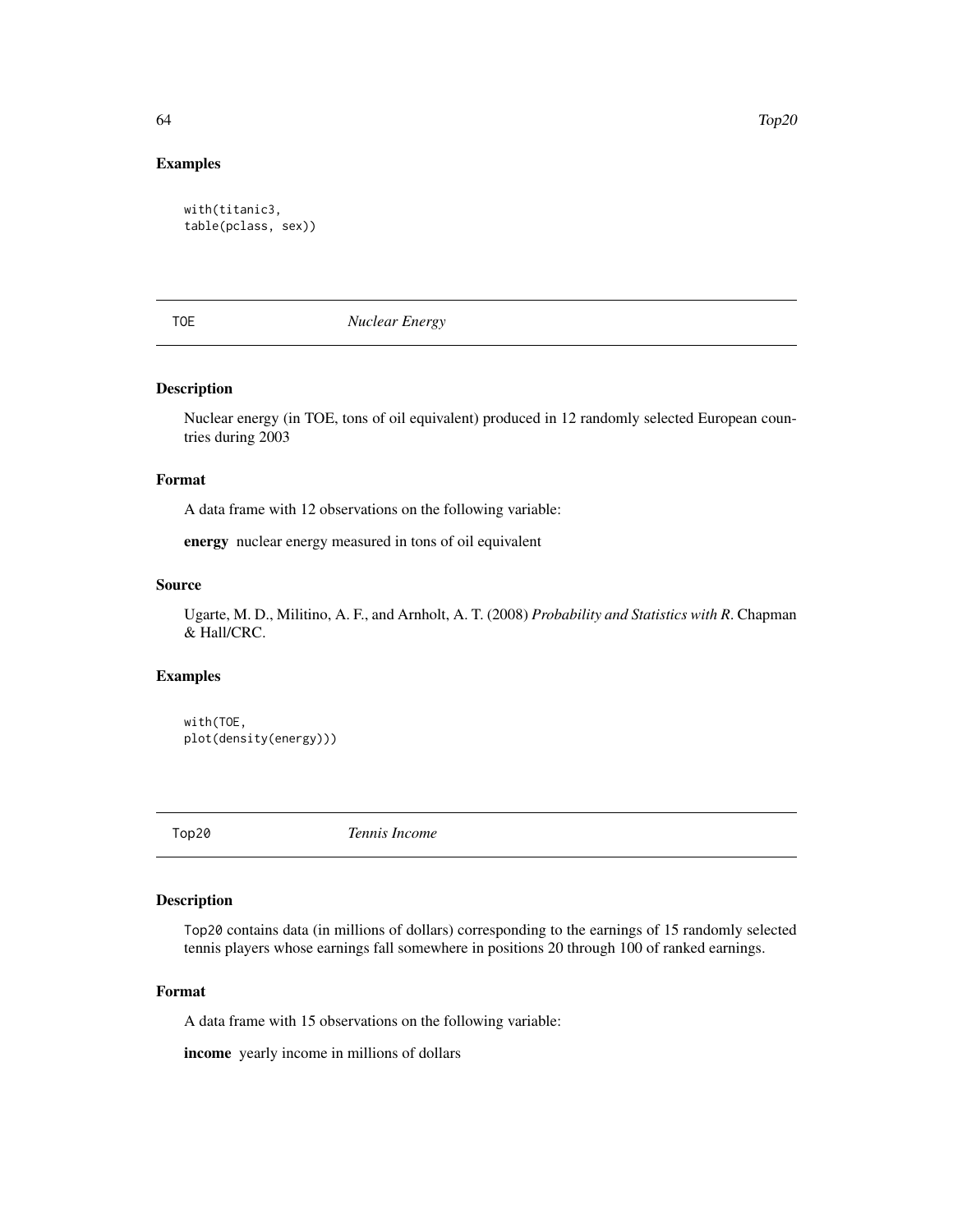### tsum.test 65

# Source

<https://www.atptour.com/>

## References

Ugarte, M. D., Militino, A. F., and Arnholt, A. T. (2008) *Probability and Statistics with R*. Chapman & Hall/CRC.

# Examples

with(data = Top20, EDA(income))

<span id="page-64-0"></span>tsum.test *Summarized t-test*

## Description

Performs a one-sample, two-sample, or a Welch modified two-sample t-test based on user supplied summary information. Output is identical to that produced with  $t$ . test.

### Usage

```
tsum.test(
 mean.x,
 s.x = NULL,n.x = NULL,mean.y = NULL,s.y = NULL,n.y = NULL,alternative = c("two.sided", "less", "greater"),
 mu = 0,
 var.equal = FALSE,
  conf. level = 0.95,...
\mathcal{L}
```
# Arguments

| mean.x      | a single number representing the sample mean of x               |
|-------------|-----------------------------------------------------------------|
| S.X         | a single number representing the sample standard deviation of x |
| n.x         | a single number representing the sample size of x               |
| mean.y      | a single number representing the sample mean of y               |
| $s \cdot y$ | a single number representing the sample standard deviation of y |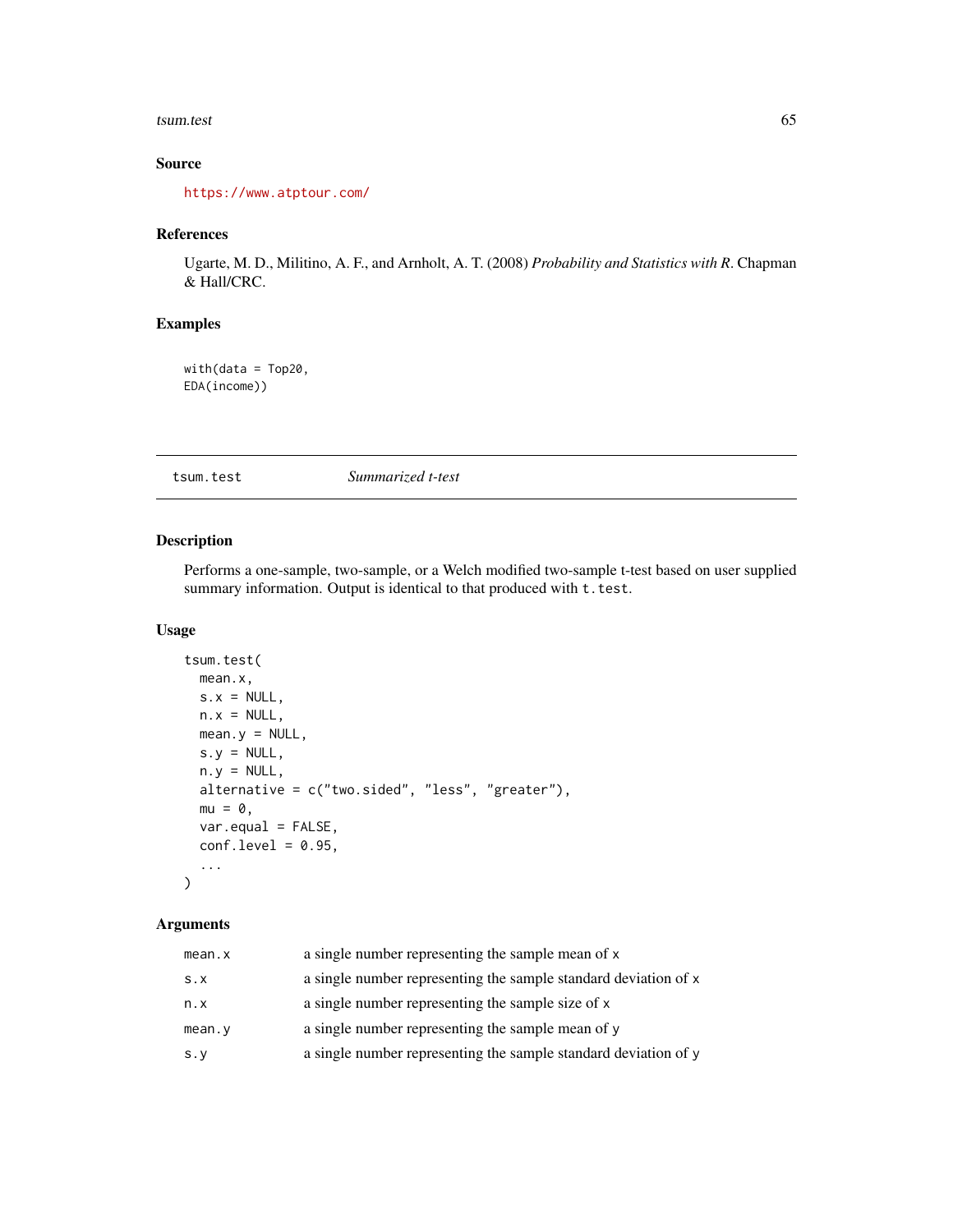| n.y         | a single number representing the sample size of y                                                                                                                                                                                                                                                                                                                                                                                                                                                                                                                                                                                                                                                                                                                                                                                                                                                                                                                                                                                                                                                                       |
|-------------|-------------------------------------------------------------------------------------------------------------------------------------------------------------------------------------------------------------------------------------------------------------------------------------------------------------------------------------------------------------------------------------------------------------------------------------------------------------------------------------------------------------------------------------------------------------------------------------------------------------------------------------------------------------------------------------------------------------------------------------------------------------------------------------------------------------------------------------------------------------------------------------------------------------------------------------------------------------------------------------------------------------------------------------------------------------------------------------------------------------------------|
| alternative | is a character string, one of "greater", "less", or "two.sided", or just the<br>initial letter of each, indicating the specification of the alternative hypothesis.<br>For one-sample tests, alternative refers to the true mean of the parent pop-<br>ulation in relation to the hypothesized value mu. For the standard two-sample<br>tests, alternative refers to the difference between the true population mean<br>for x and that for y, in relation to mu. For the one-sample and paired t-tests,<br>alternative refers to the true mean of the parent population in relation to the<br>hypothesized value mu. For the standard and Welch modified two-sample t-tests,<br>alternative refers to the difference between the true population mean for x<br>and that for y, in relation to mu. For the one-sample t-tests, alternative refers to<br>the true mean of the parent population in relation to the hypothesized value mu.<br>For the standard and Welch modified two-sample t-tests, alternative refers to the<br>difference between the true population mean for x and that for y, in relation to<br>mu. |
| mu          | is a single number representing the value of the mean or difference in means<br>specified by the null hypothesis.                                                                                                                                                                                                                                                                                                                                                                                                                                                                                                                                                                                                                                                                                                                                                                                                                                                                                                                                                                                                       |
| var.equal   | logical flag: if TRUE, the variances of the parent populations of x and y are as-<br>sumed equal. Argument var . equal should be supplied only for the two-sample<br>tests.                                                                                                                                                                                                                                                                                                                                                                                                                                                                                                                                                                                                                                                                                                                                                                                                                                                                                                                                             |
| conf.level  | is the confidence level for the returned confidence interval; it must lie between<br>zero and one.                                                                                                                                                                                                                                                                                                                                                                                                                                                                                                                                                                                                                                                                                                                                                                                                                                                                                                                                                                                                                      |
|             | Other arguments passed onto tsum. test()                                                                                                                                                                                                                                                                                                                                                                                                                                                                                                                                                                                                                                                                                                                                                                                                                                                                                                                                                                                                                                                                                |

# Details

If y is NULL, a one-sample t-test is carried out with x. If y is not NULL, either a standard or Welch modified two-sample t-test is performed, depending on whether var.equal is TRUE or FALSE.

# Value

A list of class htest, containing the following components:

| statistic  | the t-statistic, with names attribute "t"                                                                                                                                                                                                                                                                                                                                                                                                                                                |
|------------|------------------------------------------------------------------------------------------------------------------------------------------------------------------------------------------------------------------------------------------------------------------------------------------------------------------------------------------------------------------------------------------------------------------------------------------------------------------------------------------|
| parameters | is the degrees of freedom of the t-distribution associated with statistic. Compo-<br>nent parameters has names attribute "df".                                                                                                                                                                                                                                                                                                                                                           |
| p.value    | the p-value for the test                                                                                                                                                                                                                                                                                                                                                                                                                                                                 |
| conf.int   | is a confidence interval (vector of length 2) for the true mean or difference in<br>means. The confidence level is recorded in the attribute conf. level. When<br>alternative is not "two.sided", the confidence interval will be half-infinite, to<br>reflect the interpretation of a confidence interval as the set of all values k for<br>which one would not reject the null hypothesis that the true mean or difference<br>in means is k. Here infinity will be represented by Inf. |
| estimate   | is a vector of length 1 or 2, giving the sample mean(s) or mean of differences;<br>these estimate the corresponding population parameters. Component estimate<br>has a names attribute describing its elements.                                                                                                                                                                                                                                                                          |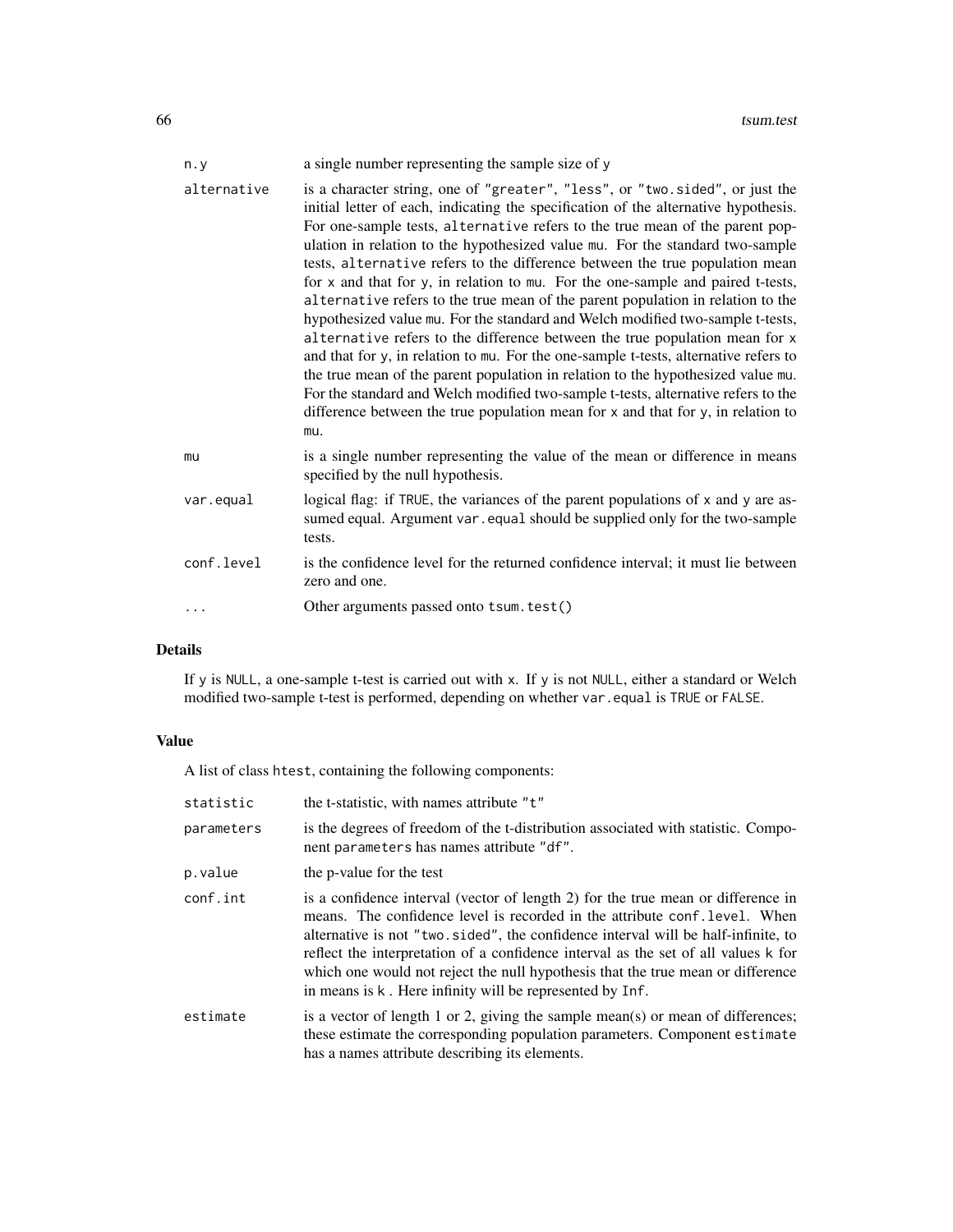### tsum.test 67

| null.value  | is the value of the mean or difference in means specified by the null hypothe-<br>sis. This equals the input argument mu. Component null value has a names<br>attribute describing its elements. |
|-------------|--------------------------------------------------------------------------------------------------------------------------------------------------------------------------------------------------|
| alternative | records the value of the input argument alternative: "greater", "less" or<br>"two.sided".                                                                                                        |
| data.name   | is a character string (vector of length 1) containing the names x and y for the<br>two summarized samples.                                                                                       |

### Null Hypothesis

For the one-sample t-test, the null hypothesis is that the mean of the population from which  $x$  is drawn is mu. For the standard and Welch modified two-sample t-tests, the null hypothesis is that the population mean for x less that for y is mu.

The alternative hypothesis in each case indicates the direction of divergence of the population mean for x (or difference of means for x and y) from mu (i.e., "greater", "less", or "two.sided").

### Test Assumptions

The assumption of equal population variances is central to the standard two-sample t-test. This test can be misleading when population variances are not equal, as the null distribution of the test statistic is no longer a t-distribution. If the assumption of equal variances is doubtful with respect to a particular dataset, the Welch modification of the t-test should be used.

The t-test and the associated confidence interval are quite robust with respect to level toward heavytailed non-Gaussian distributions (e.g., data with outliers). However, the t-test is non-robust with respect to power, and the confidence interval is non-robust with respect to average length, toward these same types of distributions.

## Confidence Intervals

For each of the above tests, an expression for the related confidence interval (returned component conf.int) can be obtained in the usual way by inverting the expression for the test statistic. Note that, as explained under the description of conf.int, the confidence interval will be half-infinite when alternative is not "two.sided"; infinity will be represented by Inf.

## Author(s)

Alan T. Arnholt <arnholtat@appstate.edu>

### References

- Kitchens, L.J. 2003. *Basic Statistics and Data Analysis*. Duxbury.
- Hogg, R. V. and Craig, A. T. 1970. *Introduction to Mathematical Statistics, 3rd ed*. Toronto, Canada: Macmillan.
- Mood, A. M., Graybill, F. A. and Boes, D. C. 1974. *Introduction to the Theory of Statistics, 3rd ed*. New York: McGraw-Hill.
- Snedecor, G. W. and Cochran, W. G. 1980. *Statistical Methods, 7th ed*. Ames, Iowa: Iowa State University Press.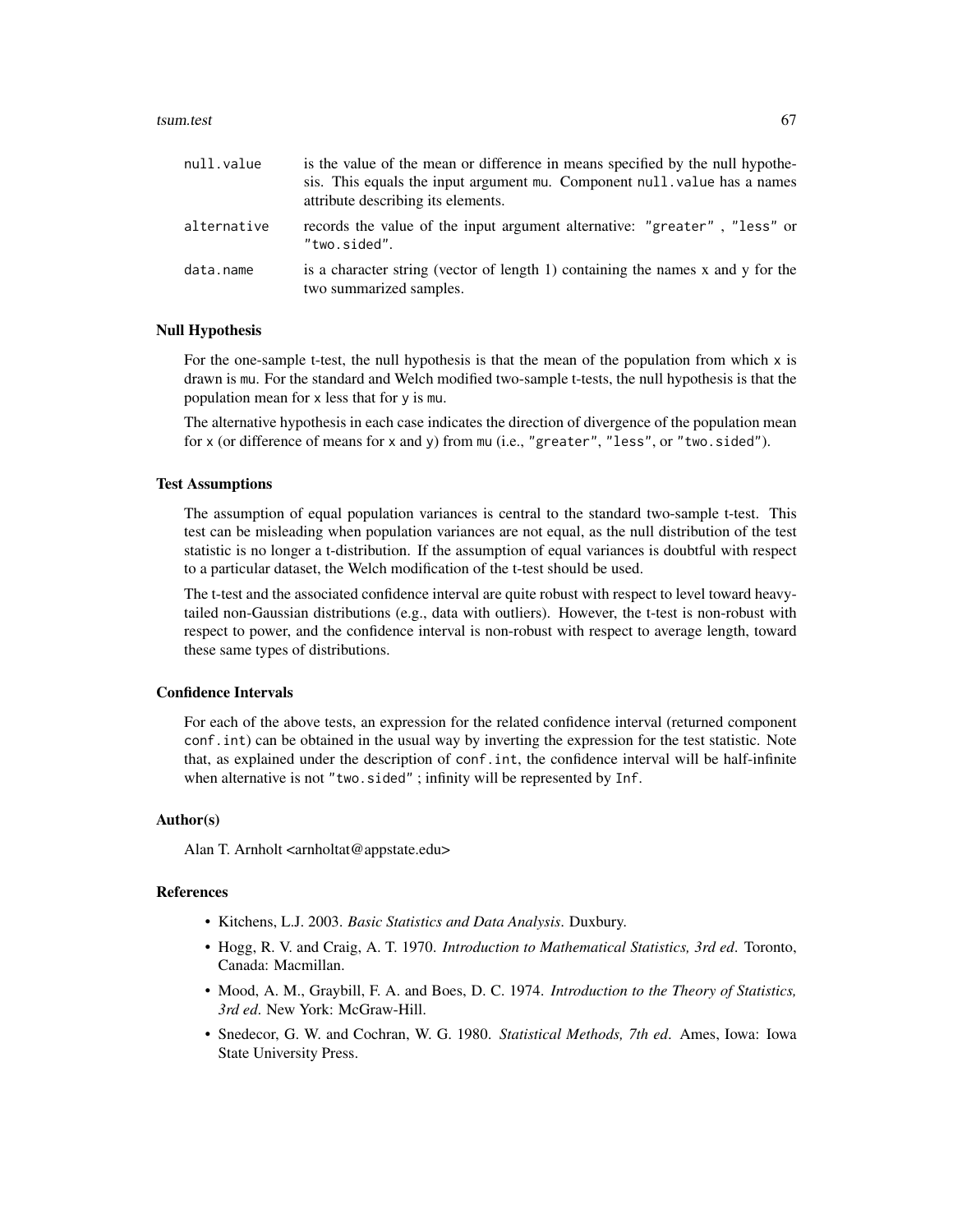## See Also

[z.test](#page-77-0), [zsum.test](#page-80-0)

## Examples

```
# 95% Confidence Interval for mu1 - mu2, assuming equal variances
round(tsum.test(mean.x = 53/15, mean.y = 77/11, s.x=sqrt((222 - 15*(53/15)^2)/14),
s.y = sqrt((560 - 11*(77/11)^2)/10), n.x = 15, n.y = 11, var.equal = TRUE)$conf, 2)
# One Sample t-test
tsum.test(mean.x = 4, s.x = 2.89, n.x = 25, mu = 2.5)
```
<span id="page-67-0"></span>twoway.plots *Exploratory Graphs for Two Factor Designs*

# Description

Function creates side-by-side boxplots for each factor, a design plot (means), and an interaction plot.

## Usage

```
twoway.plots(Y, fac1, fac2, COL = c("#A9E2FF", "#0080FF"))
```
### Arguments

|      | response variable        |
|------|--------------------------|
| fac1 | factor one               |
| fac2 | factor two               |
| COL. | a vector with two colors |

## Author(s)

Alan T. Arnholt <arnholtat@appstate.edu>

# See Also

[oneway.plots](#page-40-0), [checking.plots](#page-11-0)

```
with(data = TireWear, twoway.plots(Wear, Treat, Block))
```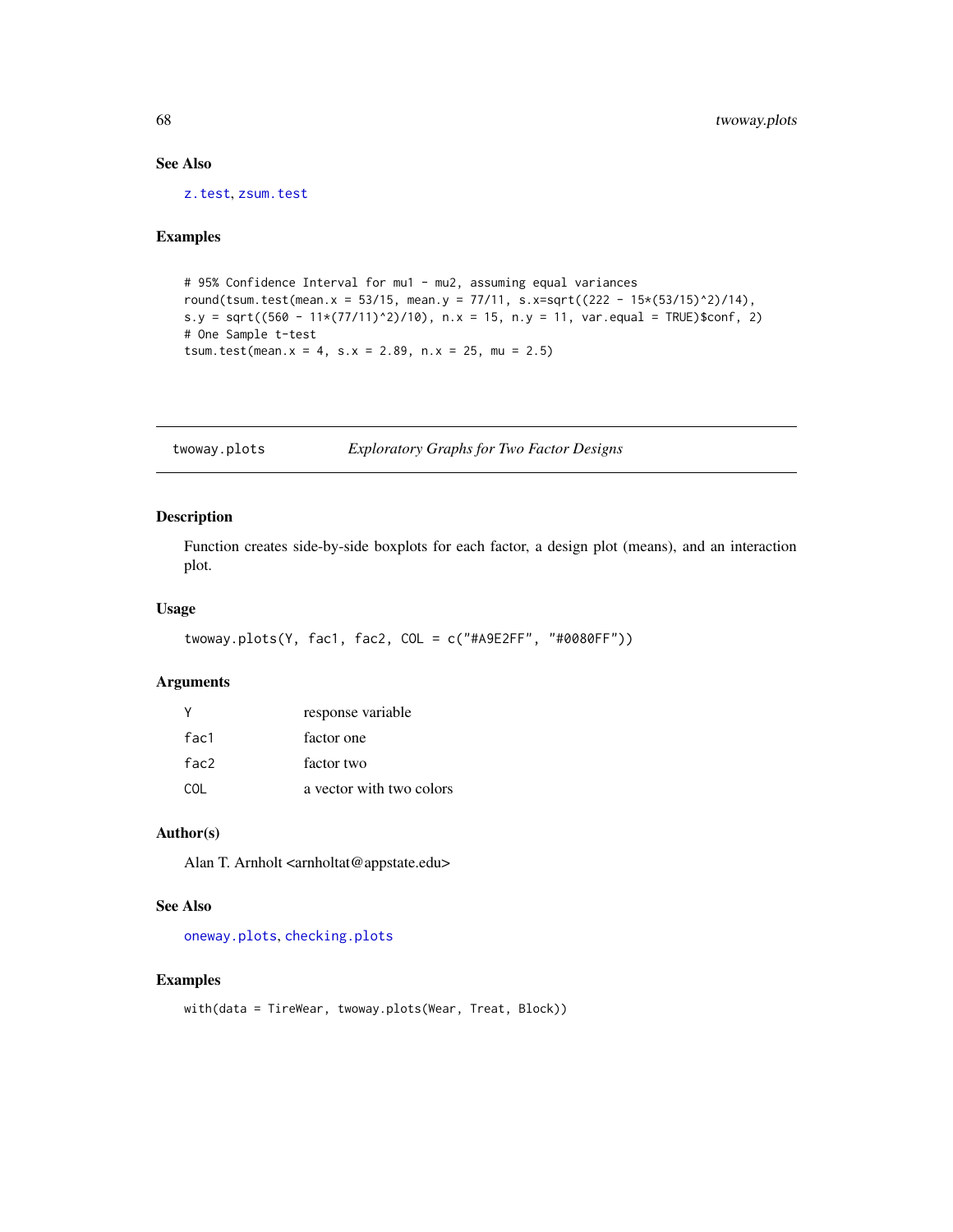The manager of a URL commercial address is interested in predicting the number of megabytes downloaded, megasd, by clients according to the number minutes they are connected, mconnected. The manager randomly selects (megabyte, minute) pairs, and records the data. The pairs (megasd, mconnected) are stored in the data frame URLaddress.

### Format

A data frame with 30 observations on the following 2 variables:

megasd megabytes dowloaded

mconnected number of minutes connected

## Source

Ugarte, M. D., Militino, A. F., and Arnholt, A. T. (2008) *Probability and Statistics with R*. Chapman & Hall/CRC.

## Examples

 $xyplot(mconnected \sim megasd, data = URLaddress, type=c("p", "r"))$ 

vit2005 *Apartments in Vitoria*

### Description

Descriptive information and the appraised total price (in Euros) for apartments in Vitoria, Spain.

### Format

A data frame with 218 observations on the following 16 variables:

row.labels the number of the observation

totalprice the market total price (in Euros) of the apartment including garage(s) and storage room(s) area the total living area of the apartment in square meters

zone a factor indicating the neighborhood where the apartment is located with levels  $Z11$ ,  $Z21$ ,  $Z31$ , Z32, Z34, Z35, Z36, Z37, Z38, Z41, Z42, Z43, Z44, Z45, Z46, Z47, Z48, Z49, Z52, Z53, Z56, Z61, and Z62.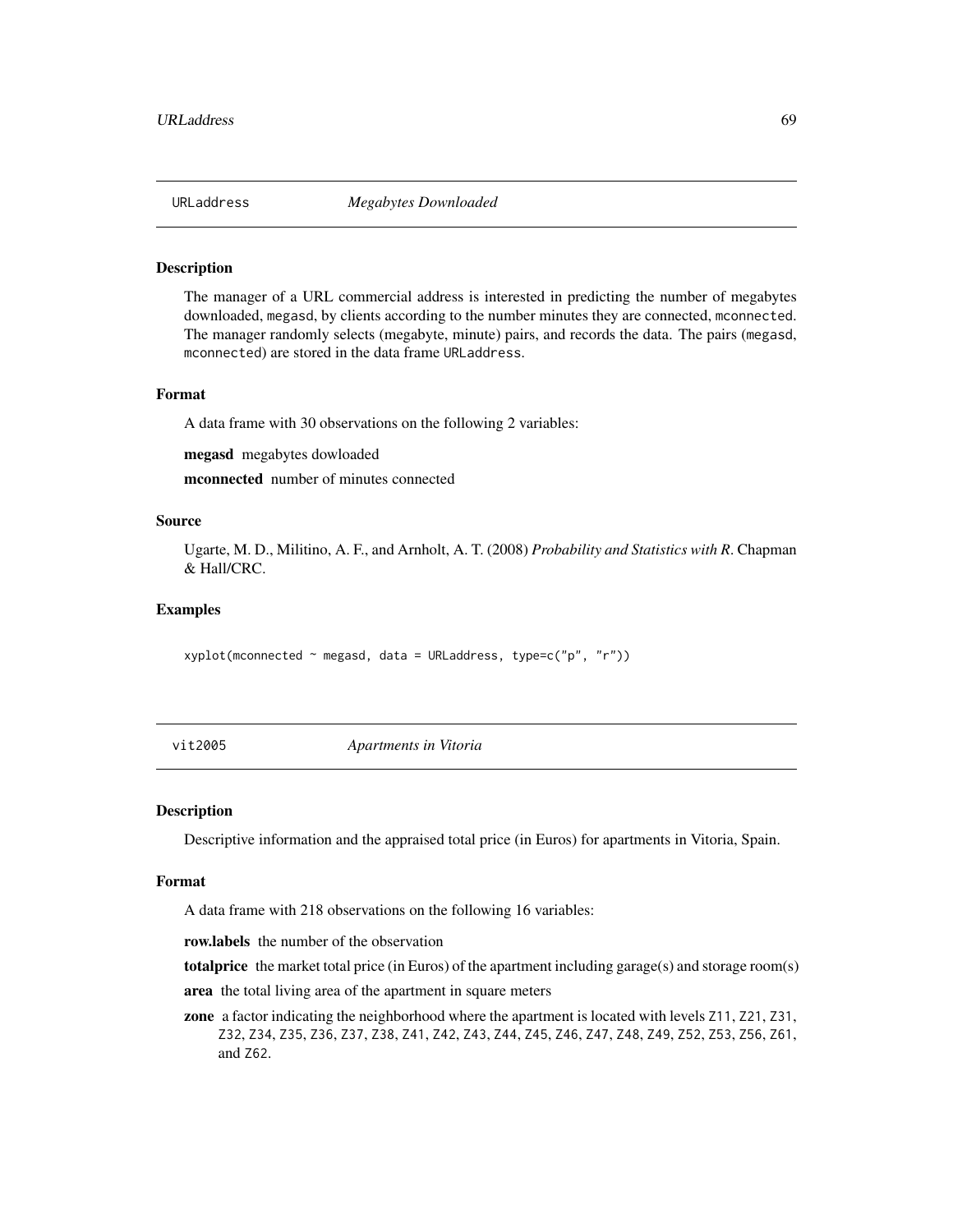- category a factor indicating the condition of the apartment with levels 2A, 2B, 3A, 3B, 4A, 4B, and 5A. The factors are ordered so that 2A is the best and 5A is the worst.
- age age of the aprtment
- floor floor on which the apartment is located
- rooms total number of rooms including bedrooms, dining room, and kitchen
- out a factor indicating the percent of the apartment exposed to the elements. The levels E100, E75, E50, and E25, correspond to complete exposure, 75% exposure, 50% exposure, and 25% exposure respectively.
- conservation is an ordered factor indicating the state of conservation of the apartment. The levels 1A, 2A, 2B, and 3A are ordered from best to worst conservation.
- toilets the number of bathrooms
- garage the number of garages
- elevator indicates the absence (0) or presence (1) of elevators.
- streetcategory an ordered factor from best to worst indicating the category of the street with levels S2, S3, S4, and S5
- heating a factor indicating the type of heating with levels 1A, 3A, 3B, and 4A which correspond to: no heating, low-standard private heating, high-standard private heating, and central heating respectively.

tras the number of storage rooms outside of the apartment

# Source

Ugarte, M. D., Militino, A. F., and Arnholt, A. T. (2008) *Probability and Statistics with R*. Chapman & Hall/CRC.

## Examples

```
modTotal <- lm(totalprice ~ area + as.factor(elevator) +
area:as.factor(elevator), data = vit2005)
modSimpl <- lm(totalprice ~ area, data = vit2005)
anova(modSimpl,modTotal)
rm(modSimpl, modTotal)
```
Wait *Waiting Time*

### **Description**

A statistician records how long he must wait for his bus each morning. Data are used in Example 10.4.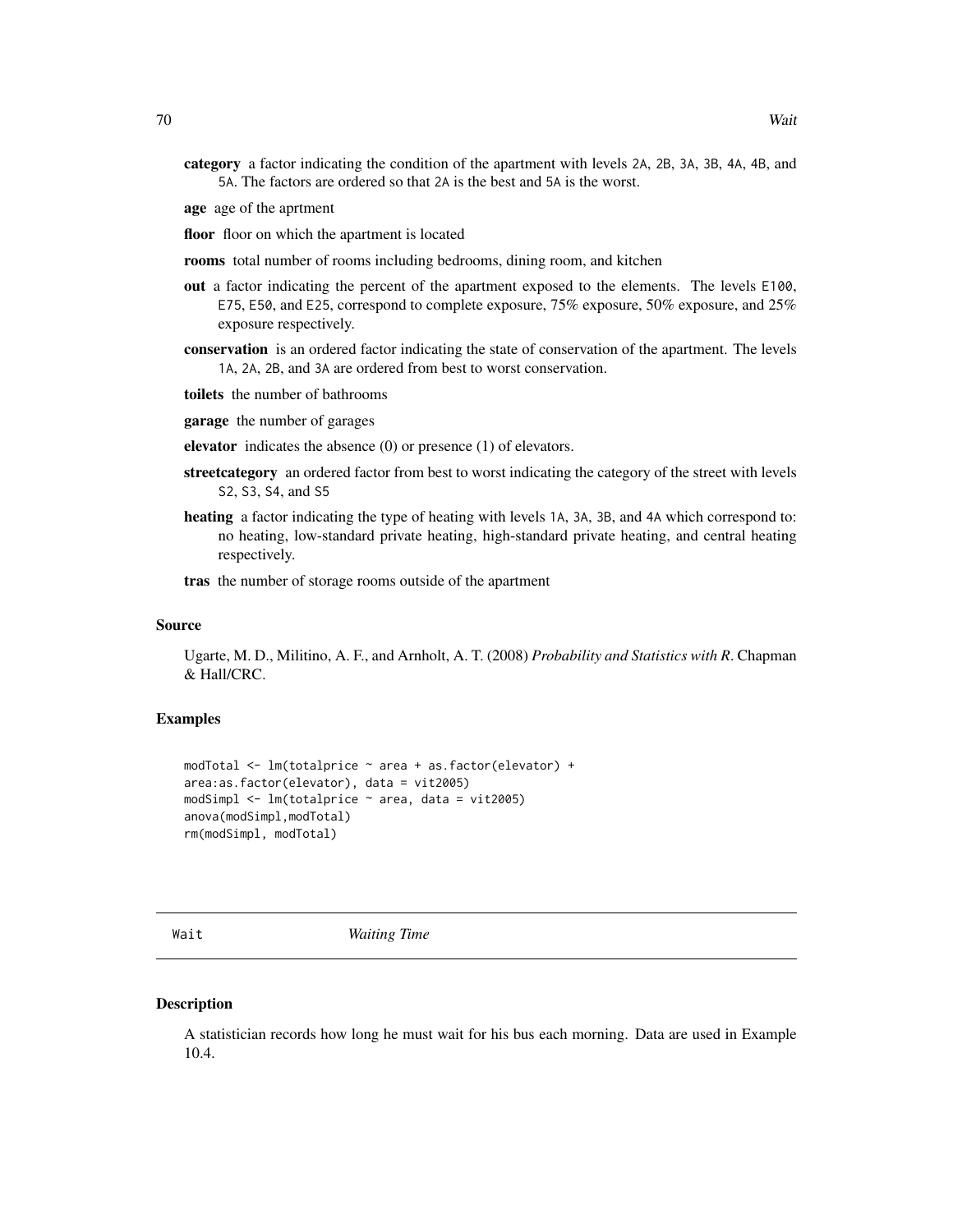### Washer 71

# Format

A data frame with 15 observations on the following variable:

wt waiting time in minutes

# Source

Ugarte, M. D., Militino, A. F., and Arnholt, A. T. (2008) *Probability and Statistics with R*. Chapman & Hall/CRC.

# Examples

with(data = Wait, wilcox.test(wt, mu = 6, alternative = "less"))

Washer *Washer Diameter*

# Description

Diameter of washers.

# Format

A data frame with 20 observations on the following variable:

diameters diameter of washer in cm

# Source

Ugarte, M. D., Militino, A. F., and Arnholt, A. T. (2008) *Probability and Statistics with R*. Chapman & Hall/CRC.

```
with(data = Washer,
EDA(diameters))
```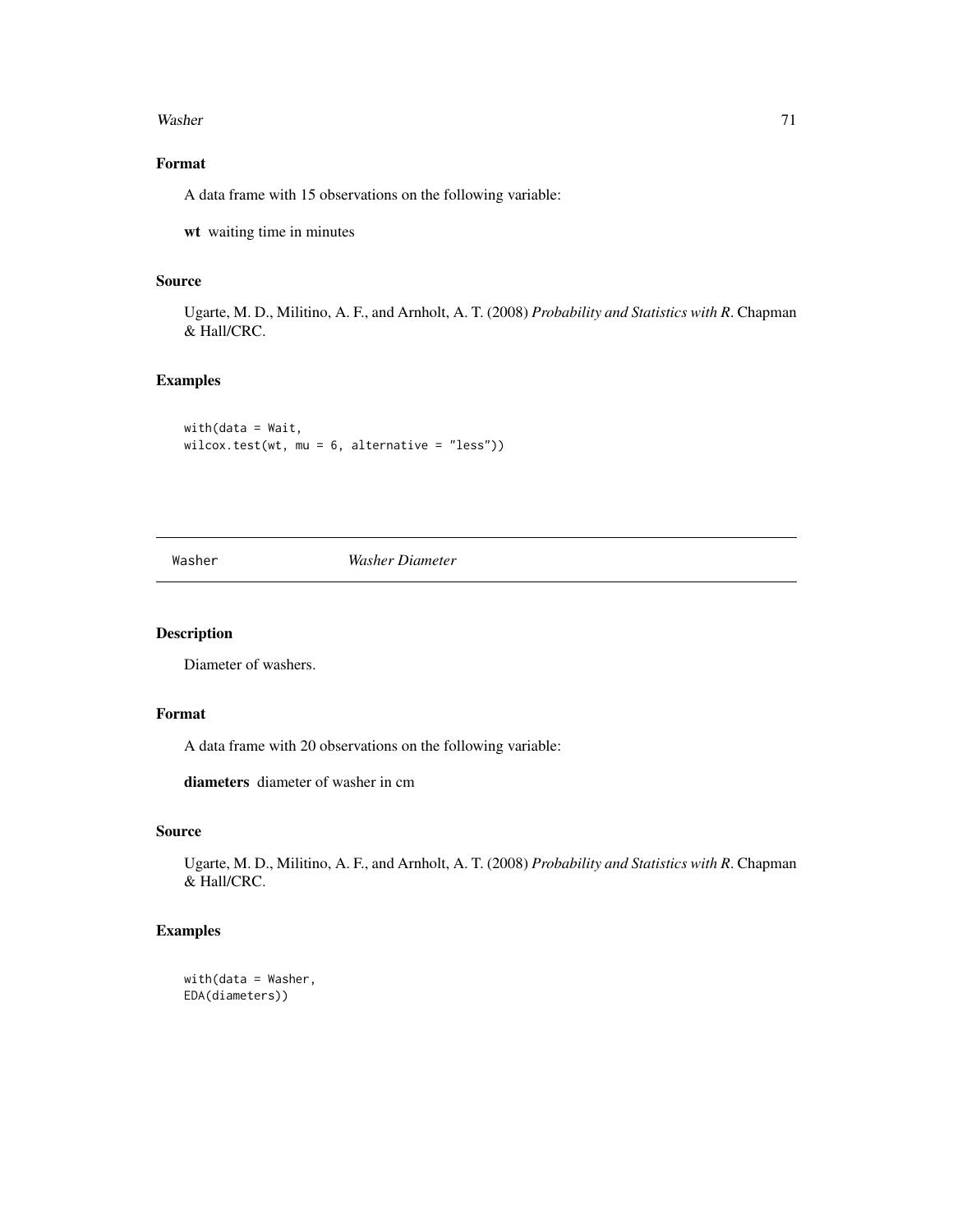An independent agency measures the sodium content in 20 samples from source X and in 10 samples from source Y and stores them in data frame Water. Data are used in Example 9.12.

## Format

A data frame with 30 observations on the following 4 variables:

X sodium content measured in mg/L

Y sodium content measured in mg/L

Sodium combined sodium content measured in mg/L

Source a factor with levels X and Y

## Source

Ugarte, M. D., Militino, A. F., and Arnholt, A. T. (2008) *Probability and Statistics with R*. Chapman & Hall/CRC.

## Examples

with(data = Water, t.test(X, Y, alternative = "less"))

WCST *Wisconsin Card Sorting Test*

## Description

The following data are the test scores from a group of 50 patients from the *Virgen del Camino* Hospital (Pamplona, Spain) on the Wisconsin Card Sorting Test.

### Format

A data frame with 50 observations on the following variable:

score score on the Wisconsin Card Sorting Test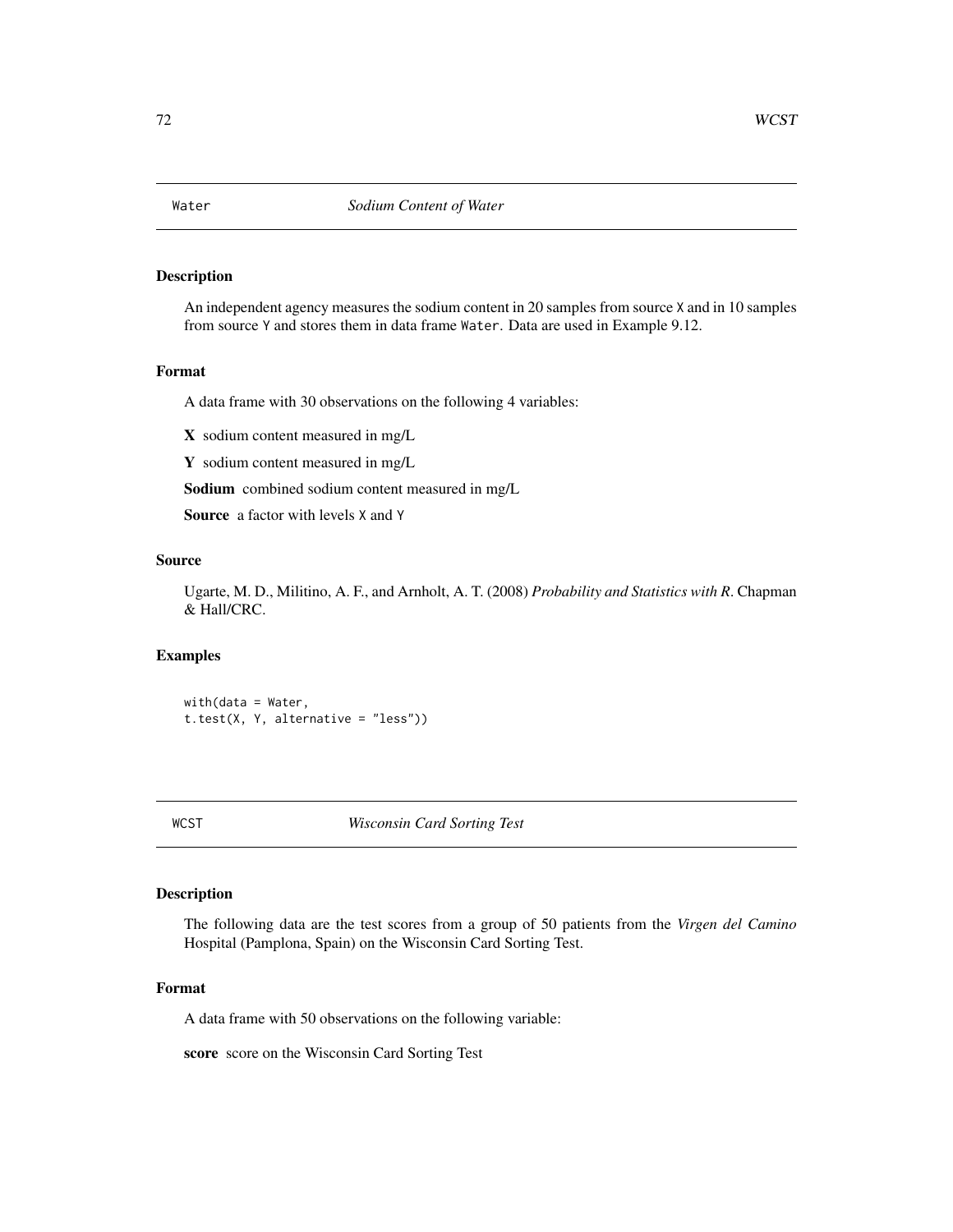# <span id="page-72-0"></span>WeightGain 73

# Details

The "Wisconsin Card Sorting Test" is widely used by psychiatrists, neurologists, and neuropsychologists with patients who have a brain injury, neurodegenerative disease, or a mental illness such as schizophrenia. Patients with any sort of frontal lobe lesion generally do poorly on the test.

#### Source

Ugarte, M. D., Militino, A. F., and Arnholt, A. T. (2008) *Probability and Statistics with R*. Chapman & Hall/CRC.

#### Examples

```
densityplot(~score, data = WCST, ref = TRUE)
```
WeightGain *Weight Gain in Rats*

# Description

The data come from an experiment to study the gain in weight of rats fed on four different diets, distinguished by amount of protein (low and high) and by source of pretein (beef and cereal).

#### Format

A data frame with 40 observations on the following 4 variables.

ProteinSource a factor with levels Beef Cereal

ProteinAmount a factor with levels High Low

weightgain weight gain in grams

# Details

The design of the experiment is acompletely randomized with ten rats on each of the four treatments.

#### Source

D. J. Hand, F. Daly, A. D. Lunn, K. J. McConway and E. Ostrowski (1994) *A Handbook of Small Datasets*. Chapman and Hall/CRC, London.

#### Examples

aov(weightgain ~ ProteinSource\*ProteinAmount, data = WeightGain)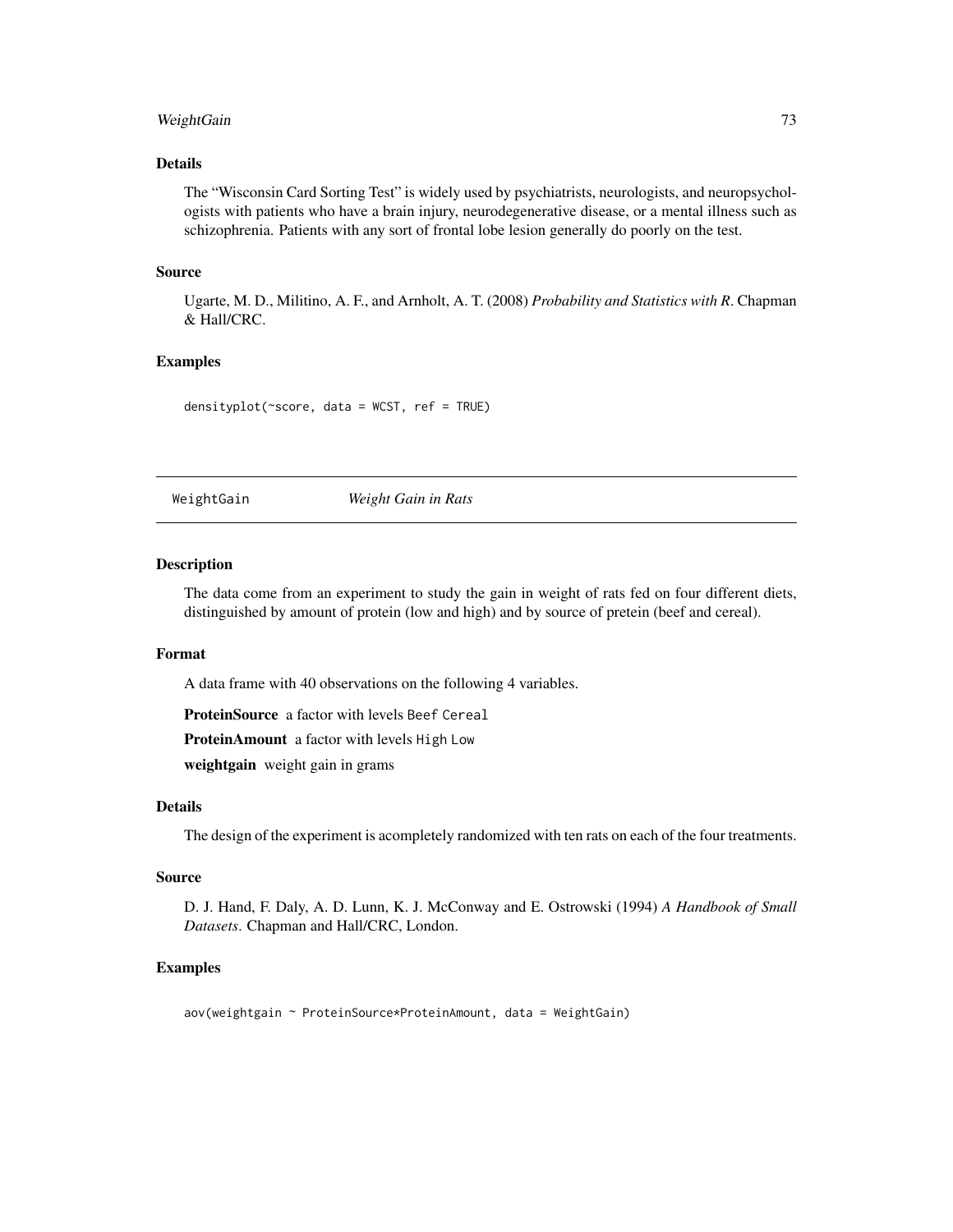<span id="page-73-0"></span>

#### Description

Seventeen Spanish communities and their corresponding surface area (in hecatares) dedicated to growing wheat

#### Format

A data frame with 17 observations on the following 3 variables:

community a factor with levels Andalucia, Aragon, Asturias, Baleares, C.Valenciana, Canarias, Cantabria, Castilla-La Mancha, Castilla-Leon, Cataluna, Extremadura, Galicia, La Rioja, Madrid, Murcia, Navarra, and P.Vasco

hectares surface area measured in hectares

acres surface area measured in acres

# Source

Ugarte, M. D., Militino, A. F., and Arnholt, A. T. (2008) *Probability and Statistics with R*. Chapman & Hall/CRC.

#### Examples

with(data = WheatSpain, boxplot(hectares))

wheatUSA2004 *USA Wheat Surface 2004*

#### Description

USA's 2004 harvested wheat surface by state

#### Format

A data frame with 30 observations on the following 2 variables.

STATES a factor with levels AR, CA, CO, DE, GA, ID, IL, IN, KS, KY, MD, MI, MO, MS, MT, NC, NE, NY, OH, OK, OR, Other, PA, SC, SD, TN, TX, VA, WA, and WI

ACRES wheat surface area measured in 1000s of acres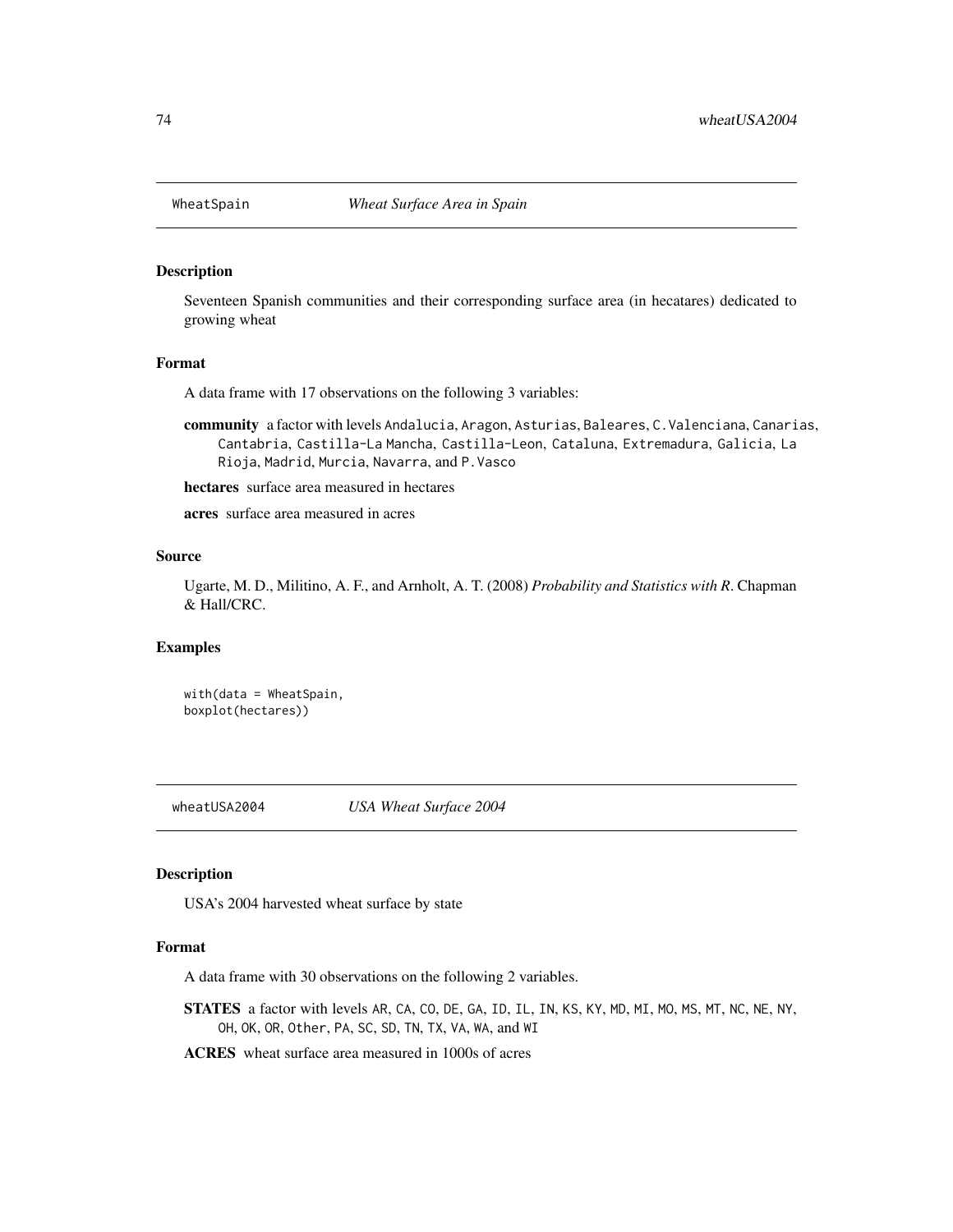# <span id="page-74-0"></span>wilcoxE.test 75

# Source

Ugarte, M. D., Militino, A. F., and Arnholt, A. T. (2008) *Probability and Statistics with R*. Chapman & Hall/CRC.

# Examples

```
with(data = wheatUSA2004,
hist(ACRES))
```
wilcoxE.test *Wilcoxon Exact Test*

# Description

Performs exact one sample and two sample Wilcoxon tests on vectors of data

# Usage

```
wilcoxE.test(
 x,
 y = NULL,mu = 0,
 paired = FALSE,
 alternative = c("two.sided", "less", "greater"),
 conf. level = 0.95)
```
# Arguments

| $\mathsf{x}$ | is a numeric vector of data values. Non-finite (i.e. infinite or missing) values<br>will be omitted.                                                              |
|--------------|-------------------------------------------------------------------------------------------------------------------------------------------------------------------|
| y            | an optional numeric vector of data values                                                                                                                         |
| mu           | a number specifying an optional parameter used to form the null hypothesis                                                                                        |
| paired       | a logical indicating whether you want a paired test                                                                                                               |
| alternative  | a character string specifying the alternative hypothesis, must be one of "two.sided"<br>(default), "less", or "greater". You can specify just the initial letter. |
| conf.level   | confidence level of the interval                                                                                                                                  |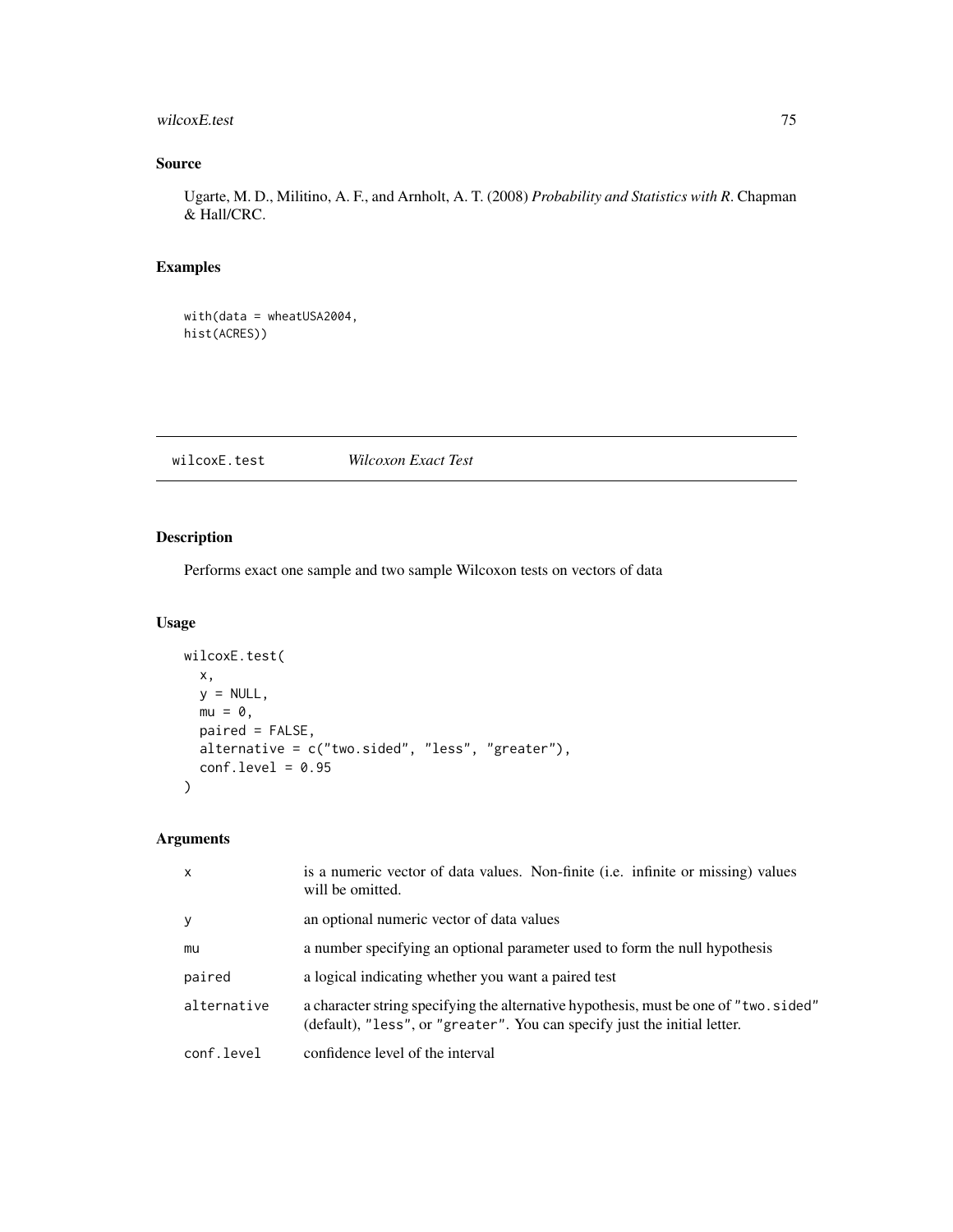# <span id="page-75-0"></span>Details

If only x is given, or if both x and y are given and paired = TRUE, a Wilcoxon signed rank test of the null hypothesis that the distribution of  $x$  (in the one sample case) or of  $x - y$  (in the paired two sample case) is symmetric about mu is performed.

Otherwise, if both x and y are given and paired = FALSE, a Wilcoxon rank sum test is done. In this case, the null hypothesis is that the distribution of x and y differ by a location shift mu, and the alternative is that they differ by some other location shift (and the one-sided alternative "greater" is that  $x$  is shifted to the right of  $y$ ).

# Value

A list of class htest, containing the following components:

| statistic   | the value of the test statistic with a name describing it |
|-------------|-----------------------------------------------------------|
| p.value     | the p-value for the test                                  |
| null.value  | the location parameter mu                                 |
| alternative | a character string describing the alternative hypothesis  |
| method      | the type of test applied                                  |
| data.name   | a character string giving the names of the data           |
| conf.int    | a confidence interval for the location parameter          |
| estimate    | an estimate of the location parameter                     |

# Note

The function is rather primitive and should only be used for problems with fewer than 19 observations as the memory requirements are rather large.

# Author(s)

Alan T. Arnholt <arnholtat@appstate.edu>

# References

- Gibbons, J.D. and Chakraborti, S. 1992. *Nonparametric Statistical Inference*. Marcel Dekker Inc., New York.
- Hollander, M. and Wolfe, D.A. 1999. *Nonparametric Statistical Methods*. New York: John Wiley & Sons.

# See Also

[wilcox.test](#page-0-0)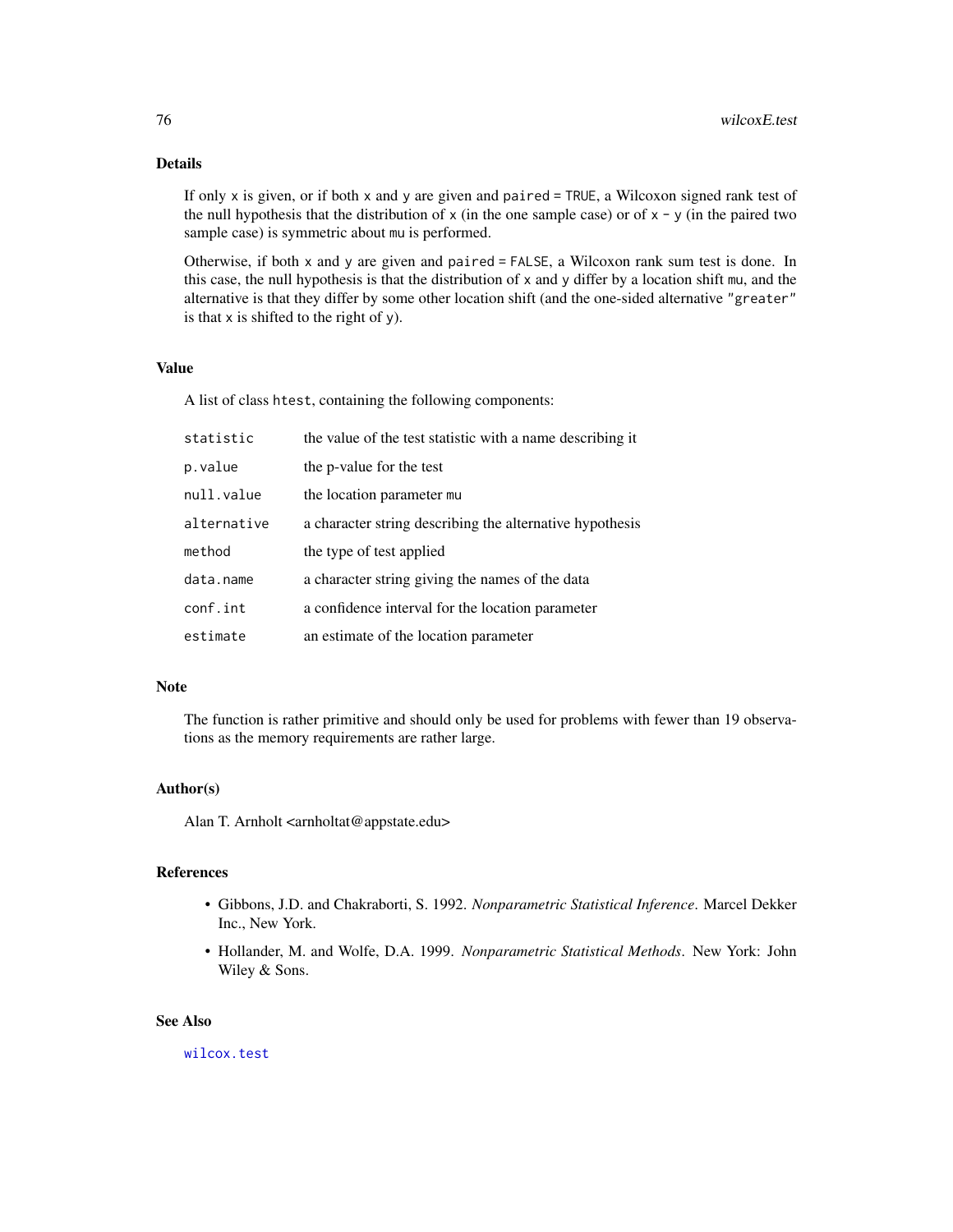#### <span id="page-76-0"></span>Wool 77

# Examples

```
# Wilcoxon Signed Rank Test
PH <- c(7.2, 7.3, 7.3, 7.4)
wilcoxE.test(PH, mu = 7.25, alternative = "greater")
# Wilcoxon Signed Rank Test (Dependent Samples)
with(data = Aggression,
wilcoxE.test(violence, noviolence, paired = TRUE, alternative = "greater"))
# Wilcoxon Rank Sum Test
x \leftarrow c(7.2, 7.2, 7.3, 7.3)y <- c(7.3, 7.3, 7.4, 7.4)
wilcoxE.test(x, y)
rm(PH, x, y)
```
Wool *Wool Production*

### Description

Random sample of wool production in kilograms on 5 different days at two different locations

# Format

A data frame with 15 observations on the following 2 variables:

textileA wool production in thousands of kilograms

textileB wool production in thousands of kilograms

#### Source

Ugarte, M. D., Militino, A. F., and Arnholt, A. T. (2008) *Probability and Statistics with R*. Chapman & Hall/CRC.

# Examples

```
with(data = Wood,t.test(textileA, textileB))
```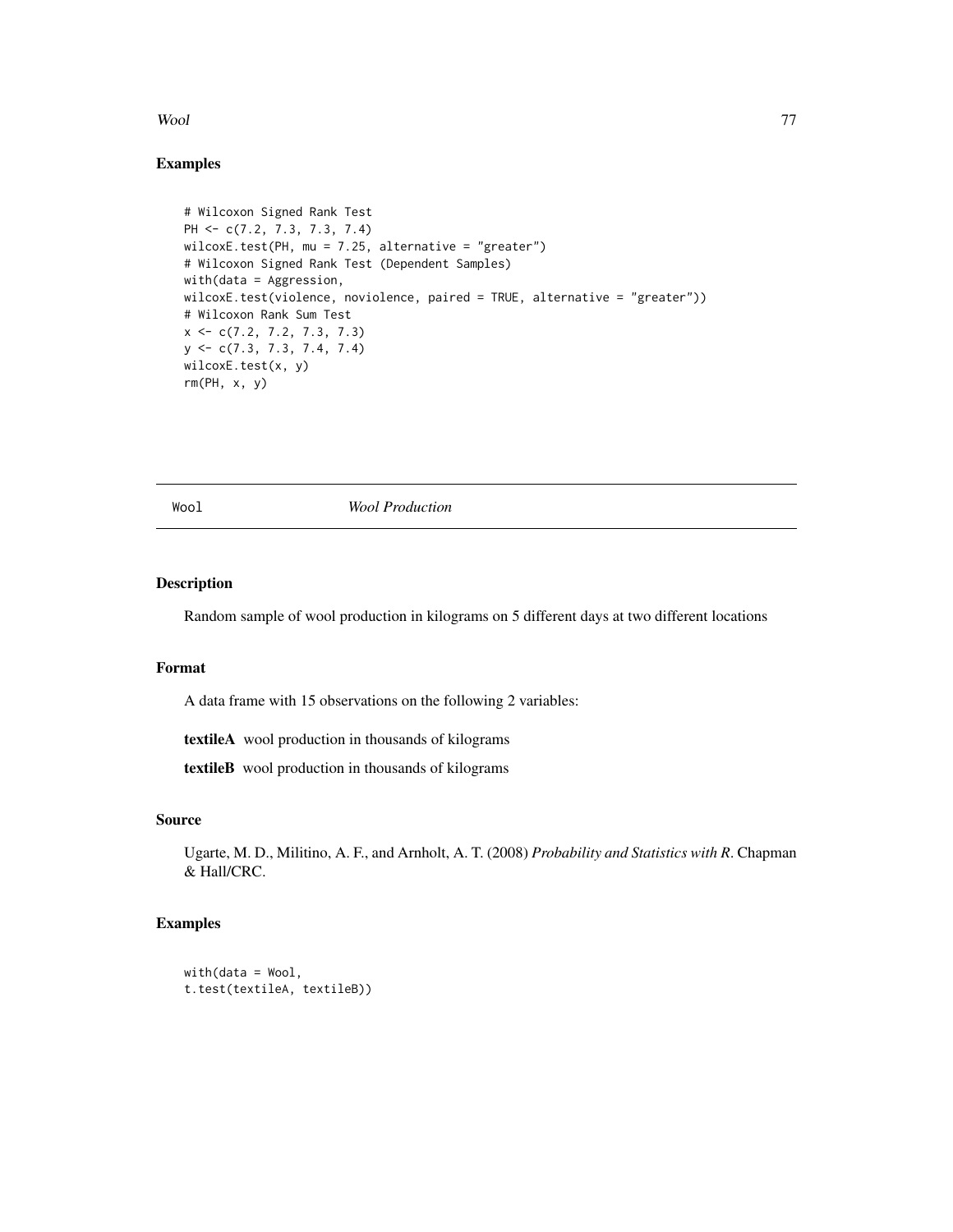<span id="page-77-1"></span><span id="page-77-0"></span>z.test *z-Test*

# Description

This function is based on the standard normal distribution and creates confidence intervals and tests hypotheses for both one and two sample problems.

# Usage

```
z.test(
 x,
 signa.x = NULL,y = NULL,sigma.y = NULL,
 sigma.d = NULL,alternative = c("two.sided", "less", "greater"),
 mu = 0,
 paired = FALSE,
 conf. level = 0.95,...
)
```
# Arguments

| $\mathsf{x}$ | a (non-empty) numeric vector of data values                                                                                                                                                                                                                                                                                                                                                                                                            |
|--------------|--------------------------------------------------------------------------------------------------------------------------------------------------------------------------------------------------------------------------------------------------------------------------------------------------------------------------------------------------------------------------------------------------------------------------------------------------------|
| sigma.x      | a single number representing the population standard deviation for x                                                                                                                                                                                                                                                                                                                                                                                   |
| У            | an optional (non-empty) numeric vector of data values                                                                                                                                                                                                                                                                                                                                                                                                  |
| sigma.y      | a single number representing the population standard deviation for y                                                                                                                                                                                                                                                                                                                                                                                   |
| sigma.d      | a single number representing the population standard deviation for the paired<br>differences                                                                                                                                                                                                                                                                                                                                                           |
| alternative  | character string, one of "greater", "less", or "two.sided", or the initial<br>letter of each, indicating the specification of the alternative hypothesis. For<br>one-sample tests, alternative refers to the true mean of the parent popula-<br>tion in relation to the hypothesized value mu. For the standard two-sample tests,<br>alternative refers to the difference between the true population mean for x<br>and that for y, in relation to mu. |
| mu           | a single number representing the value of the mean or difference in means spec-<br>ified by the null hypothesis                                                                                                                                                                                                                                                                                                                                        |
| paired       | a logical indicating whether you want a paired z-test                                                                                                                                                                                                                                                                                                                                                                                                  |
| conf.level   | confidence level for the returned confidence interval, restricted to lie between<br>zero and one                                                                                                                                                                                                                                                                                                                                                       |
| $\cdots$     | Other arguments passed onto z.test()                                                                                                                                                                                                                                                                                                                                                                                                                   |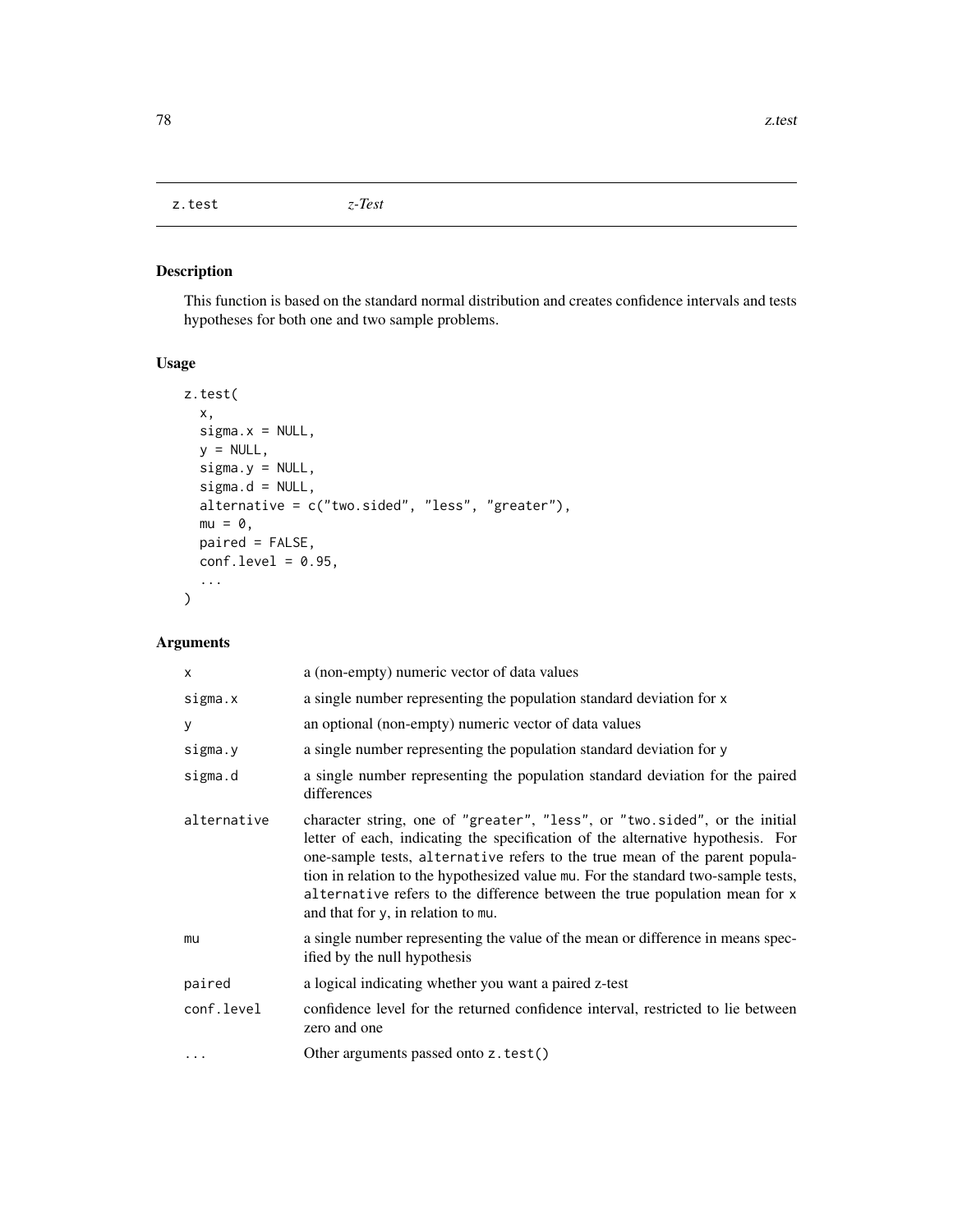#### z.test 79

# Details

If y is NULL, a one-sample z-test is carried out with x provided sigma.x is not NULL. If y is not NULL, a standard two-sample z-test is performed provided both sigma.x and sigma.y are finite. If paired  $=$  TRUE, a paired z-test where the differences are defined as  $x - y$  is performed when the user enters a finite value for sigma.d (the population standard deviation for the differences).

# Value

A list of class htest, containing the following components:

| statistic   | the z-statistic, with names attribute z                                                                                                                                                                                                                                                                                                                                                                                                                                                   |
|-------------|-------------------------------------------------------------------------------------------------------------------------------------------------------------------------------------------------------------------------------------------------------------------------------------------------------------------------------------------------------------------------------------------------------------------------------------------------------------------------------------------|
| p.value     | the p-value for the test                                                                                                                                                                                                                                                                                                                                                                                                                                                                  |
| conf.int    | is a confidence interval (vector of length 2) for the true mean or difference in<br>means. The confidence level is recorded in the attribute conf. level. When<br>alternative is not "two.sided," the confidence interval will be half-infinite, to<br>reflect the interpretation of a confidence interval as the set of all values k for<br>which one would not reject the null hypothesis that the true mean or difference<br>in means is k. Here, infinity will be represented by Inf. |
| estimate    | vector of length 1 or 2, giving the sample mean(s) or mean of differences; these<br>estimate the corresponding population parameters. Component estimate has a<br>names attribute describing its elements.                                                                                                                                                                                                                                                                                |
| null.value  | the value of the mean or difference of means specified by the null hypothesis.<br>This equals the input argument mu. Component null. value has a names at-<br>tribute describing its elements.                                                                                                                                                                                                                                                                                            |
| alternative | records the value of the input argument alternative: "greater", "less", or<br>"two.sided".                                                                                                                                                                                                                                                                                                                                                                                                |
| data.name   | a character string (vector of length 1) containing the actual names of the input<br>vectors x and y                                                                                                                                                                                                                                                                                                                                                                                       |

# Null Hypothesis

For the one-sample z-test, the null hypothesis is that the mean of the population from which  $x$  is drawn is mu. For the standard two-sample z-test, the null hypothesis is that the population mean for x less that for y is mu. For the paired z-test, the null hypothesis is that the mean difference between x and y is mu.

The alternative hypothesis in each case indicates the direction of divergence of the population mean for x (or difference of means for x and y) from mu (i.e., "greater", "less", or "two.sided").

#### Test Assumptions

The assumption of normality for the underlying distribution or a sufficiently large sample size is required along with the population standard deviation to use Z procedures.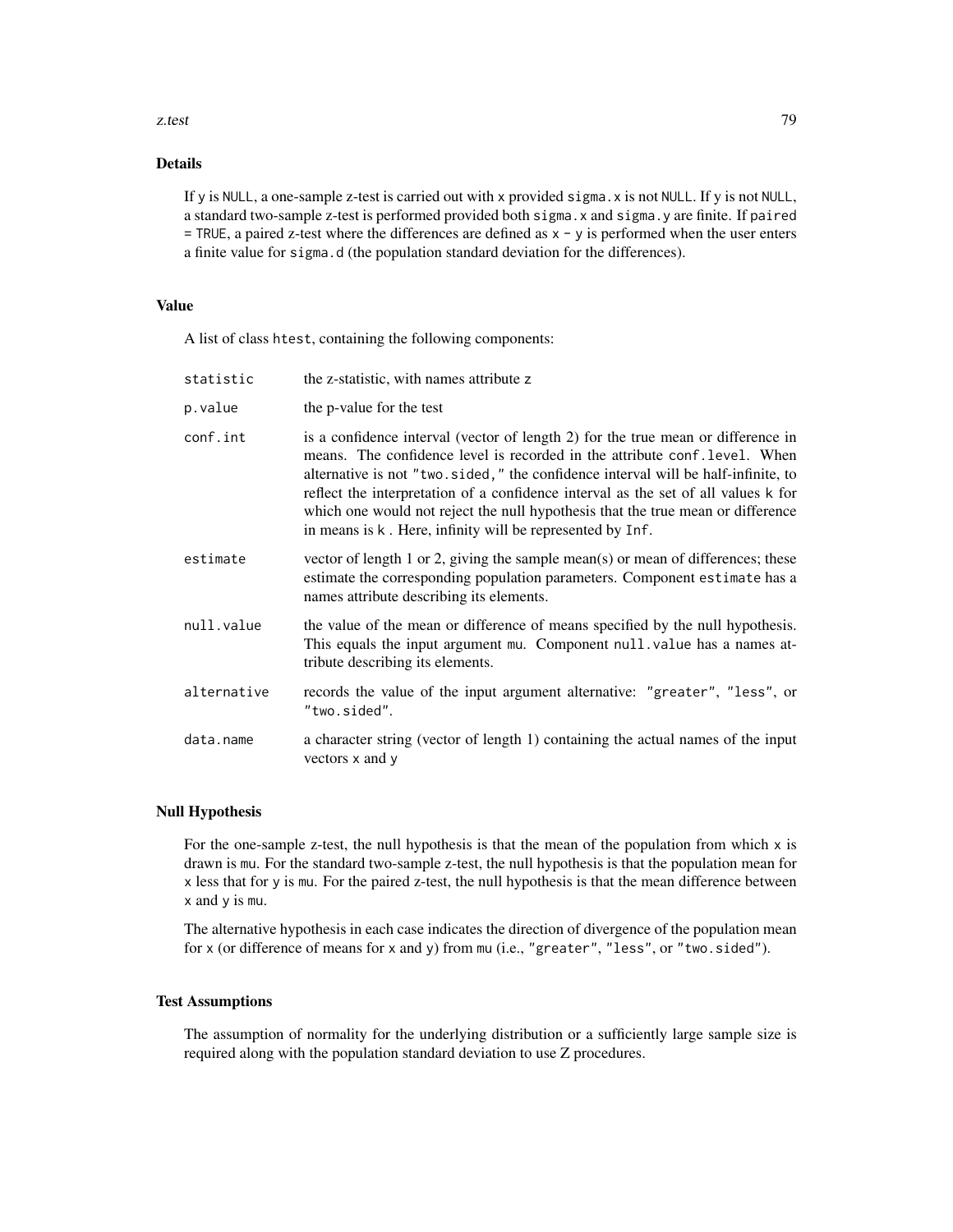#### <span id="page-79-0"></span>Confidence Intervals

For each of the above tests, an expression for the related confidence interval (returned component conf.int) can be obtained in the usual way by inverting the expression for the test statistic. Note that, as explained under the description of conf.int, the confidence interval will be half-infinite when alternative is not "two.sided"; infinity will be represented by Inf.

#### Author(s)

Alan T. Arnholt <arnholtat@appstate.edu>

#### References

- Kitchens, L.J. 2003. *Basic Statistics and Data Analysis*. Duxbury.
- Hogg, R. V. and Craig, A. T. 1970. *Introduction to Mathematical Statistics, 3rd ed*. Toronto, Canada: Macmillan.
- Mood, A. M., Graybill, F. A. and Boes, D. C. 1974. *Introduction to the Theory of Statistics, 3rd ed*. New York: McGraw-Hill.
- Snedecor, G. W. and Cochran, W. G. 1980. *Statistical Methods, 7th ed*. Ames, Iowa: Iowa State University Press.

#### See Also

[zsum.test](#page-80-0), [tsum.test](#page-64-0)

#### Examples

```
with(data = Grocery, z.test(x = groceries, sigma.x = 30, conf.level = 0.97)$conf)
# Example 8.3 from PASWR.
x \le- rnorm(12)
z.test(x, sigma.x = 1)# Two-sided one-sample z-test where the assumed value for
# sigma.x is one. The null hypothesis is that the population
# mean for 'x' is zero. The alternative hypothesis states
# that it is either greater or less than zero. A confidence
# interval for the population mean will be computed.
x <- c(7.8, 6.6, 6.5, 7.4, 7.3, 7., 6.4, 7.1, 6.7, 7.6, 6.8)
y \leq -c(4.5, 5.4, 6.1, 6.1, 5.4, 5., 4.1, 5.5)z.test(x, sigma.x=0.5, y, sigma.y=0.5, mu=2)
# Two-sided standard two-sample z-test where both sigma.x
# and sigma.y are both assumed to equal 0.5. The null hypothesis
# is that the population mean for 'x' less that for 'y' is 2.
# The alternative hypothesis is that this difference is not 2.
# A confidence interval for the true difference will be computed.
z.test(x, sigma.x = 0.5, y, sigma.y = 0.5, conf. level = 0.90)# Two-sided standard two-sample z-test where both sigma.x and
# sigma.y are both assumed to equal 0.5. The null hypothesis
# is that the population mean for 'x' less that for 'y' is zero.
# The alternative hypothesis is that this difference is not
# zero. A 90\% confidence interval for the true difference will
# be computed.
```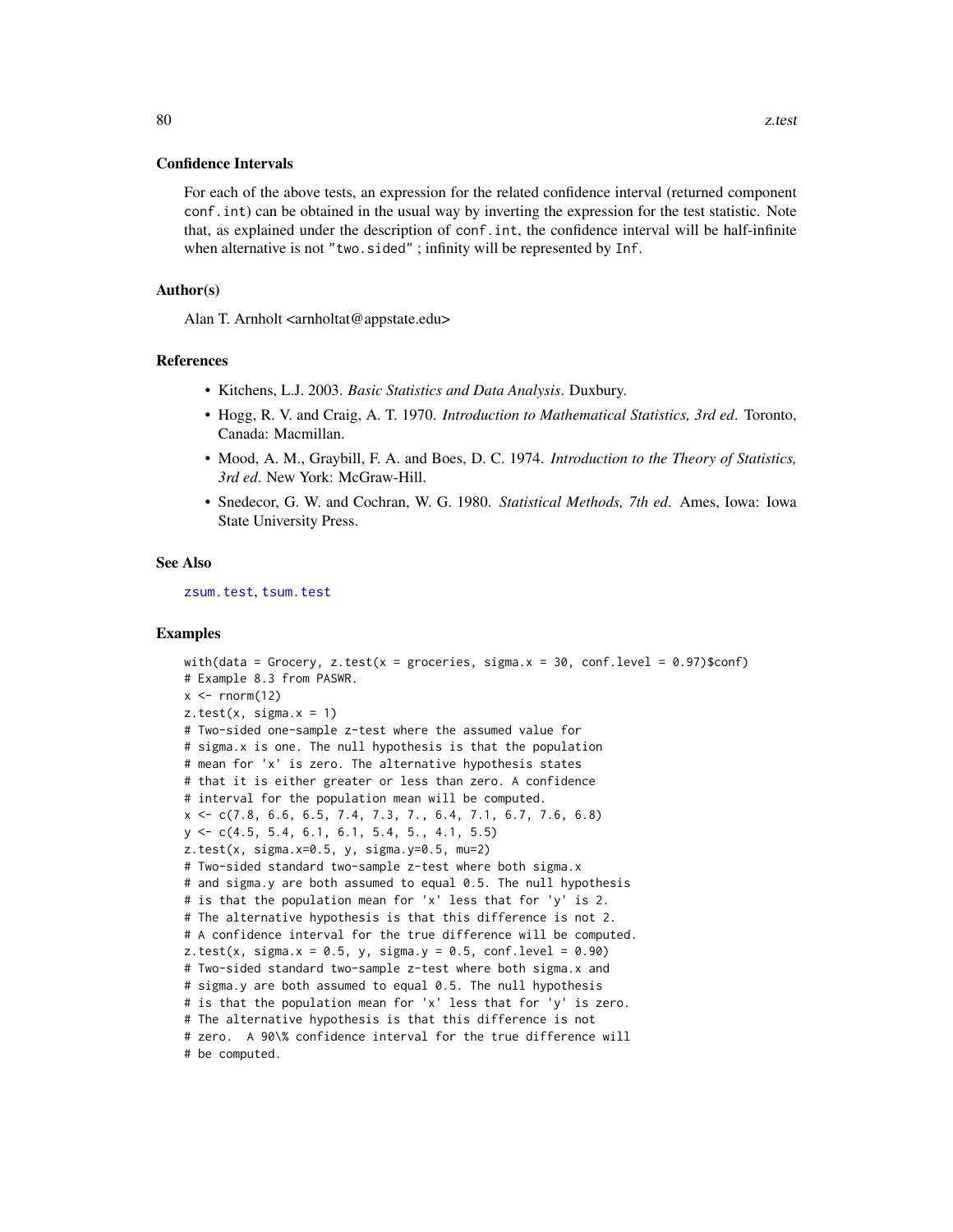#### <span id="page-80-1"></span>zsum.test 81

 $rm(x, y)$ 

<span id="page-80-0"></span>zsum.test *Summarized z-test*

# Description

This function is based on the standard normal distribution and creates confidence intervals and tests hypotheses for both one and two sample problems based on summarized information the user passes to the function. Output is identical to that produced with z.test.

# Usage

```
zsum.test(
 mean.x,
  signa.x = NULL,n.x = NULL,mean.y = NULL,signa.y = NULL,n.y = NULL,alternative = c("two.sided", "less", "greater"),
 mu = 0,
  conf.level = 0.95,
  ...
\mathcal{L}
```
# Arguments

| mean.x      | a single number representing the sample mean of x                                                                                                                                                                                                                                                                                                                                                                                                             |
|-------------|---------------------------------------------------------------------------------------------------------------------------------------------------------------------------------------------------------------------------------------------------------------------------------------------------------------------------------------------------------------------------------------------------------------------------------------------------------------|
| sigma.x     | a single number representing the population standard deviation for x                                                                                                                                                                                                                                                                                                                                                                                          |
| n.x         | a single number representing the sample size for y                                                                                                                                                                                                                                                                                                                                                                                                            |
| mean.y      | a single number representing the sample mean of y                                                                                                                                                                                                                                                                                                                                                                                                             |
| sigma.y     | a single number representing the population standard deviation for y                                                                                                                                                                                                                                                                                                                                                                                          |
| n.y         | a single number representing the sample size for y                                                                                                                                                                                                                                                                                                                                                                                                            |
| alternative | is a character string, one of "greater", "less", or "two.sided", or the ini-<br>tial letter of each, indicating the specification of the alternative hypothesis. For<br>one-sample tests, alternative refers to the true mean of the parent popula-<br>tion in relation to the hypothesized value mu. For the standard two-sample tests,<br>alternative refers to the difference between the true population mean for x<br>and that for y, in relation to mu. |
| mu          | a single number representing the value of the mean or difference in means spec-<br>ified by the null hypothesis                                                                                                                                                                                                                                                                                                                                               |
| conf.level  | confidence level for the returned confidence interval, restricted to lie between<br>zero and one                                                                                                                                                                                                                                                                                                                                                              |
| .           | Other arguments passed onto z.test()                                                                                                                                                                                                                                                                                                                                                                                                                          |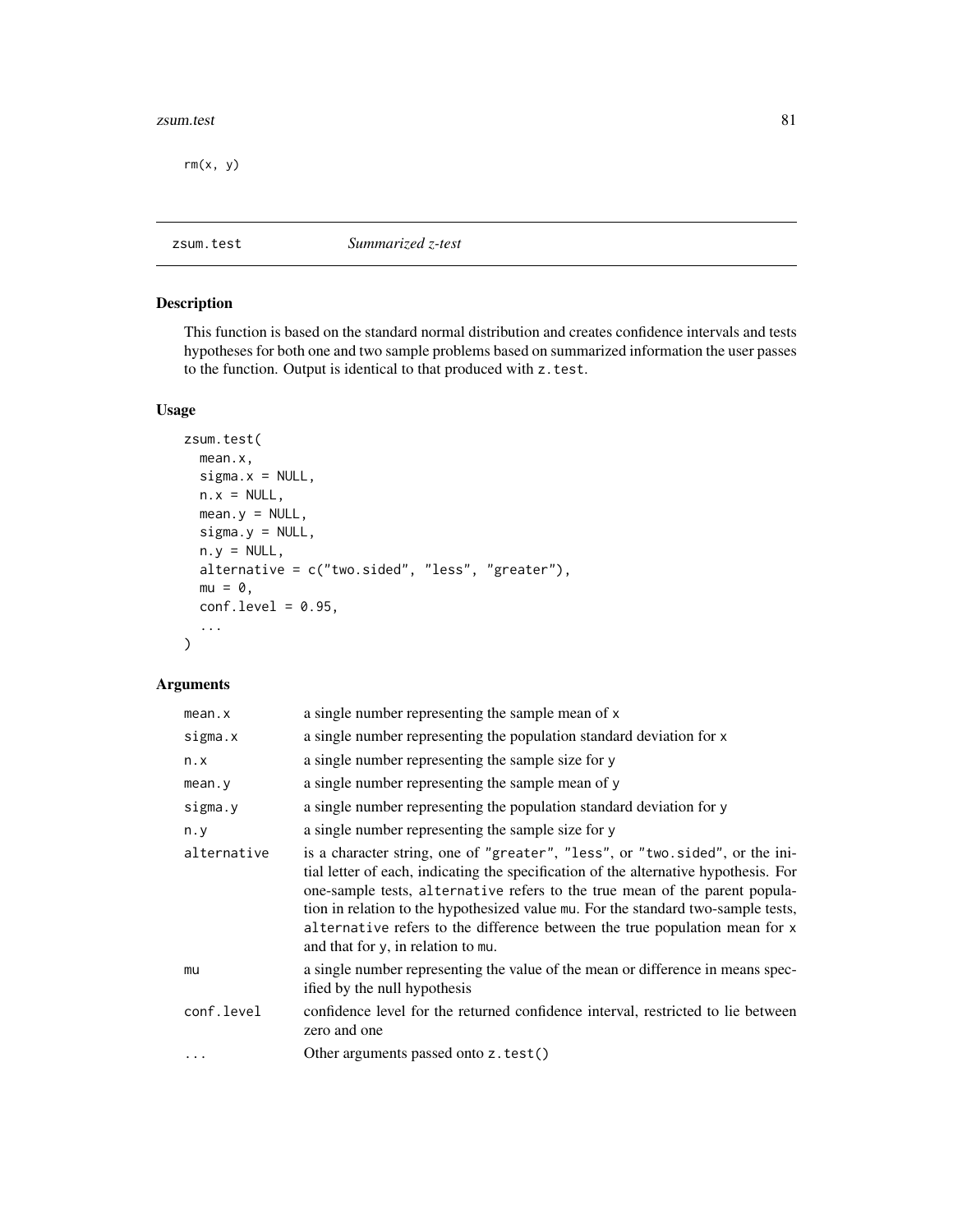### Details

If y is NULL , a one-sample z-test is carried out with x provided sigma.x is finite. If y is not NULL, a standard two-sample z-test is performed provided both sigma.x and sigma.y are finite.

#### Value

A list of class htest, containing the following components:

| statistic   | the z-statistic, with names attribute z                                                                                                                                                                                                                                                                                                                                                                                                                                                   |
|-------------|-------------------------------------------------------------------------------------------------------------------------------------------------------------------------------------------------------------------------------------------------------------------------------------------------------------------------------------------------------------------------------------------------------------------------------------------------------------------------------------------|
| p.value     | the p-value for the test                                                                                                                                                                                                                                                                                                                                                                                                                                                                  |
| conf.int    | is a confidence interval (vector of length 2) for the true mean or difference in<br>means. The confidence level is recorded in the attribute conf. level. When<br>alternative is not "two.sided," the confidence interval will be half-infinite,<br>to reflect the interpretation of a confidence interval as the set of all values k for<br>which one would not reject the null hypothesis that the true mean or difference<br>in means is k. Here, infinity will be represented by Inf. |
| estimate    | vector of length 1 or 2, giving the sample mean(s) or mean of differences; these<br>estimate the corresponding population parameters. Component estimate has a<br>names attribute describing its elements.                                                                                                                                                                                                                                                                                |
| null.value  | the value of the mean or difference in means specified by the null hypothesis.<br>This equals the input argument mu. Component null, value has a names at-<br>tribute describing its elements.                                                                                                                                                                                                                                                                                            |
| alternative | records the value of the input argument alternative: "greater", "less", or<br>"two.sided".                                                                                                                                                                                                                                                                                                                                                                                                |
| data.name   | a character string (vector of length 1) containing the names x and y for the two<br>summarized samples.                                                                                                                                                                                                                                                                                                                                                                                   |
|             |                                                                                                                                                                                                                                                                                                                                                                                                                                                                                           |

#### Null Hypothesis

For the one-sample z-test, the null hypothesis is that the mean of the population from which  $x$  is drawn is mu. For the standard two-sample z-test, the null hypothesis is that the population mean for x less that for y is mu.

The alternative hypothesis in each case indicates the direction of divergence of the population mean for x (or difference of means for x and y) from mu (i.e., "greater", "less", or "two.sided").

#### Test Assumptions

The assumption of normality for the underlying distribution or a sufficiently large sample size is required along with the population standard deviation to use Z procedures.

# Confidence Intervals

For each of the above tests, an expression for the related confidence interval (returned component conf.int) can be obtained in the usual way by inverting the expression for the test statistic. Note that, as explained under the description of conf.int, the confidence interval will be half-infinite when alternative is not "two.sided"; infinity will be represented by Inf.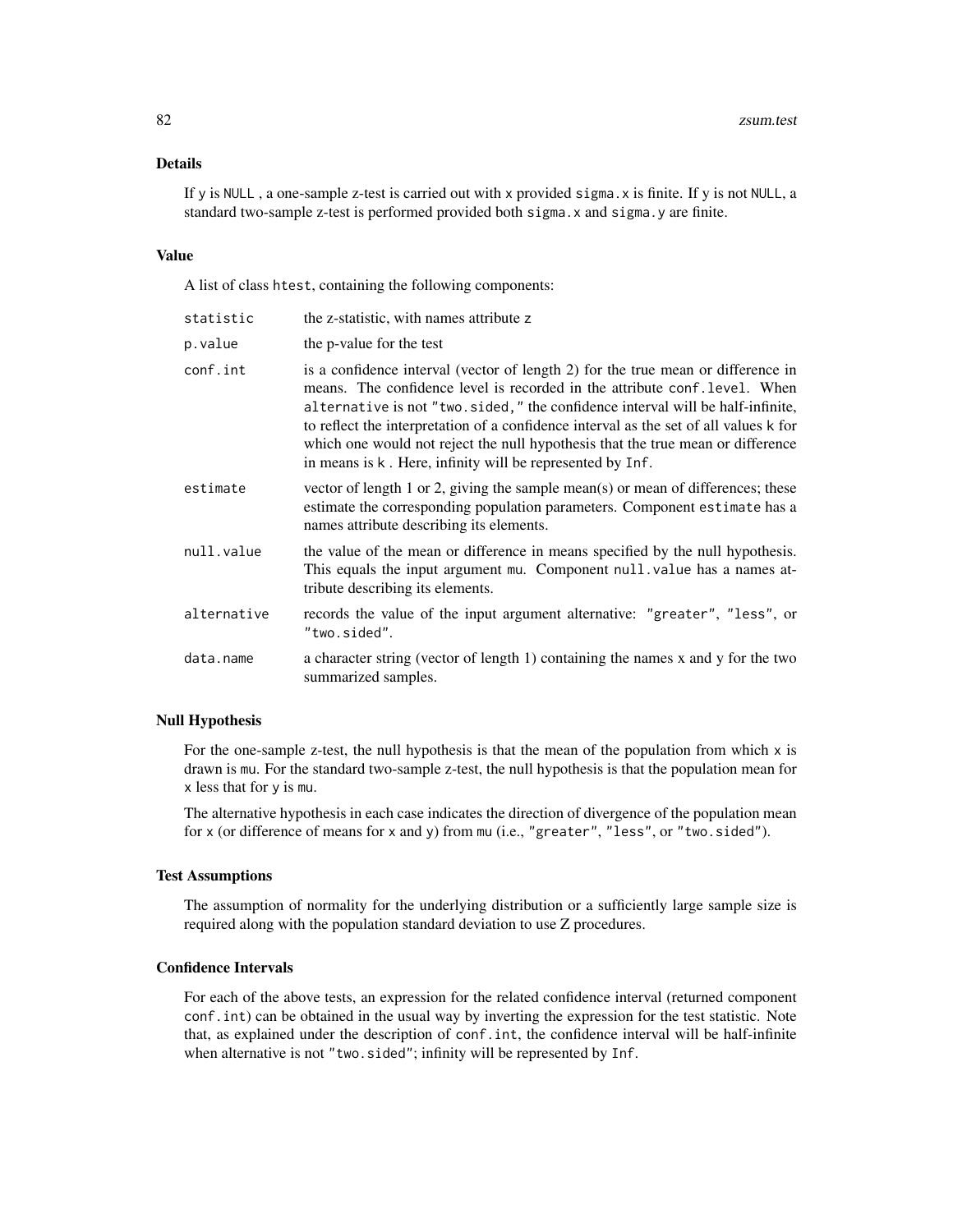#### <span id="page-82-0"></span>zsum.test 83

#### Author(s)

Alan T. Arnholt <arnholtat@appstate.edu>

#### References

- Kitchens, L.J. 2003. *Basic Statistics and Data Analysis*. Duxbury.
- Hogg, R. V. and Craig, A. T. 1970. *Introduction to Mathematical Statistics, 3rd ed*. Toronto, Canada: Macmillan.
- Mood, A. M., Graybill, F. A. and Boes, D. C. 1974. *Introduction to the Theory of Statistics, 3rd ed*. New York: McGraw-Hill.
- Snedecor, G. W. and Cochran, W. G. 1980. *Statistical Methods, 7th ed*. Ames, Iowa: Iowa State University Press.

#### See Also

[z.test](#page-77-0), [tsum.test](#page-64-0)

#### Examples

```
zsum.test(mean.x = 56/30, sigma.x = 2, n.x = 30, alternative="greater", mu = 1.8)
# Example 9.7 part a. from PASWR.
x \le- rnorm(12)
zsum.test(mean(x), sigma.x = 1, n.x = 12)
# Two-sided one-sample z-test where the assumed value for
# sigma.x is one. The null hypothesis is that the population
# mean for 'x' is zero. The alternative hypothesis states
# that it is either greater or less than zero. A confidence
# interval for the population mean will be computed.
# Note: returns same answer as:
z.test(x, sigma.x = 1)x <- c(7.8, 6.6, 6.5, 7.4, 7.3, 7.0, 6.4, 7.1, 6.7, 7.6, 6.8)
y <- c(4.5, 5.4, 6.1, 6.1, 5.4, 5.0, 4.1, 5.5)
zsum.test(mean(x), sigma.x = 0.5, n.x = 11 ,mean(y), sigma.y = 0.5, n.y = 8, mu = 2)
# Two-sided standard two-sample z-test where both sigma.x
# and sigma.y are both assumed to equal 0.5. The null hypothesis
# is that the population mean for 'x' less that for 'y' is 2.
# The alternative hypothesis is that this difference is not 2.
# A confidence interval for the true difference will be computed.
# Note: returns same answer as:
z.test(x, sigma.x = 0.5, y, sigma.y = 0.5)
#
zsum.test(mean(x), sigma.x = 0.5, n.x = 11, mean(y), sigma.y = 0.5, n.y = 8,
conf.level=0.90)
# Two-sided standard two-sample z-test where both sigma.x and
# sigma.y are both assumed to equal 0.5. The null hypothesis
# is that the population mean for 'x' less that for 'y' is zero.
# The alternative hypothesis is that this difference is not
# zero. A 90% confidence interval for the true difference will
```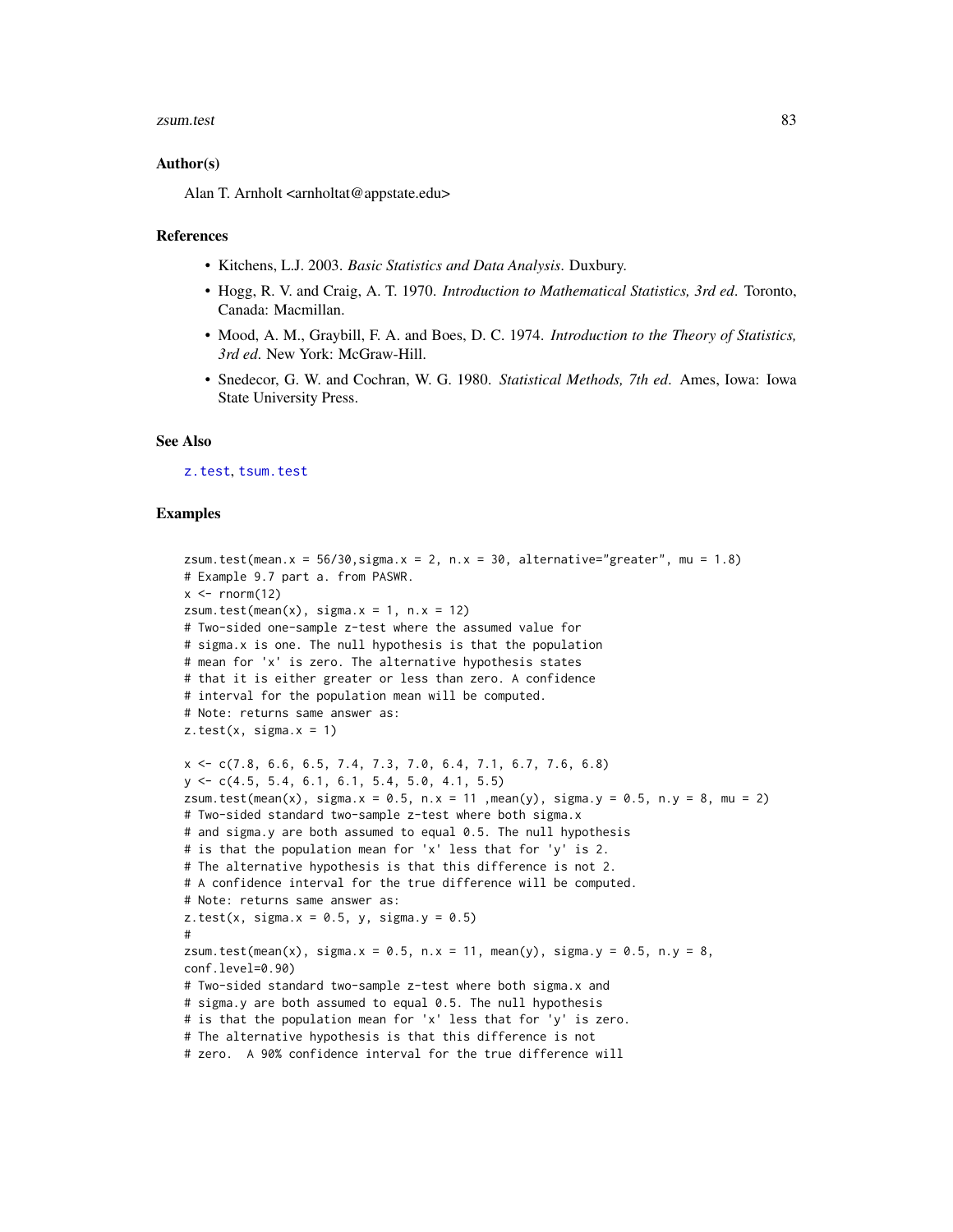84 zsum.test

```
# be computed. Note: returns same answer as:
z.test(x, sigma.x=0.5, y, sigma.y=0.5, conf.level=0.90)
rm(x, y)
```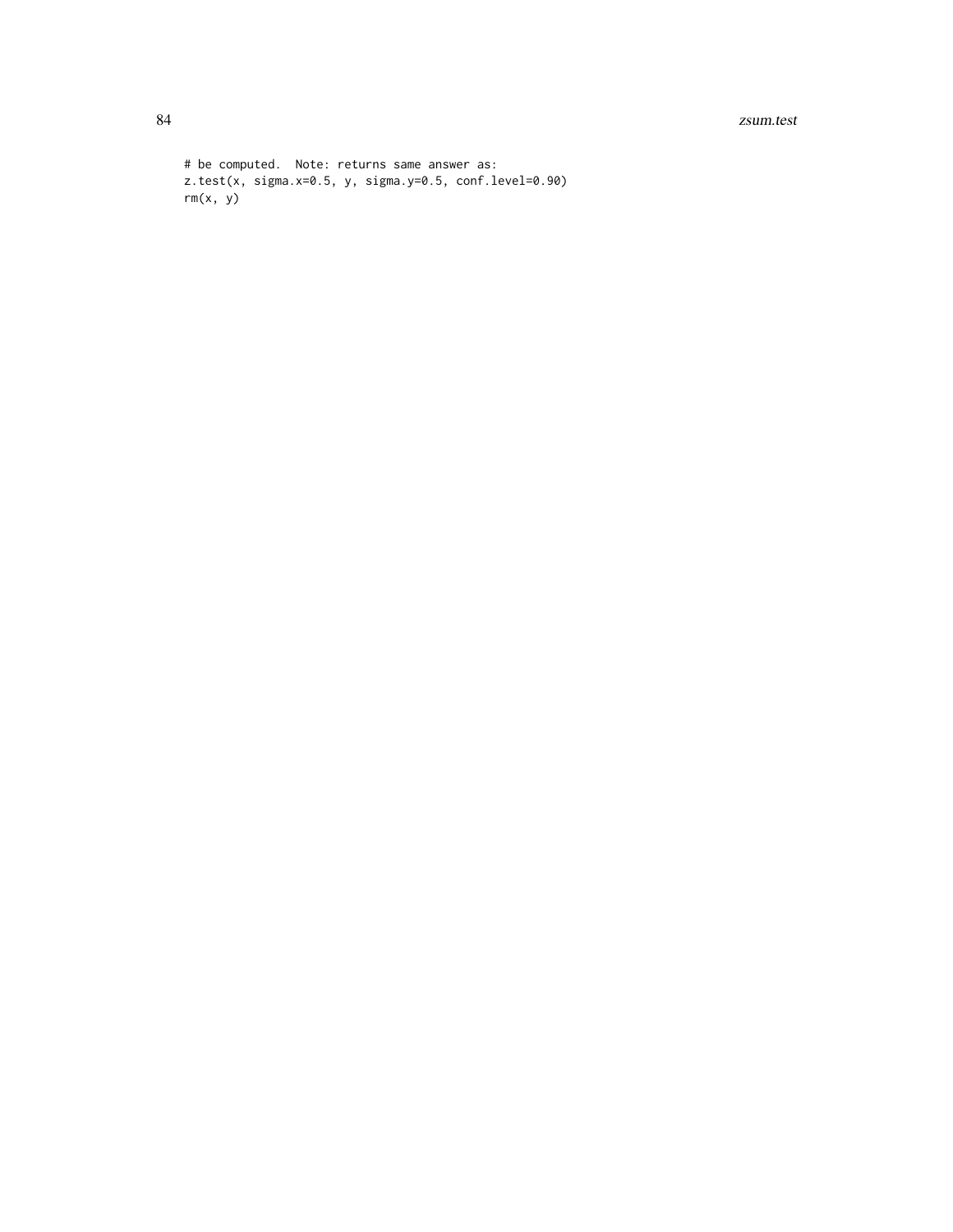# Index

∗ arith Combinations , [16](#page-15-0) ∗ datasets Aggression , [4](#page-3-0) Apple, [5](#page-4-0) AptSize, [6](#page-5-0) Baberuth , [7](#page-6-0) Bac, [8](#page-7-0) Battery, [8](#page-7-0) biomass , [10](#page-9-0) Bodyfat, [10](#page-9-0) Calculus , [11](#page-10-0) Cars2004EU , [12](#page-11-0) Chips, [13](#page-12-0) CircuitDesigns , [14](#page-13-0) CosAma , [17](#page-16-0) Cows, [18](#page-17-0) Depend, [18](#page-17-0) Drosophila, [19](#page-18-0) Engineer , [21](#page-20-0) EPIDURAL, [21](#page-20-0) EPIDURALf , [22](#page-21-0) EURD , [23](#page-22-0) fagus , [24](#page-23-0) FCD , [24](#page-23-0) Fertilize , [25](#page-24-0) food , [26](#page-25-0) Formula1 , [26](#page-25-0) GD , [27](#page-26-0) glucose, [28](#page-27-0) Grades, [28](#page-27-0) Grocery, [29](#page-28-0) HardWater , [30](#page-29-0) House, [30](#page-29-0) HSwrestler , [31](#page-30-0) Hubble, [32](#page-31-0) InsurQuotes , [33](#page-32-0) janka , [34](#page-33-0) Kinder , [35](#page-34-0)

Leddiode, [37](#page-36-0) LostR, [37](#page-36-0) MilkCarton, [38](#page-37-0) Phenyl, [42](#page-41-0) Phone, [43](#page-42-0) Rat , [43](#page-42-0) Ratbp , [44](#page-43-0) Refrigerator , [45](#page-44-0) Roacheggs, [45](#page-44-0) Salinity, [46](#page-45-0) satfruit, [47](#page-46-0) SBIQ , [48](#page-47-0) Schizo, [49](#page-48-0) Score , [49](#page-48-0) SDS4 , [50](#page-49-0) SimDataST, [53](#page-52-0) SimDataXT, [54](#page-53-0) Soccer , [54](#page-53-0) StatTemps, [56](#page-55-0) Stschool, [57](#page-56-0) Sundig, [57](#page-56-0) sunflower, [58](#page-57-0) SurfaceSpain , [59](#page-58-0) Swimtimes , [59](#page-58-0) Tennis, [60](#page-59-0) TestScores , [61](#page-60-0) Tire, [61](#page-60-0) TireWear , [62](#page-61-0) titanic3 , [63](#page-62-0) TOE , [64](#page-63-0) Top20, [64](#page-63-0) URLaddress , [69](#page-68-0) vit2005, <mark>6</mark>9 Wait , [70](#page-69-0) Washer , [71](#page-70-0) Water , [72](#page-71-0) WCST , [72](#page-71-0) WeightGain, [73](#page-72-0)

WheatSpain , [74](#page-73-0)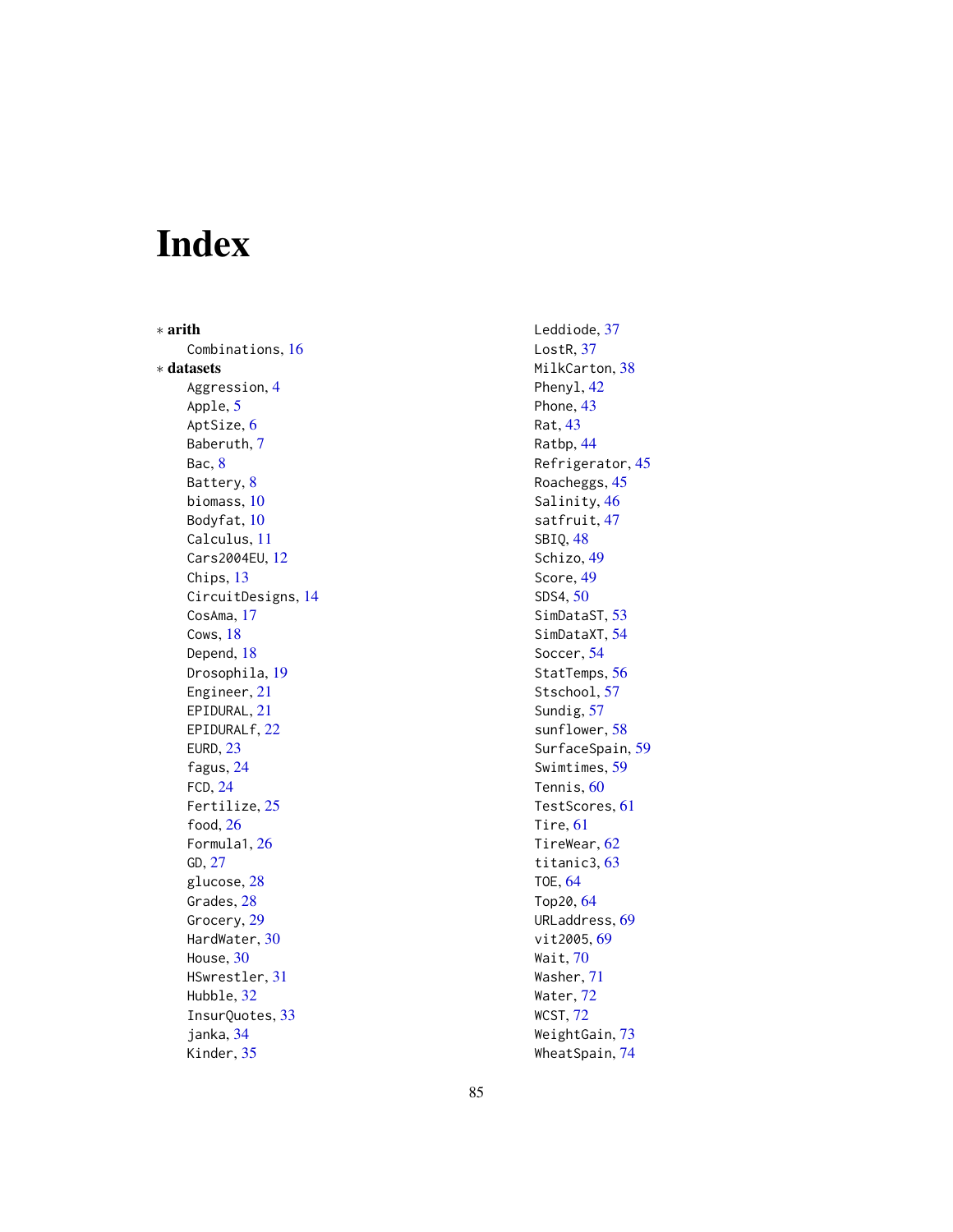# 86 INDEX

```
wheatUSA2004
, 74
   Wool
, 77
∗ distribution
   bino.gen
,
9
∗ hplot
   checking.plots
, 12
   EDA
, 20
   ksdist
, 35
   ksLdist
, 36
   normarea
, 38
   ntester
, 40
   oneway.plots
, 41
   twoway.plots
, 68
∗ htest
   65
   75</mark>
   z.test
, 78
   81
∗ package
   4
∗ programming
   15
   33
   nsize
, 39
   SRS
, 55
4
5
6
Baberuth
,
7
8
8
bino.gen
,
9
biomass
, 10
10
Calculus
, 11
Cars2004EU
, 12
checking.plots
, 12
, 41
, 68
13
CircuitDesigns
, 14
15
Combinations
, 16
combn
, 56
17
18
18
```
Drosophila, <mark>[19](#page-18-0)</mark> EDA, [20](#page-19-0) Engineer , [21](#page-20-0) EPIDURAL , [21](#page-20-0) EPIDURALf , [22](#page-21-0) EURD , [23](#page-22-0) fagus , [24](#page-23-0) FCD , [24](#page-23-0) Fertilize , [25](#page-24-0) food , [26](#page-25-0) Formula1 , [26](#page-25-0) GD , [27](#page-26-0) glucose , [28](#page-27-0) Grades, 2<mark>8</mark> Grocery, [29](#page-28-0) HardWater , [30](#page-29-0) House, [30](#page-29-0) HSwrestler , [31](#page-30-0) Hubble, [32](#page-31-0) InsurQuotes , [33](#page-32-0) interval.plot, [33](#page-32-0) janka , [34](#page-33-0) Kinder, [35](#page-34-0) ksdist , [35](#page-34-0) , *[36](#page-35-0)* ksLdist , *[36](#page-35-0)* , [36](#page-35-0) Leddiode, [37](#page-36-0) LostR, [37](#page-36-0) MilkCarton , [38](#page-37-0) normarea , [38](#page-37-0) nsize , [39](#page-38-0) ntester, [40](#page-39-0) oneway.plots , *[13](#page-12-0)* , [41](#page-40-0) , *[68](#page-67-0)* PASWR *(*PASWR-package *)* , [4](#page-3-0) PASWR-package, [4](#page-3-0) Phenyl, [42](#page-41-0) Phone, [43](#page-42-0) Rat , [43](#page-42-0) Ratbp , [44](#page-43-0)